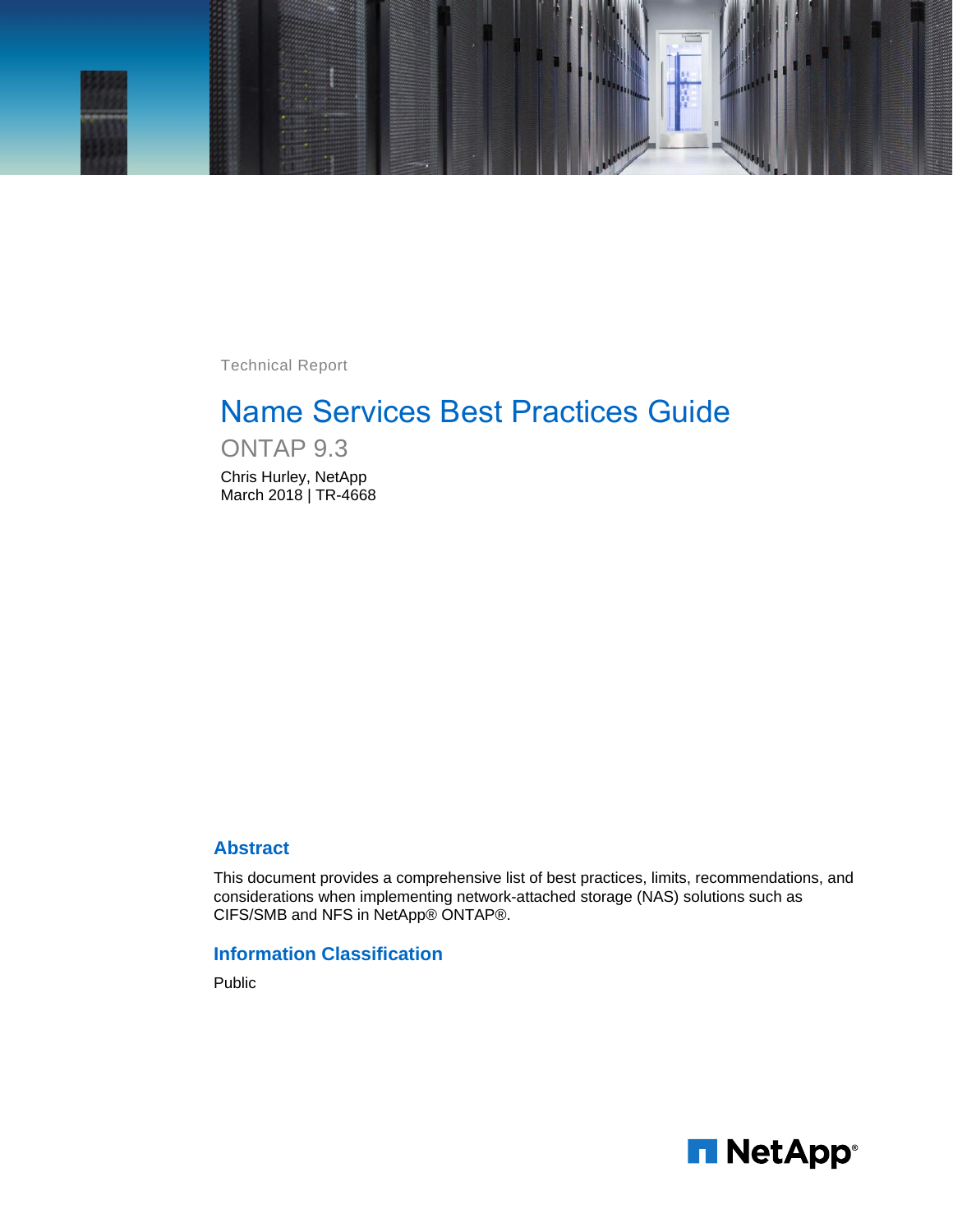# <span id="page-1-0"></span>**Version History**

| Version     | Date       | Document Version History                                                                             |
|-------------|------------|------------------------------------------------------------------------------------------------------|
| Version 1.0 | March 2018 | Chris Hurley: Initial commit.<br>Complete update to TR-4379. Older document can be found:<br>TR-4379 |
|             |            |                                                                                                      |
|             |            |                                                                                                      |
|             |            |                                                                                                      |
|             |            |                                                                                                      |
|             |            |                                                                                                      |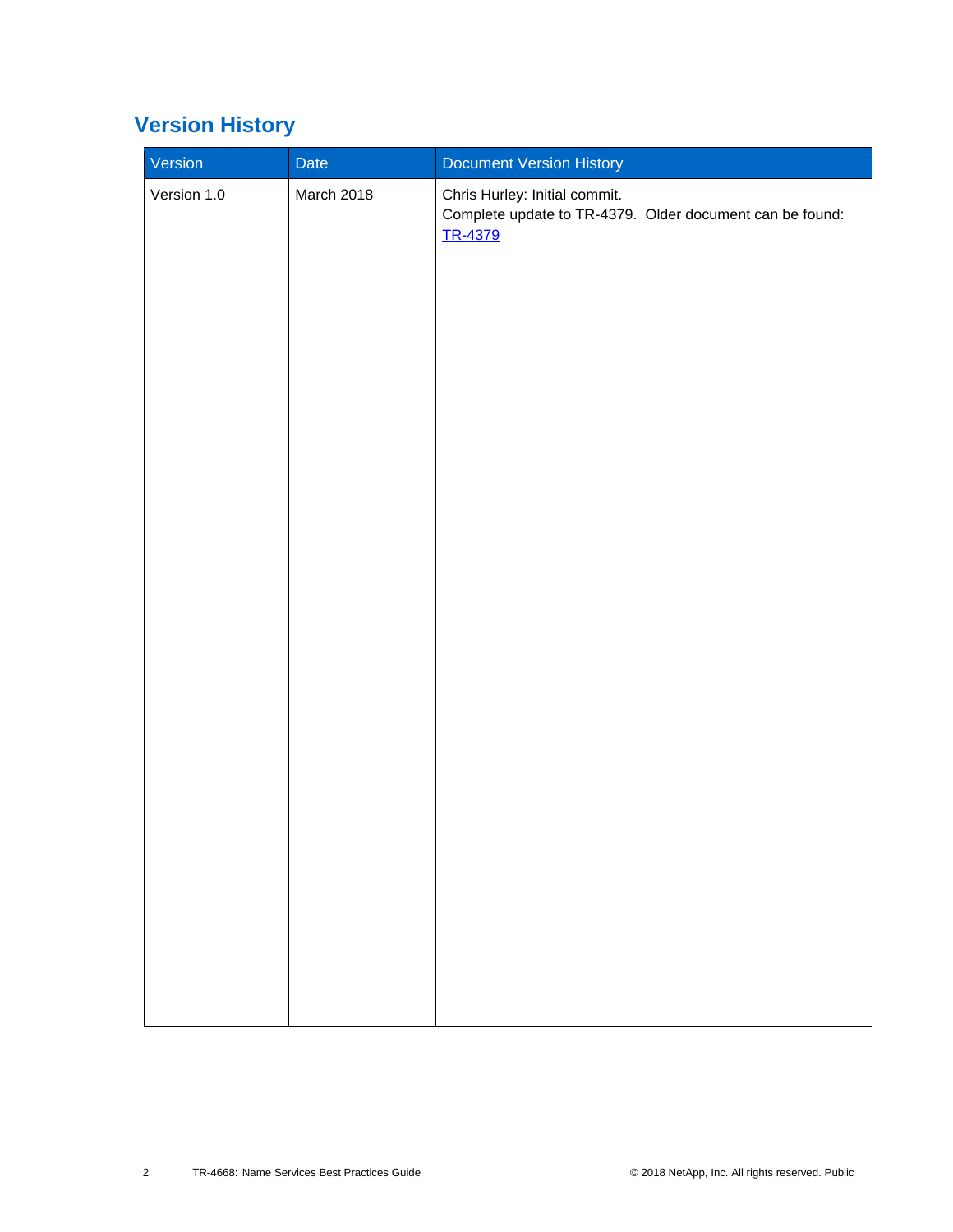## **TABLE OF CONTENTS**

| 1.           |     |  |
|--------------|-----|--|
|              | 1.1 |  |
|              | 1.2 |  |
|              | 1.3 |  |
|              | 1.4 |  |
| $\mathbf{2}$ |     |  |
|              | 2.1 |  |
| 3            |     |  |
|              | 3.1 |  |
|              | 3.2 |  |
| 4            |     |  |
| 5            |     |  |
|              | 5.1 |  |
|              | 5.2 |  |
|              | 5.3 |  |
| 6            |     |  |
|              | 6.1 |  |
|              | 6.2 |  |
| 7            |     |  |
|              | 7.1 |  |
|              | 7.2 |  |
|              | 7.3 |  |
|              | 7.4 |  |
|              | 7.5 |  |
|              | 7.6 |  |
| 8            |     |  |
|              | 8.1 |  |
|              | 8.2 |  |
| 9            |     |  |
|              |     |  |
|              |     |  |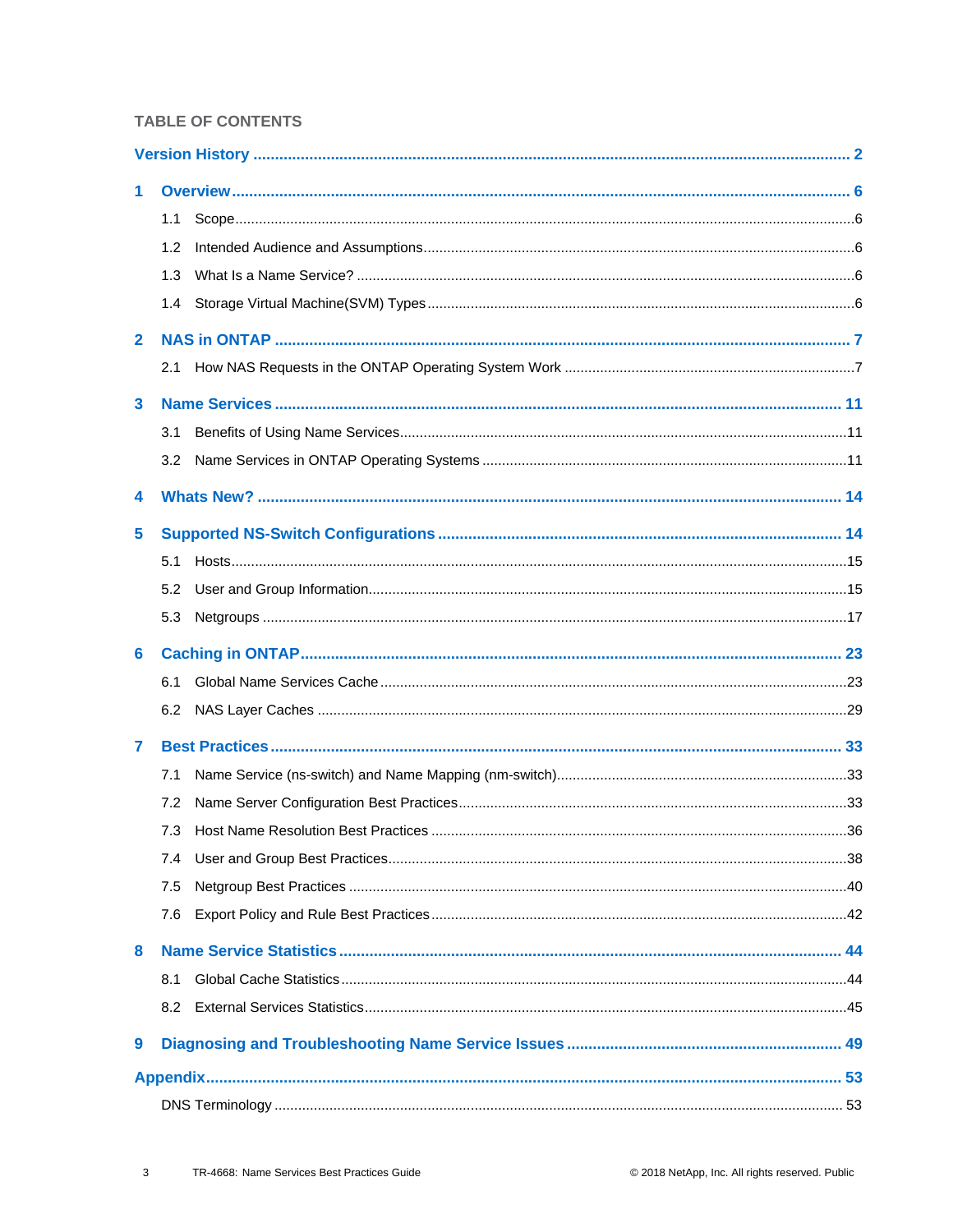### **LIST OF TABLES**

### **LIST OF FIGURES**

## **LIST OF BEST PRACTICES**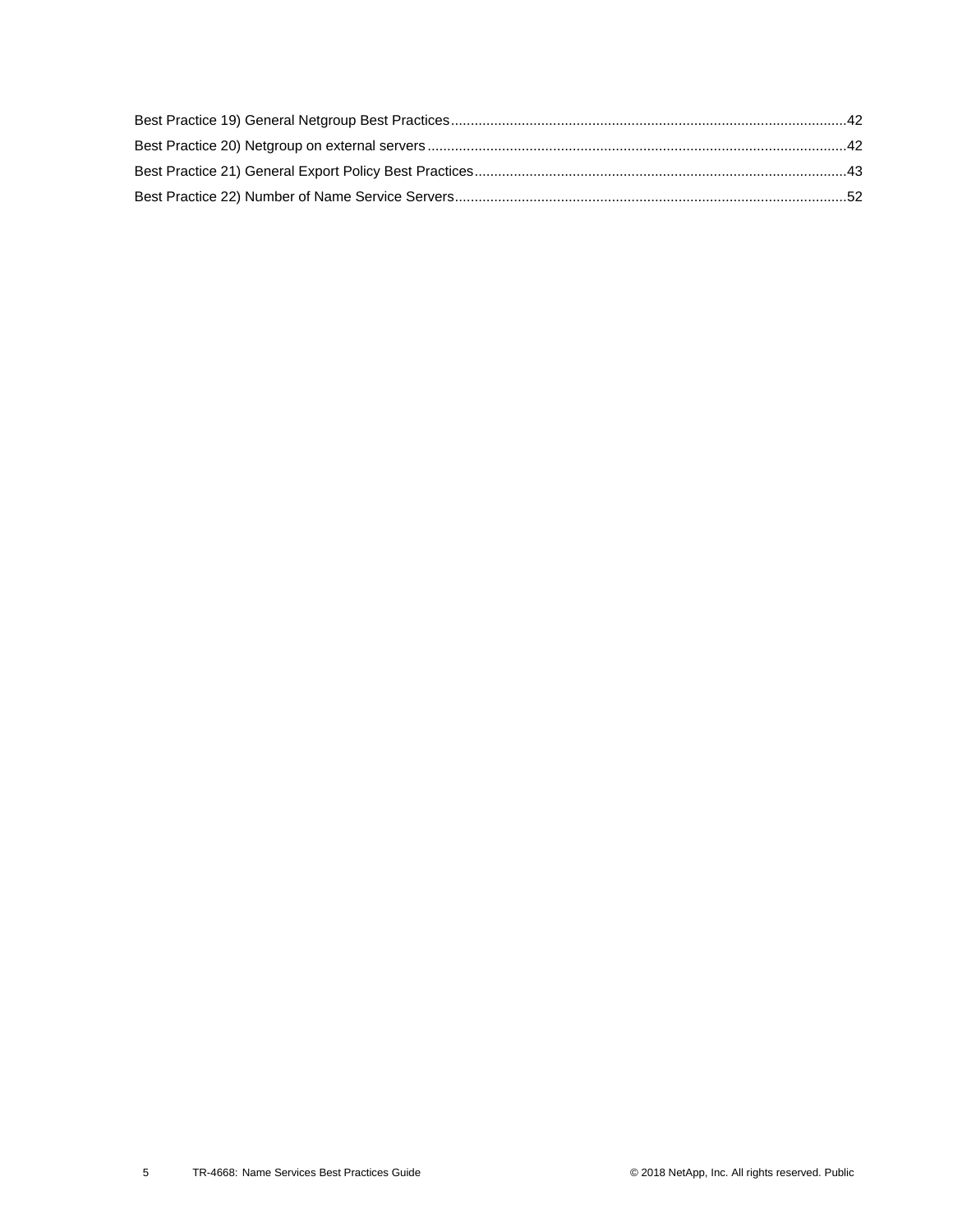# <span id="page-5-0"></span>**1 Overview**

The NetApp ONTAP operating system provides the ability to unify clients under a single [namespace](http://www.netapp.com/us/media/tr-4129.pdf) by way of storage virtual machines (SVMs). These SVMs can live on clusters that are up to 24 nodes in size. Each SVM provides the ability to offer individualized LDAP, NIS, DNS, and local file configurations for authentication purposes. These features are also known as "name services."

External servers can provide replicated copies of databases containing user information, such as UID, GID, group membership, home directory, and other information, as well as netgroup and name resolution capabilities. These external servers make it possible to manage large environments that span global locations without extra administrative overhead and with the ability to reduce WAN latency by providing localized copies of databases to clients and servers.

## <span id="page-5-1"></span>**1.1 Scope**

This document covers the following topics:

- ONTAP NAS overview
- Name service overview
- Supported configurations
- Benefits of using name services with NAS
- Configurations and best practices
- **Note:** This document covers only versions of ONTAP later than 9.3. There are some references to other versions on ONTAP.

## <span id="page-5-2"></span>**1.2 Intended Audience and Assumptions**

This technical report is for storage administrators, system administrators, and data center managers. It assumes basic familiarity with the following:

ONTAP and any supported platform it runs on (FAS, AFF, Select, Cloud)

Network file-sharing protocols

**Note:** This document contains advanced and diag-level commands. Exercise caution when using these commands. If you have questions or concerns, contact [NetApp Support](http://mysupport.netapp.com/) for assistance.

## <span id="page-5-3"></span>**1.3 What Is a Name Service?**

Name services are objects that process name requests from NetApp storage systems. Name requests can be for users, groups, netgroups, or host names and can be retrieved from local or external resources. These resources include:

Local files (hosts, passwd, netgroup, and so on)

- DNS
- NIS
- LDAP
- **Active Directory**

## <span id="page-5-4"></span>**1.4 Storage Virtual Machine(SVM) Types**

ONTAP includes multiple types of SVMs:

- **Data SVMs** are used for data access.
- **Cluster SVMs** are used for cluster administration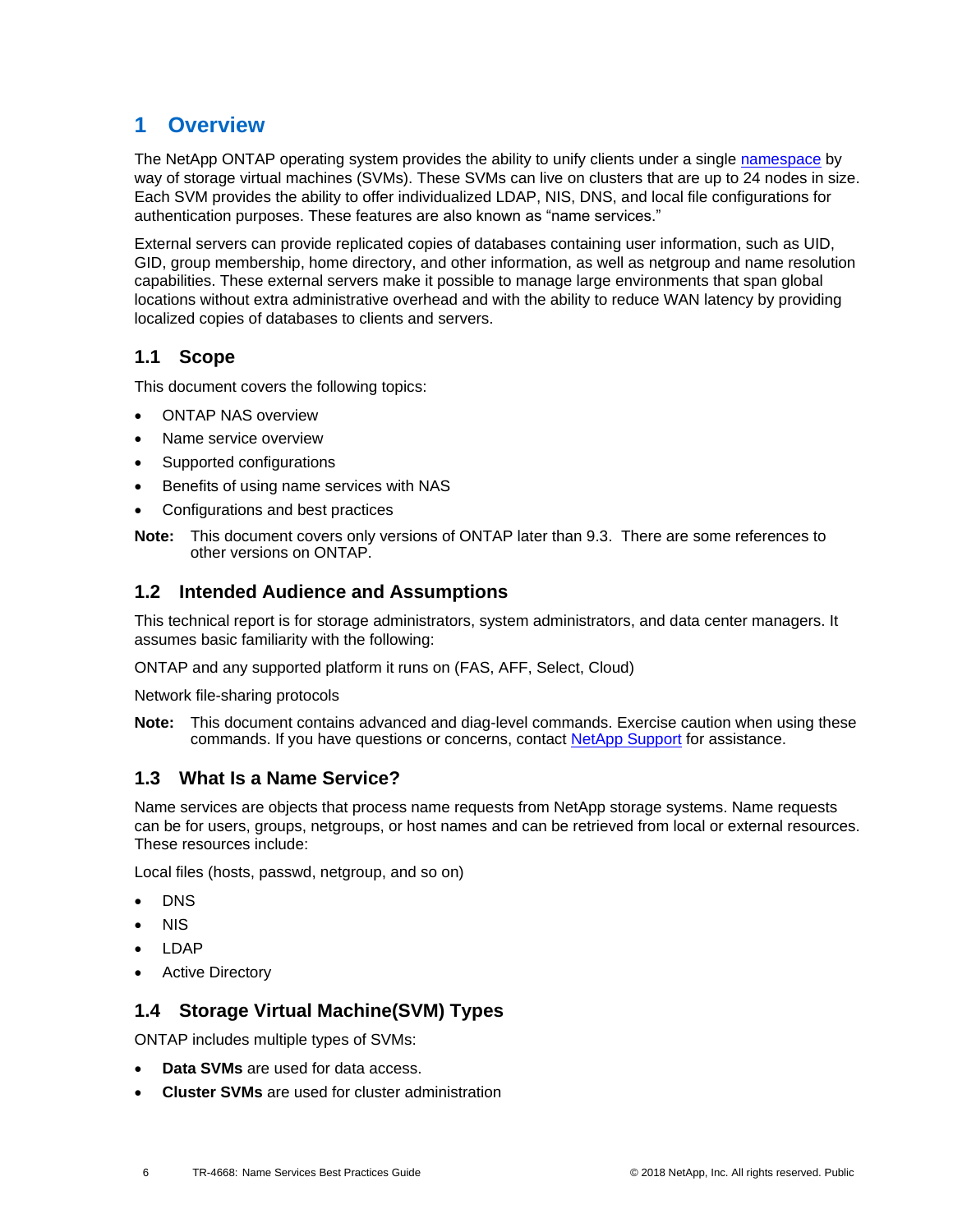# <span id="page-6-0"></span>**2 NAS in ONTAP**

The ONTAP 9 operating system provides world-class enterprise-level storage to clients running NAS operations for use cases including, but not limited to:

- Home directories
- Application database hosting
- Archiving and staging
- Software source control
- Log file storage
- Video streaming
- Unstructured data sharing

The ONTAP operating system supports cutting-edge technologies in both CIFS and NFS so that the latest and greatest feature sets can be leveraged in data centers across the globe.

Supported protocol versions include:

- NFSv3, NFSv4, and NFSv4.1
- SMB 1.0, SMB 2.x, and SMB 3.x

For more information about supported features for these protocols, see [TR-4067](http://www.netapp.com/us/media/tr-4067.pdf) and [TR-4191.](http://www.netapp.com/us/media/tr-4191.pdf)

**Note:** SMB1.0 is mentioned as supported, but should be deprecated and disabled in your environment due to the insecurity and vulnerabilities is has.

## <span id="page-6-1"></span>**2.1 How NAS Requests in the ONTAP Operating System Work**

A cluster can contain up to 24 nodes for NAS operations in ONTAP. Each physical node can own virtual objects such as volumes or data LIFs. An SVM spans all nodes in a cluster and allows interaction of logical storage entities under a single namespace. When a NAS client attempts to connect to an ONTAP system by using CIFS or NFS, that request can potentially reach any node in a 24-node cluster based on DNS, client settings and which node hosts the LIF that owns the IP address. If a node hosting a data LIF is used in a NAS operation that does not own the data volume being requested for access, then the NAS request is parsed into an optimized ONTAP protocol for disk access and that traffic passes through a dedicated high speed Ethernet (10GbE or 40GbE) cluster back-end network.

### **NAS Basics**

The following section covers the basic interaction of NAS requests at a high level.

### **Volumes**

All user data in ONTAP systems lives in flexible volumes (NetApp FlexVol® volumes). These volumes are located locally to the node that hosts the physical disk space (aggregate). In ONTAP, data can be accessed anywhere in a cluster, regardless of on which node it physically lives.

**Note:** ONTAP also has the ability to store data in a container called a FlexGroup® . This concept is not discussed in this Technical Report. For more information on how data is stored in FlexGroup volumes, please refer to [TR-4557.](http://www.netapp.com/us/media/tr-4557.pdf)

### **Logical Interfaces**

Each SVM owns storage objects, such as volumes and logical interfaces (LIFs). LIFs can host management, data, or cluster traffic, depending on the assigned role and data protocols allowed. The option -data-protocol allows a storage administrator to specify which data protocols are allowed on the data LIF. When a data protocol is allowed on a data LIF, the LIF then listens on a specific list of ports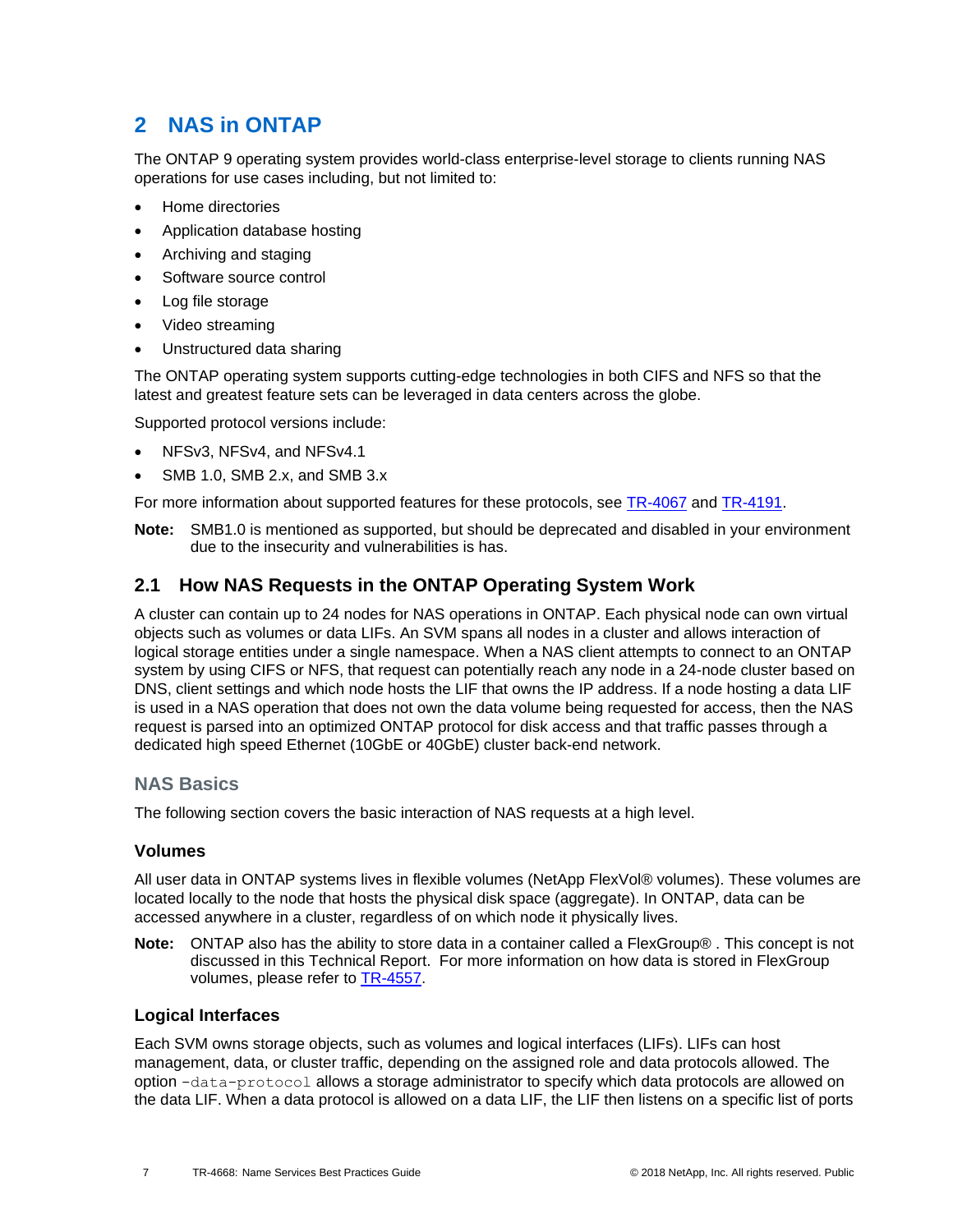for the protocol. For NAS protocols (CIFS and NFS), the ports listed in Table 1 are opened when the protocol is allowed on a data LIF.

| Protocol    | <b>Ports</b>                                                                                                                                                                     |
|-------------|----------------------------------------------------------------------------------------------------------------------------------------------------------------------------------|
| <b>NFS</b>  | 2049: NFS<br>2049 (program version 400010): vStorage<br>111: portmapper<br>635: mountd<br>4045: Network Lock Manager (NLM)<br>4046: Network Status Monitor (NSM)<br>4049: rquota |
| <b>CIFS</b> | 135: RPC<br>139: NetBIOS<br>445: SMB<br>40001: SMB Witness                                                                                                                       |
| FlexCache   | 2050: FlexCache (As origin volume to 7-mode<br>FlexCache)                                                                                                                        |

<span id="page-7-0"></span>**Table 1) Ports for NFS and CIS traffic on protocol-enabled data LIFs**

When a NAS request is made to an SVM, the request always arrives on a data LIF (including calls such as showmount). The data LIF chosen depends on the client's name resolution settings. ONTAP has a DDNS client that can automatically register a LIF address into the DNS server. More information on this can be found in the DDNS section of this document. The ONTAP on-box DNS load balancer can assist in directing the client to the least-used LIF and node combination. For more information about DNS load balancing in ONTAP, see [TR-4073,](http://www.netapp.com/us/media/tr-4073.pdf) [TR-4182](http://www.netapp.com/us/media/tr-4182.pdf) or [TR-4523.](http://www.netapp.com/us/media/tr-4523.pdf)

When a data LIF receives a NAS request, it passes through the NAS layer for processing and handling

## **NAS Layer**

When a NAS request arrives on a physical interface, that request is forwarded to the NAS layer for processing. The NAS layer sends RPC calls to cluster processes, such as security daemon (SecD) and the volume location database (VLDB), to determine user credentials, data locality, and other NAS configuration aspects so that the request passes through the appropriate paths in the cluster. If the data being requested is local to the node that currently hosts the data LIF that received the request from the client, then the request goes straight to disk by way of an ONTAP direct I/O path mechanisms. If the data is on another node in the cluster, then the request traverses the cluster network.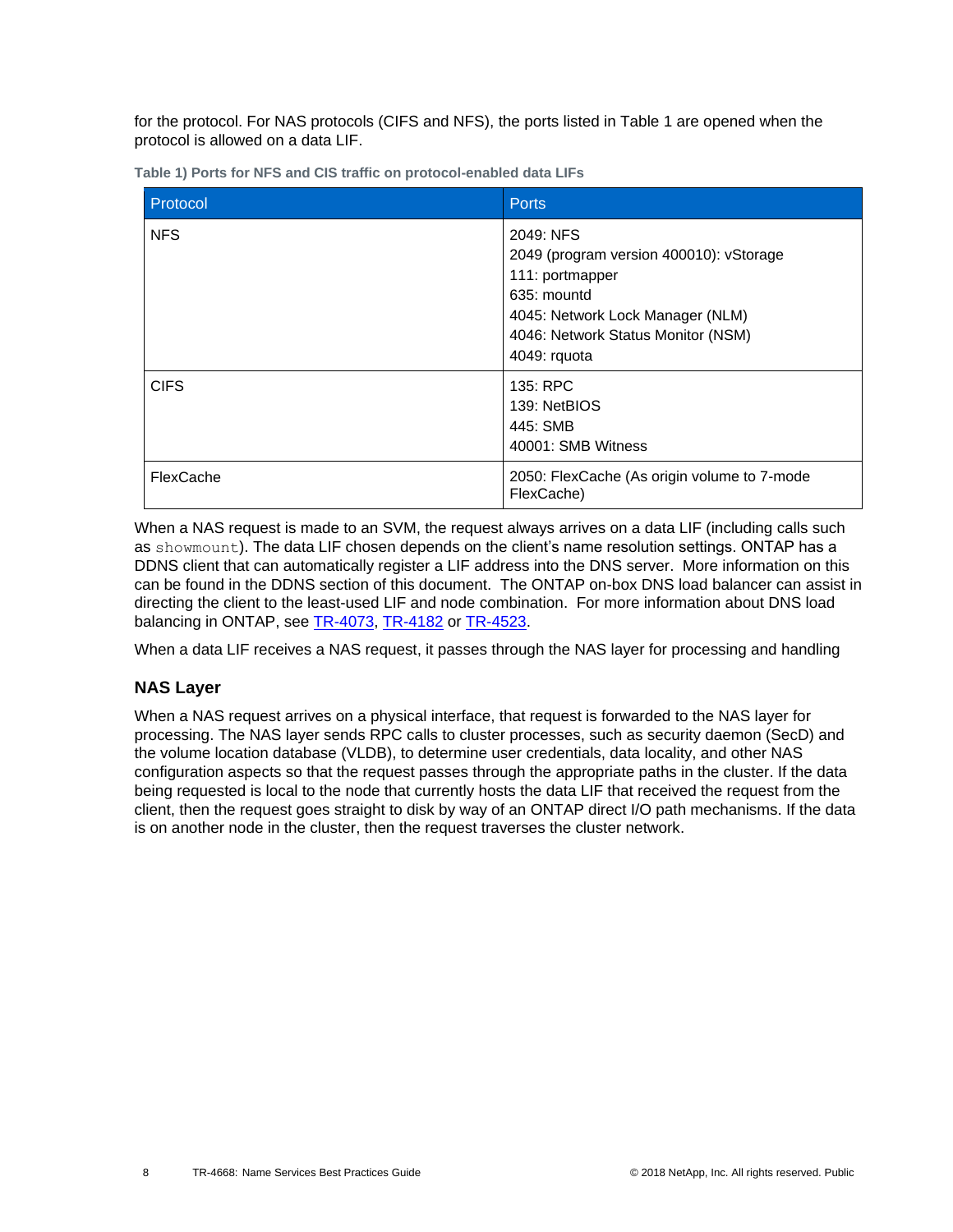<span id="page-8-0"></span>**Figure 1) NAS protocol path in ONTAP; LIF & volume on same node**



- 1. NAS request is sent from the client to the SVM data LIF.
- 2. NAS layer receives all NAS requests and processes them. If authentication is needed, an RPC call is sent to SecD to perform authentication.
- 3. If local, disk request is sent right to disk.
- 4. Response passes back through the stack and is sent back to the NAS client.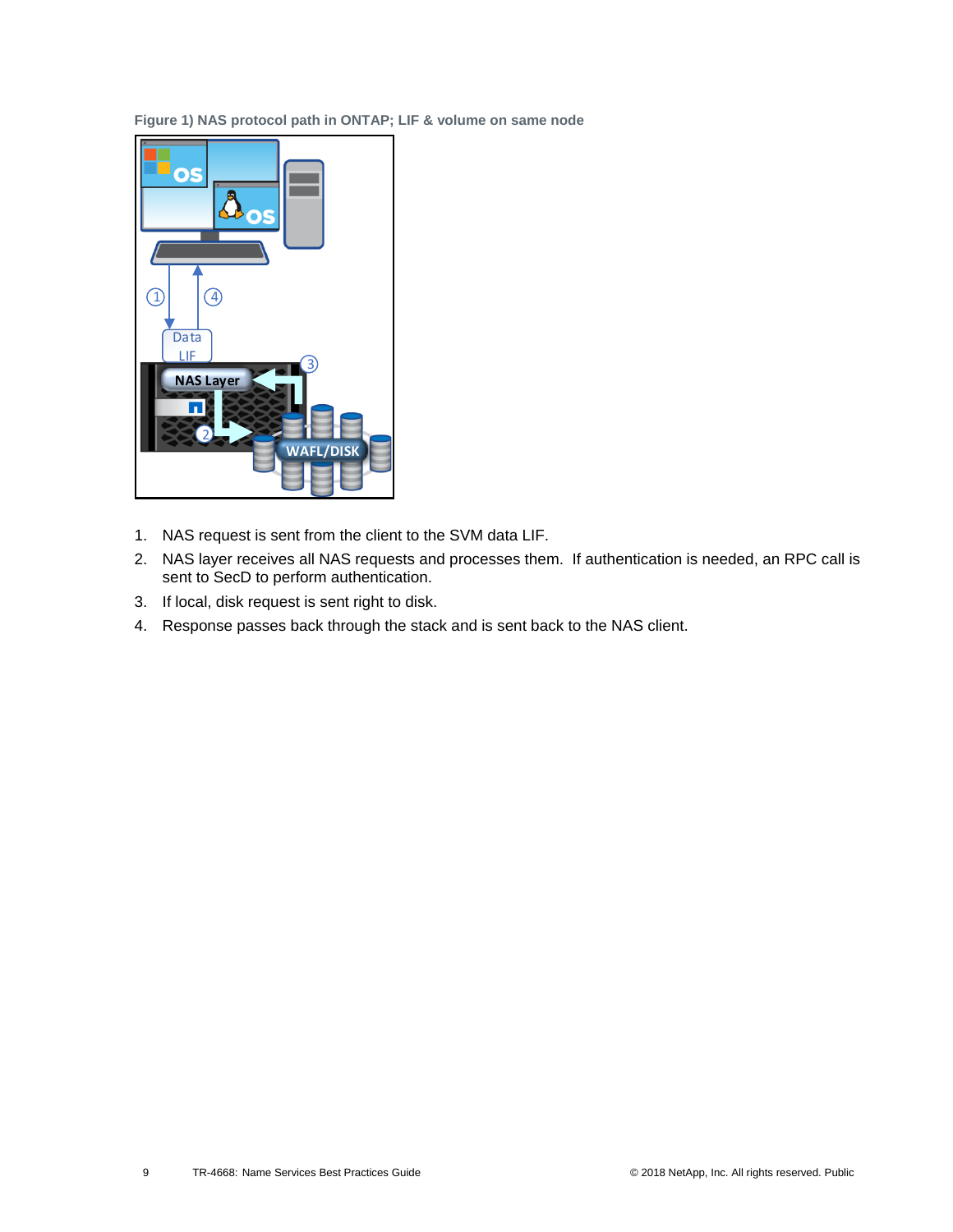

<span id="page-9-0"></span>**Figure 2) NAS Protocol path in ONTAP; LIF & volume on different nodes**

- 1. NAS request is sent from the client to the SVM data LIF
- 2. NAS layer receives all NAS requests and processes them. If authentication is needed, an RPC call is sent to SecD to perform authentication
- 3. If remote, the disk request is sent over the cluster network to the node local to the data.
- 4. Disk layer processes the request and reads from/writes to disk.
- 5. Disk layer response passes passes back through the stack and back to the node that processed the NAS layer request.
- 6. Response passes back through the stack and is sent back to the NAS client.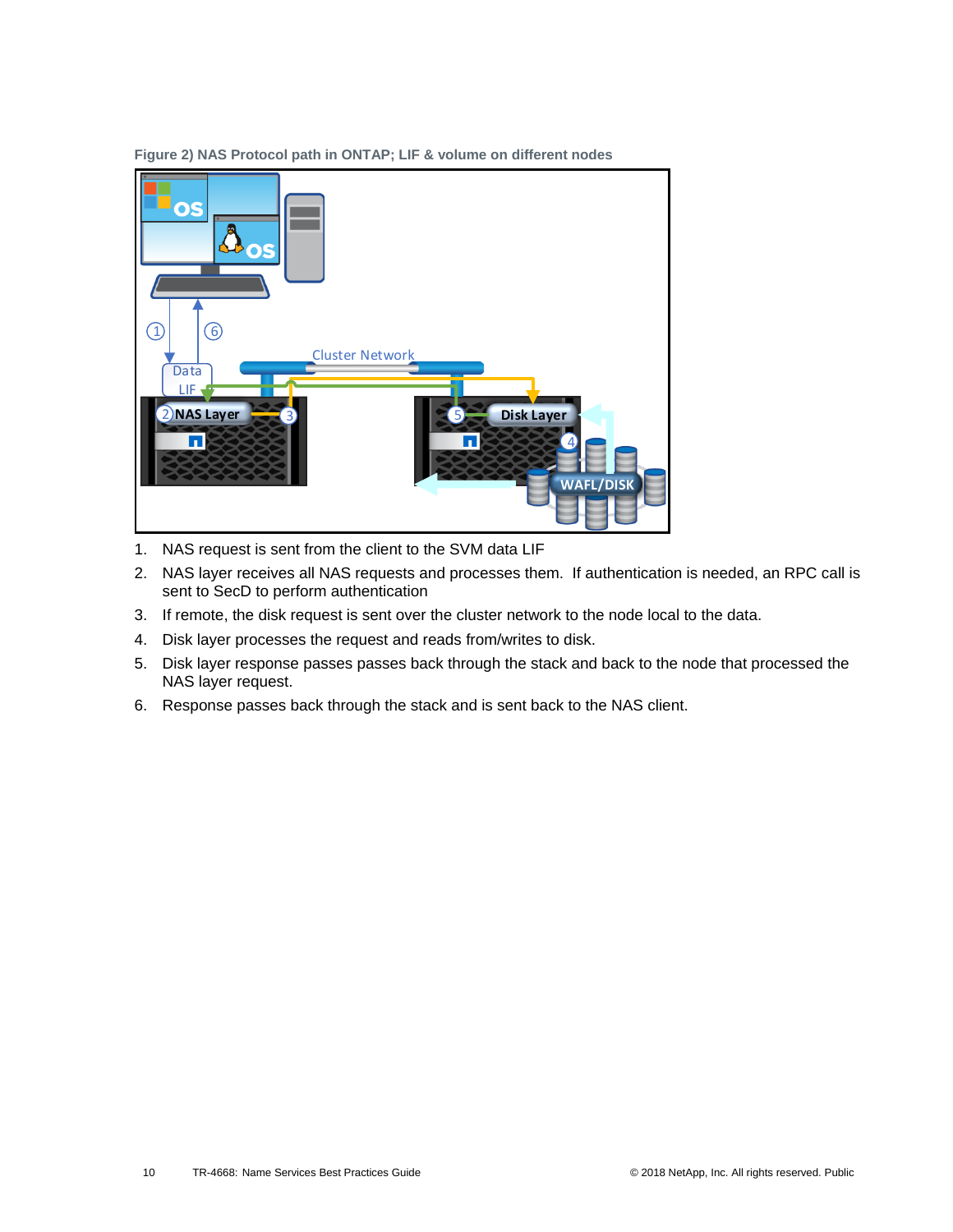### **Security Daemon (SecD)**

SecD is an application that runs on a per-node basis. The SecD application handles name service lookups such as Active Directory, DNS NIS, and LDAP, as well as credential queries and name mapping. SecD is node-specific, which means that a SecD process exists on each node in a cluster. When a NAS request arrives on a data LIF, the node that hosts that data LIF also hosts the SecD application used for authentication of the user and/or host.

SecD communicates with external name services on the node that the NAS request was received on, so there needs to be at least one LIF in the SVM that is routable to the name service servers. SecD is able to intelligently forward name service requests to remote nodes when necessary, if no access to name services servers is possible from the node processing the NAS request.

### **Management Gateway Daemon (mgwd)**

The management gateway in the ONTAP operating system is exactly what it sounds like: It is the gateway into managing a cluster. It is responsible for maintaining and reporting cluster health/quorum; receiving SSH logins, SNMP, and NetApp Manageability SDK calls from management software (such as NetApp OnCommand® System Manager); processing export rules; and maintaining an exports cache. In addition, it interacts with all of the other cluster applications through RPC to send and receive requests for configuration reads and writes.LIFs

### **Best Practice 1) SecD and Data LIFs**

Best practice is to have a data LIF on each node for the SVM that routes properly to name services to enable data locality. If this is not possible, it is still a requirement to have at least one data LIF per SVM that can route to name services for NAS environments.

# <span id="page-10-0"></span>**3 Name Services**

Name services are external servers that contain user, group, netgroup. and host information in an enterprise environment. This definition includes NIS, LDAP, and DNS, as well as local files and Microsoft Windows Active Directory.

## <span id="page-10-1"></span>**3.1 Benefits of Using Name Services**

In large environments with thousands of users and hosts, managing individual flat files for users, groups, netgroups, and host resolution on each individual machine is virtually impossible. Name service servers allow administrators to keep a database of current information for business-critical objects with which client machines and storage devices can interact for consistency of these objects across an enterprise environment. When all clients and storage access the same servers with the same databases, there can be no mistake in credential retrieval or host name resolution.

Other benefits of using name service servers include:

- Consolidation of users, groups, netgroups, and host names
- Disaster recovery through site replication of name service server databases
- Reduction in WAN latency by way of site replication to produce localized copies of server databases
- Load balancing and failover functionality

## <span id="page-10-2"></span>**3.2 Name Services in ONTAP Operating Systems**

In ONTAP beginning with version 9.3, configuration of name services functionality has been moved to its own command set called vserver services name-service. This allows for a single entry into the configuration of all associated name services for the SVM and cluster.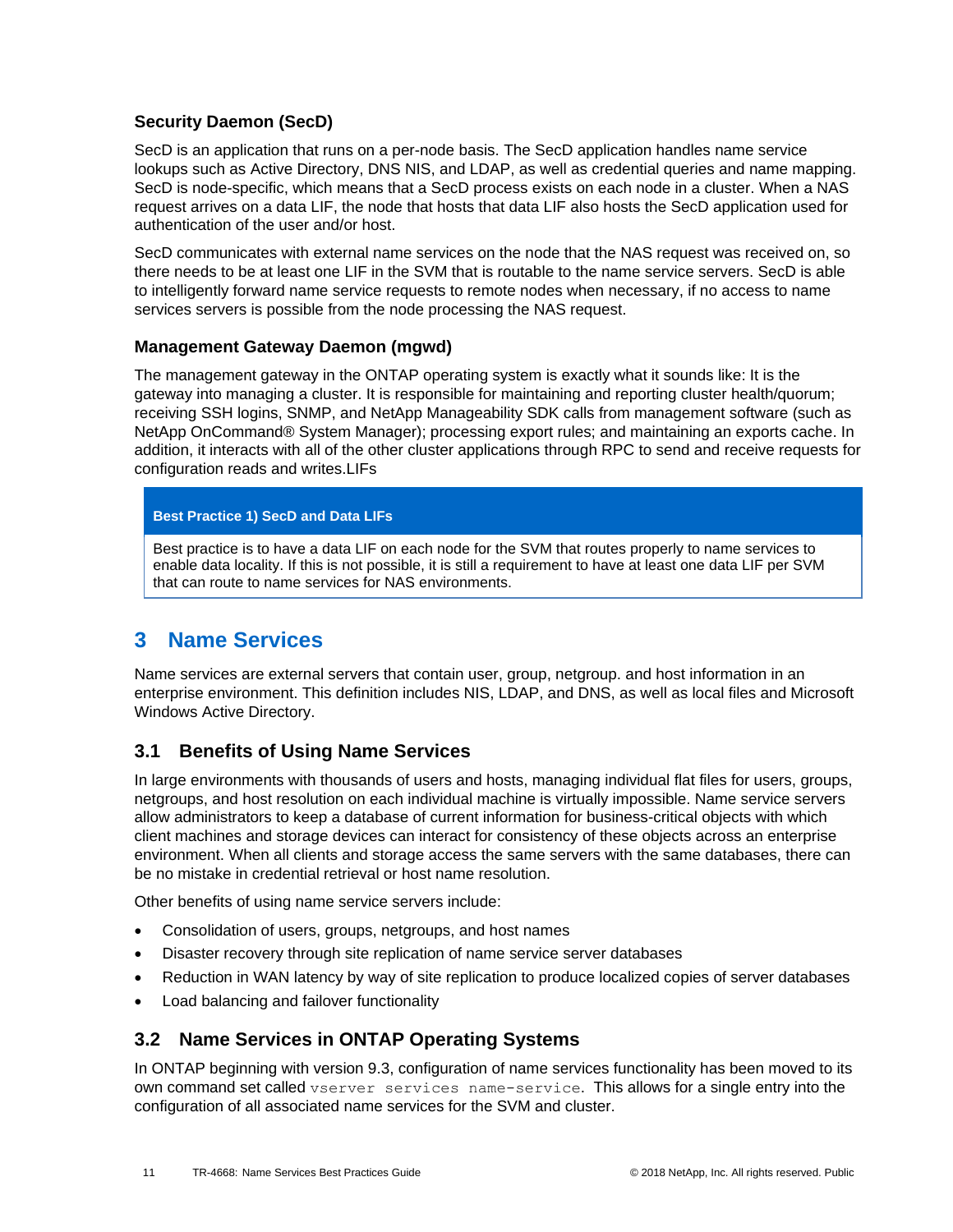```
cluster::> vserver services name-service>
    dns ldap netgroup nis-domain ns-switch unix-group unix-user
```
Additional name services diagnostic commands, such as getXXbyYY, exist at the **advanced** privilege level. These commands can help in confirming configuration integrity and troubleshooting issues. More detail on this command set is given throughout this document where it applies.

```
cluster::> vserver services name-service> set advanced
Warning: These advanced commands are potentially dangerous; use them only when directed to do so
by NetApp personnel.
Do you want to continue? {y|n}: y
cluster::vserver services name-service*>
    dns getxxbyyy ldap netgroup nis-domain ns-switch
    unix-group unix-user
```
### **What Is ns-switch?**

Ns-switch is the *name service* switch. This controls which name service sources are used and the order in which the name service sources are used by the SVM for user/group, host, namemap, and netgroup lookups.

To view the current ns-switch configuration:

```
cluster:> vserver services name-service*> ns-switch show -vserver svm1
Source Source Source
Vserver Database Enabled Order
--------------- ------------ --------- ---------
svm1 hosts true files,dns<br>svm1 group true files,ldap<br>svm1 passwd true files,ldap
svm1 group true files, Idap
svm1 passwd true files, Idap
svm1 netgroup true files
svm1 namemap true files
```
Note that in the preceding, ONTAP has support for granular control over passwd, group, netgroup, and so on, making the ns-switch functionality comparable to standard UNIX nsswitch.conf files.

#### **What Is nm-switch?**

Nm-switch is the *name mapping* switch. This controls which name mapping source is used by the SVM for mapping UNIX users to Windows users and vice versa. This only applies to multiprotocol environments. Name mapping rules can exist in local tables in the cluster or on LDAP servers.

To modify the current nm-switch configuration:

```
cluster::> name-service ns-switch modify -vserver svm1 -database namemap -sources
    files ldap
```
### **Order of Operations for ns-switch and nm-switch**

When specifying multiple sources for ns-switch and nm-switch, it is important to consider what happens in the event of successful or unsuccessful lookups.

If using multiple name service sources in ns-switch and/or nm-switch, the following are true:

- When the object queried exists in the first source and the response is successful, the operation is finished. The next name service source is not tried, even if the object exists in both places.
- If the object doesn't exist in any name service source, the operation fails.

Therefore, it's important to list name service sources in order of priority.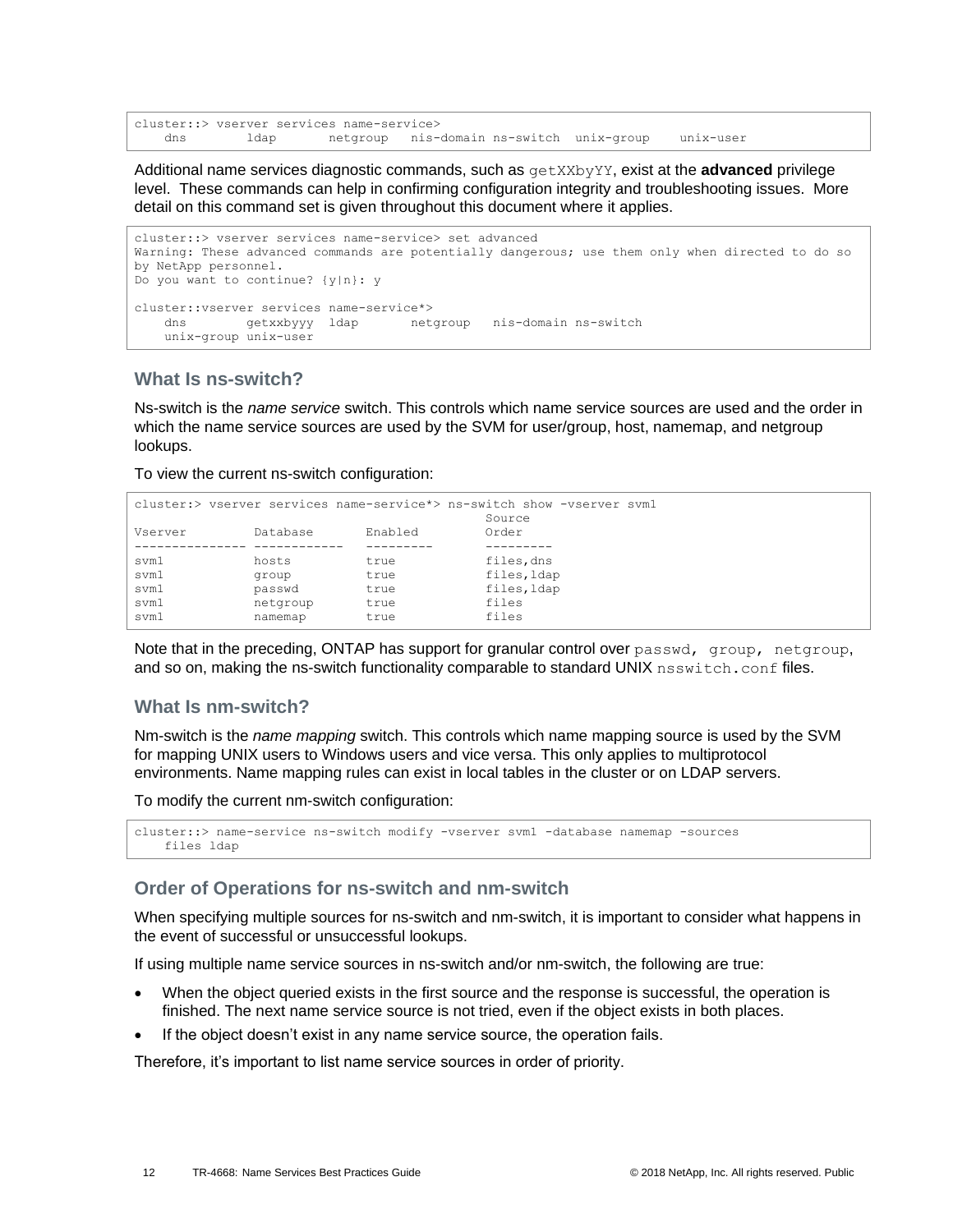### **When does ONTAP use namemap?**

ONTAP does not always namemap (usermap). When there are NFS clients accessing a volume or qtree with a UNIX security style, the credentials passed are the ones used. The namemap process is not triggered in this scenario. ONTAP **always** usermaps when the volume or qtree security style is NTFS. This is because at its roots, ONTAP is a UNIX-based OS. By default, all users are mapped to the local ONTAP UNIX user pcuser and in SMB-only deployments this default map is sufficient. ONTAP also **always** usermaps when the protocol does not match the volume or qtree security style. A more detailed matrix is found in Table 2.

### **Order of Operations for Name Mappings in ONTAP**

When a user attempts to authenticate to a NAS mount or share, ONTAP will use a specific order of name mapping mechanisms to look for valid users or name map entries. This will ultimately depend on the name service database value specified for the namemap value in vserver services name-service ns-switch. In the following example, ONTAP will try local files first and then LDAP. "Local files" for namemap values means the entries in the SVM's name mapping table in vserver name-mapping.

cluster::> vserver services name-service ns-switch show -vserver svm1 -database namemap Vserver: svm1 Name Service Switch Database: namemap Name Service Source Order: files, ldap

When using LDAP for name mapping, ONTAP will use whatever attribute the LDAP client schema is configured to use. In other words, for NFS clients accessing NTFS volumes or qtrees, the windowsaccount-attribute field is looked up for the NFS user and then used to produce Windows credentials. For SMB clients accessing UNIX volumes or qtrees, the windows-to-unix-attribute field is looked up in Active Directory.

#### **Best Practice 2) Specifying external services in namemap**

Only specify an external service in the namemap database if one is actually being used for asymmetric name mappings. If you specify a directory server that does not have any name mapping entries, this will add latency to requests and create slow authentication or even failures

If no explicit name mapping can be found in the name services entries for the user, then ONTAP will try to implicitly map based on username. The particular username passed in the protocol's authentican process will be looked up in the other protocol's directory. This means that a username passed via NFS will be looked up in Active Directory. If the same username is found, those Windows credentials are attached to the NFS user's credentials. A username passed via SMB will be looked up via the SVM's nsswitch sources. If the same username is found, those UNIX credentials will be attached to the SMB user's credentials. If ONTAP cannot find any implicit mapping for the username, there is a fall back on the default values set for the NFS or CIFS/SMB server. The use of this value will depend on the protocol attempting access, the volume security style and the name mapping direction requested. The following table shows the differences.

#### **Best Practice 3) Specifying local files**

Specify "files" as the first name service database option to avoid situations where the root user or other unix users fail to resolve when external name services are unavailable.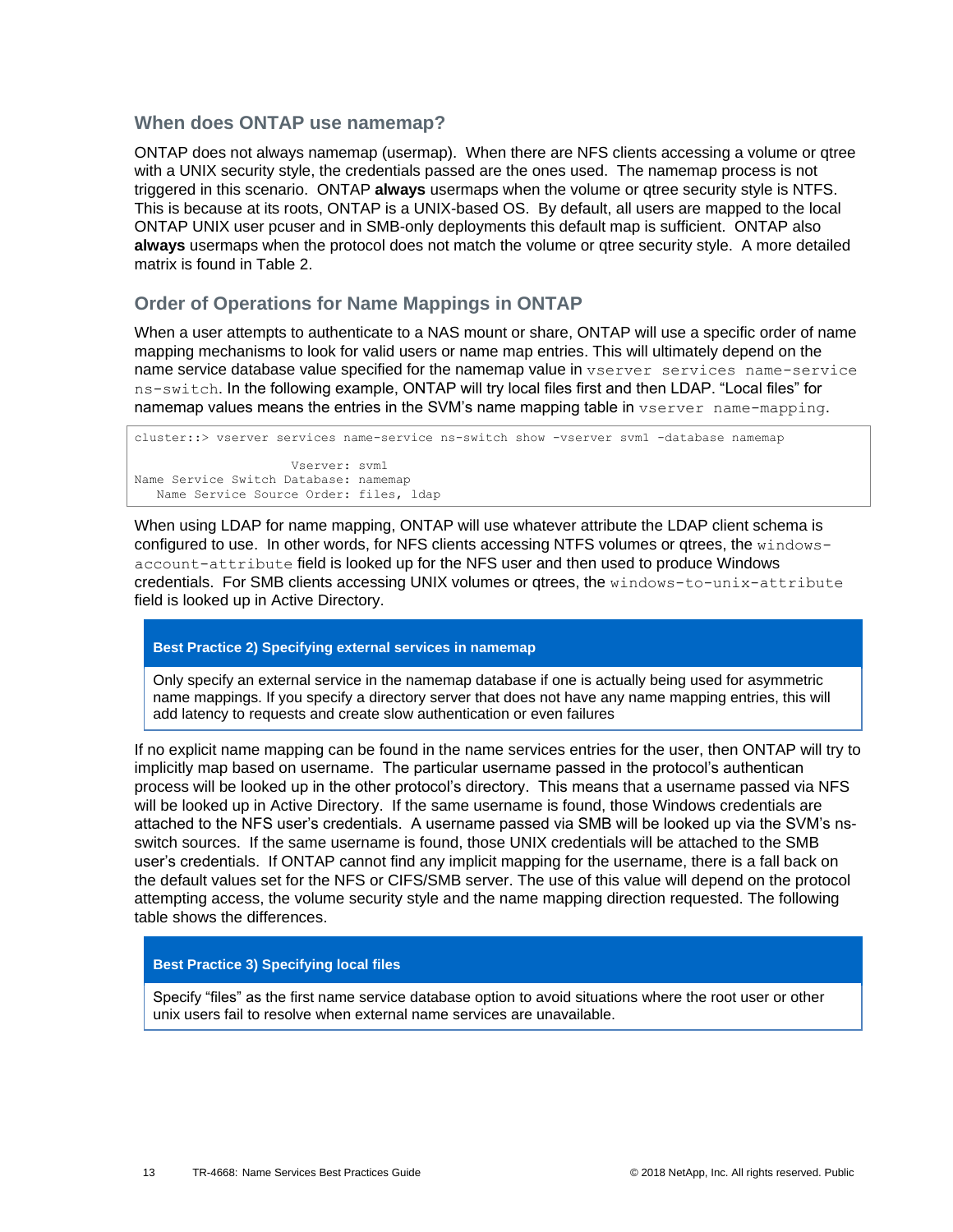<span id="page-13-2"></span>**Table 2) Name mapping/default user considerations for multiprotocol NAS access**

| <b>Accessing Protocol</b> | Volume/qtree security<br>style | Name mapping<br>direction                                                             | Default user                                                                         |
|---------------------------|--------------------------------|---------------------------------------------------------------------------------------|--------------------------------------------------------------------------------------|
| <b>NFS</b>                | <b>UNIX</b>                    | N/A (v3: UID lookup only)<br>(v4: username<br>lookup)                                 | N/A                                                                                  |
| <b>NFS</b>                | NTFS                           | $UNIX -> Windows$                                                                     | Default Windows user<br>(NFS server option)<br>default-win-user)                     |
| CIFS/SMB                  | <b>UNIX</b>                    | Windows -> UNIX                                                                       | Default UNIX user<br>(CIFS server option<br>default-unix-user; pcuser<br>by default) |
| CIFS/SMB                  | <b>NTFS</b>                    | Windows -> UNIX (initial<br>authentication)<br>NTFS ACLs used after<br>initial entry. | Default UNIX user<br>(CIFS server option<br>default-unix-user; pcuser<br>by default) |

## <span id="page-13-0"></span>**4 Whats New?**

New features have been added to name services in recent ONTAP versions. The following is a partial list:

- DNS and NIS statistics
- getXXbyYY support
- Improved NIS troubleshooting tools (tracing and showing bound servers)
- Name service queue status
- Name service configuration mirroring and repair
- Name service caching and management (ONTAP 9.3) See the [Caching in ONTAP](#page-22-0) section of this document for detailed information
- <span id="page-13-1"></span>Name service connectivity checking (LDAP and DNS)

# **5 Supported NS-Switch Configurations**

[Table 3](#page-13-3) shows a list of the supported name service switch databases in the ONTAP operating system.

<span id="page-13-3"></span>**Table 3) Supported name service sources in ONTAP**

| <b>NS-Switch Database</b> | <b>Supported Name Service sources</b> |  |
|---------------------------|---------------------------------------|--|
| <b>Hosts</b>              | DNS, local files                      |  |
| Passwd (users)            | NIS, LDAP, local files                |  |
| Group                     | NIS, LDAP, local files                |  |
| Netgroup                  | NIS, LDAP, local files                |  |
| Namemap                   | LDAP, local files                     |  |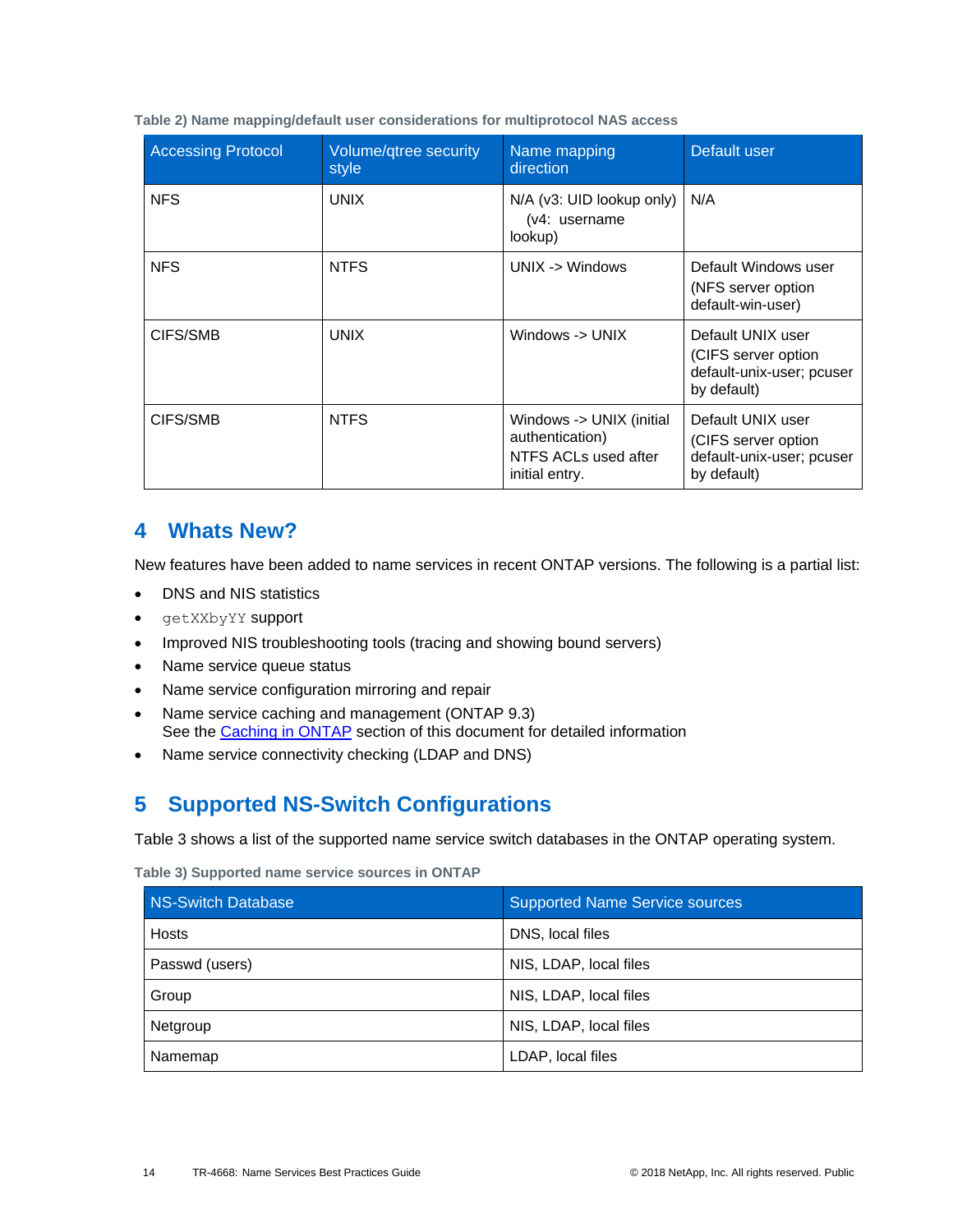## <span id="page-14-0"></span>**5.1 Hosts**

In the ONTAP operating system, host name lookups (such as for use with export policy rules) are supported for use in both DNS and local files for SVMs.

**Note:** Host name resolution through LDAP and NIS is currently not supported.

## **Checking DNS Server Configurations**

Starting in version 9.2, ONTAP provides a method to check the DNS configuration of the individual SVMs. This checker is invoked upon reconfiguration of the DNS settings or on demand. If upon reconfiguration of the DNS servers, the checker finds that a DNS server is non-responsive, the result will be that the new configuration is discarded. This behavior can be skipped with the modifier  $-skip-constant$ validation. Invoking the DNS checker will result in a DNS query sent for the name "example" plus the domain name of the particular SVM. If your SVM's domain name is "example.com", then ONTAP will query each DNS server configured for the SVM for "example.example.com". ONTAP will also guage the response time of the reply and display the result.

### **Example**:

|         |                           |        | cluster:: > vserver services name-service dns check -vserver svml |  |
|---------|---------------------------|--------|-------------------------------------------------------------------|--|
|         | Name Server               |        |                                                                   |  |
| Vserver | Name Server               | Status | Status Details                                                    |  |
|         |                           |        |                                                                   |  |
| svm1    | 203.0.113.44              | down   | Operation timed out.                                              |  |
| svm1    | 203.0.113.93              | up     | Response time (msec): 2                                           |  |
| svm1    | 198.51.100.200            | up     | Response time (msec): 2                                           |  |
|         | 3 entries were displayed. |        |                                                                   |  |

## **Upgrade Considerations**

If you intend to upgrade a cluster from 8.2.x or earlier, ONTAP can no longer use the cluster SVM to fallback for DNS lookups. First, ensure that the data SVMs have the appropriate DNS setting prior to upgrade. ONTAP will no longer fallback to the cluster's DNS servers for hostname resolution. Next, if local host names are being used in data SVMs, make sure that the host names and IP addresses exist in both the cluster admin SVM and the data SVMs. These steps reduce the chance of having outages. Ideally, these host names are sourced from DNS rather than from local files.

## <span id="page-14-1"></span>**5.2 User and Group Information**

User and group information (such as UID/GID) can be stored in files, NIS, or LDAP in all versions of ONTAP. In Data ONTAP 8.3 and later, users and groups can leverage different name service databases in the same SVM (such as local files only for groups, LDAP then files for users).

### **Example**:

```
cluster::> name-service ns-switch show -vserver svm1 -database group,passwd
  (vserver services name-service ns-switch show)
                             Source
Vserver Database Order
--------------- ------------ ---------
svm1 group files<br>
xvm1 passwd ldap,
svm1 passwd
                             files
2 entries were displayed.
```
NetApp recommends that users and groups use LDAP for security and scalability, because LDAP can provide encrypted lookups and supports use with more servers than a NIS configuration. This is also recommended over using local files since many other applciations can use the same LDAP source for authentication other than ONTAP.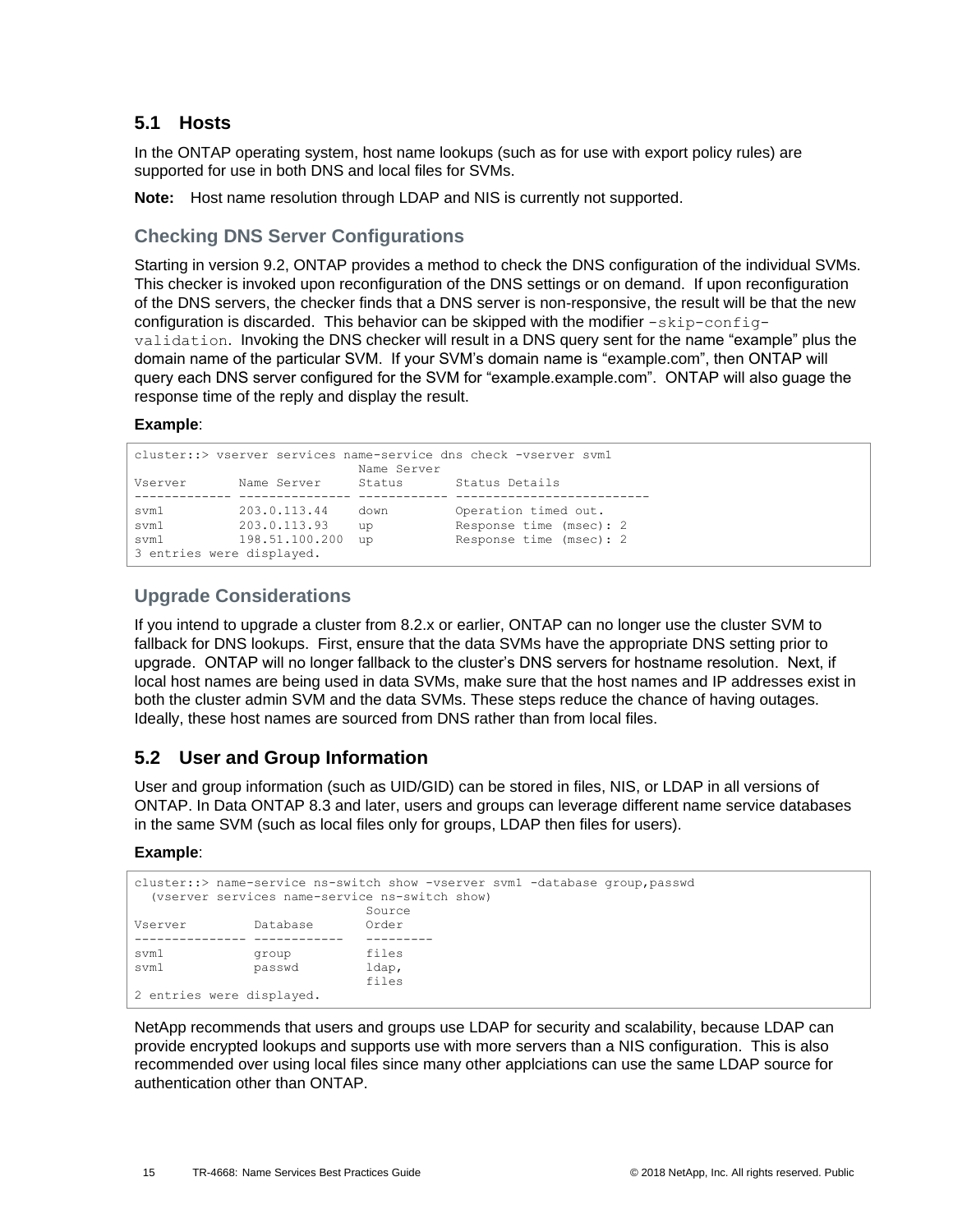## **Local User and Group Limits**

As local users and groups are created, the replicated database tables that make the ONTAP operating system run properly grow in size and memory allocation. If these databases grow to the point of memory exhaustion when reading/writing the tables, cluster outages can occur. Therefore, ONTAP has a hard limit on local users and groups. This limit is clusterwide and affects all SVMs.

### **Best Practice 4) Local UNIX Users and Groups**

In versions earlier than the Data ONTAP 8.2.3 operating system, there was no hard limit on local users and groups. However, that does not mean that there is no actual limit. NetApp highly recommends not exceeding the local UNIX user and group limits as defined in **Error! Reference source not found.** when using ONTAP operating system versions earlier than 8.2.3.

#### **Note:** This limit is for local UNIX users and groups. Local CIFS users and groups (vserver cifs usersand-groups) have an separate limit

|                                              | <b>Local UNIX User Limit</b><br>(Default and Maximum)                                                                                  | <b>Local UNIX Group Limit</b><br>(Default and Maximum) |
|----------------------------------------------|----------------------------------------------------------------------------------------------------------------------------------------|--------------------------------------------------------|
| Local files without scaled/file-only<br>mode | 32,768 (default)<br>65,536 (maximum)                                                                                                   | 32,768 (default)<br>65,536 (maximum)                   |
| Local files in scaled/file-only mode         | Passwd file size: 10MB*                                                                                                                | Group file size: 25MB                                  |
|                                              | <b>Note:</b> group and passwd file sizes can be overridden with $-skip-$<br>file-size-check but larger file sizes have not been tested |                                                        |
|                                              | Users: $400K$                                                                                                                          |                                                        |
|                                              | Groups: 15k                                                                                                                            |                                                        |
|                                              | Group memberships: 3000k                                                                                                               |                                                        |
|                                              | SVM <sub>s</sub> : 6                                                                                                                   |                                                        |

<span id="page-15-0"></span>**Table 4) Limits in local users and groups in ONTAP**

As previously mentioned, the local UNIX user and group limits are clusterwide and affect clusters with multiple SVMs. Thus, if a cluster has four SVMs, then the maximum number of users in each SVM must add up to the maximum limit set on the cluster. If more local entries are required and an external name service is not an option, see the section on [Scaled/File-Only mode.](#page-38-1)

#### **For example:**

- SVM1 has 2,000 local UNIX users.
- SVM2 has 40,000 local UNIX users.
- SVM3 has 20 local UNIX users.
- SVM4 would then have 23,516 local UNIX users available to create.

Any UNIX user or group creation attempted beyond the limit results in an error message.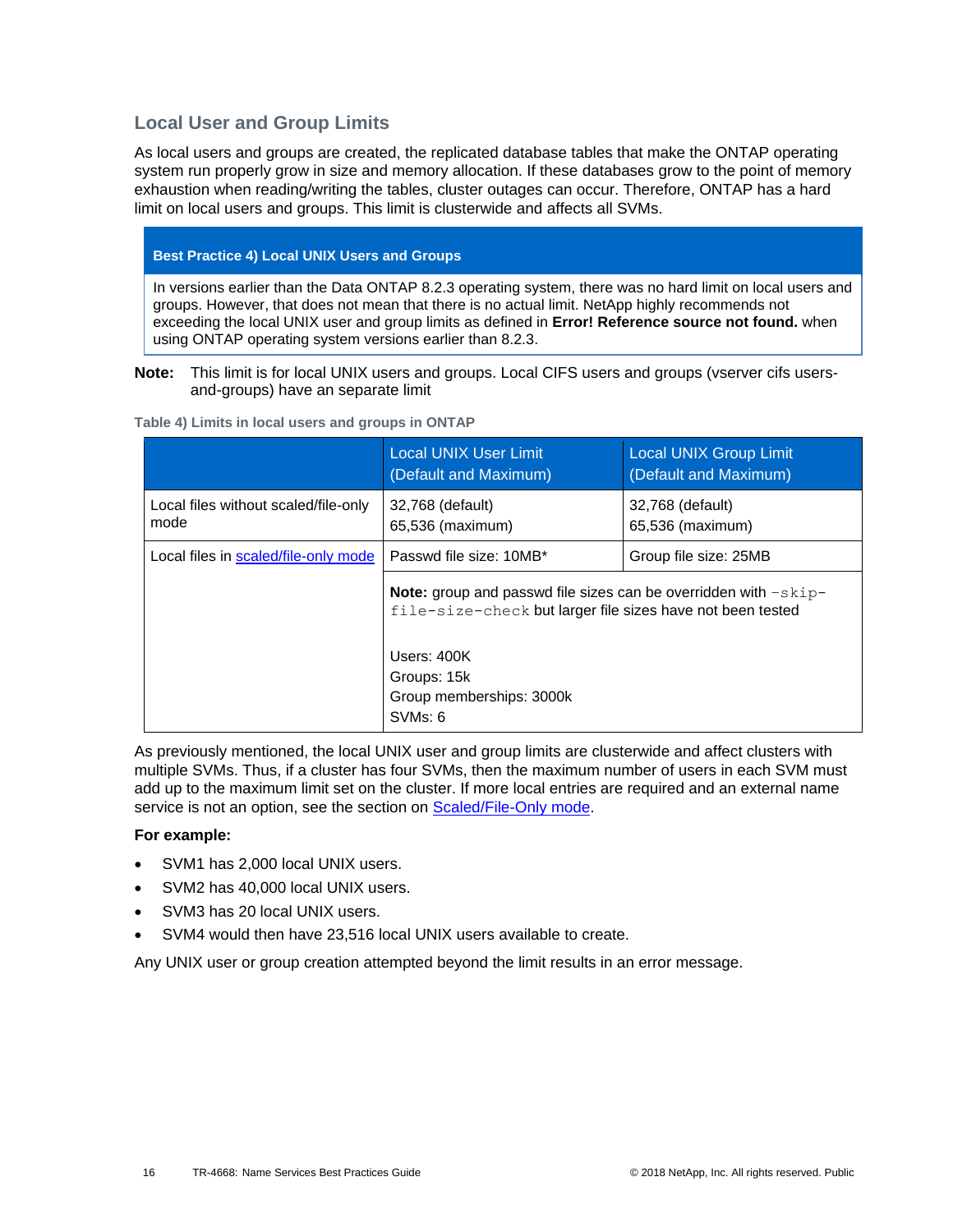**Example:**

```
cluster::> unix-group create -vserver svm1 -name test -id 12345
Error: command failed: Failed to add "test" because the system limit of {limit number}
        "local unix groups and members" has been reached.
```
#### The limits are controlled by the following commands at the advanced privilege level:

```
cluster::*> unix-user max-limit
    modify show
```
## **Upgrade Considerations for UNIX user and group limits**

When upgrading to a ONTAP version with the hard limits set, there is no check for existing users and groups. Therefore, if the limit is already exceeded on the cluster, the upgrade succeeds, but no new users and groups can be created. Also, if problems occur while the limit is exceeded, support issues might arise (for example, support deems your configuration as "unsupported"). Reducing the number of users and groups to below the limits is highly recommended. You can take this action before or after upgrades.

## <span id="page-16-0"></span>**5.3 Netgroups**

Netgroups are supported for use with files, NIS, and LDAP in all versions of ONTAP systems. NetApp recommends that netgroups use LDAP for security and scalability. When using netgroups, NetApp highly recommends leveraging the netgroup.byhost functionality (available in Data ONTAP 8.2.3 and later) for faster lookups and, thus, better performance. For information about configuring netgroups and netgroup.byhost maps in LDAP, see [TR-4073: Secure Unified](http://www.netapp.com/us/media/tr-4073.pdf) Authentication.

## **LDAP Netgroups**

It is possible to leverage netgroup functionality in LDAP as opposed to NIS. Netgroups give storage administrators control of access to a series of hosts using a group, rather than needing to create a number of different rules per host. Using LDAP as an NIS server is covered in [RFC-2307.](http://www.ietf.org/rfc/rfc2307.txt)

### **About NIS Objects and Attributes in LDAP**

NIS object types in LDAP are determined by way of the objectClass attribute. The objectClass attribute set on an object determines how ONTAP and other LDAP clients query LDAP for netgroup-related objects. For netgroups, the nisNetgroup object class is used by default

| <b>Object Class</b> | <b>Used For</b>                | <b>NIS Attributes Used</b> |
|---------------------|--------------------------------|----------------------------|
| nisMap              | NIS map abstraction            | nisMapName                 |
| nisObject           | Netgroup-by-host entries       | nisMapName                 |
|                     |                                | nisMapEntry                |
| nisNetgroup         | Netgroup members               | nisNetgroupTriple          |
|                     | <b>Nested Netgroup Members</b> | memberNisNetgroup          |

<span id="page-16-1"></span>**Table 5) Object classes and attributes for NIS Objects in LDAP**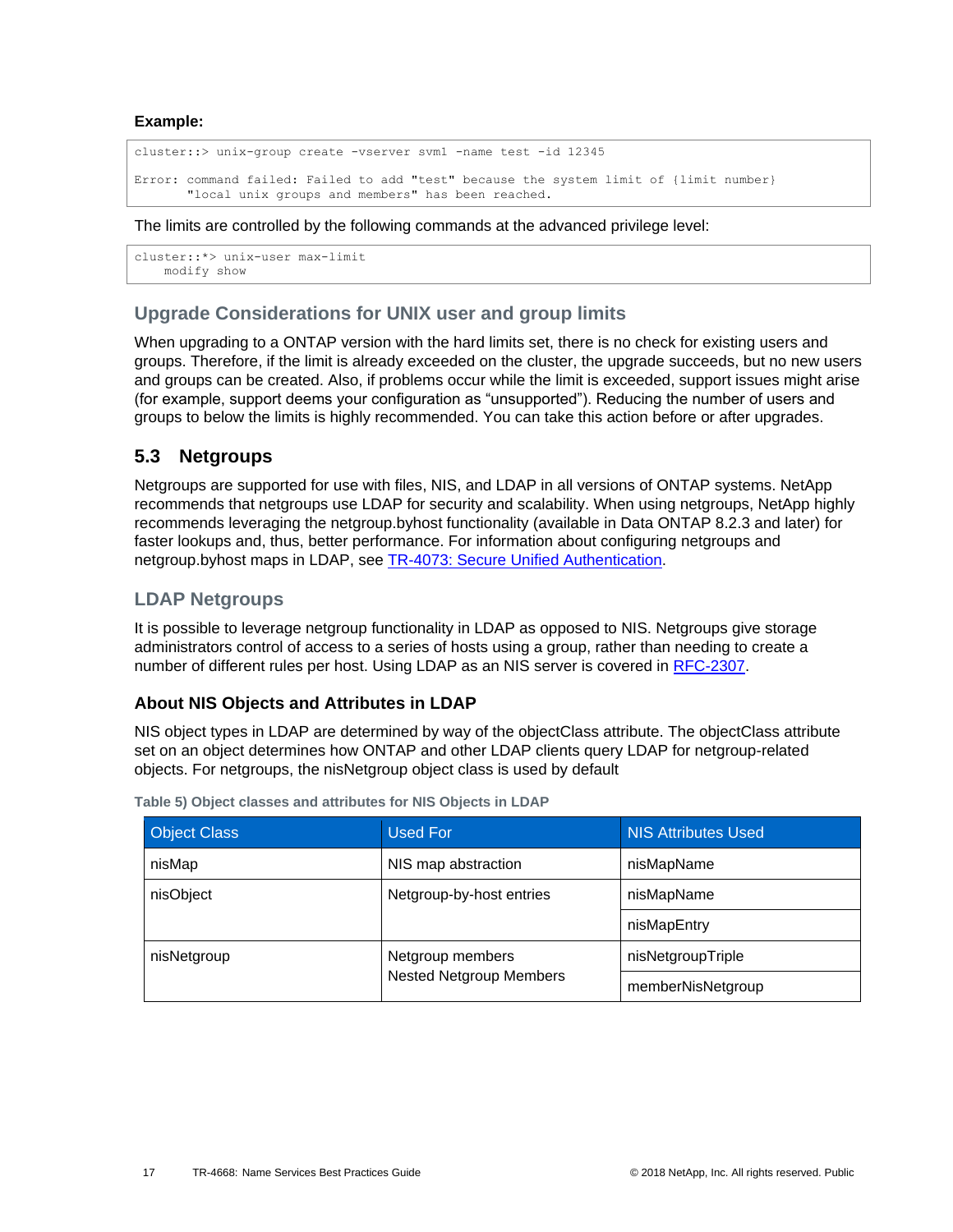## **NIS Object Terminology**

The following section describes terminology that defines specific aspects of NIS objects.

| Term            | <b>Definition</b>                                                                                                                                                                                                                                                                                                                                  |
|-----------------|----------------------------------------------------------------------------------------------------------------------------------------------------------------------------------------------------------------------------------------------------------------------------------------------------------------------------------------------------|
| NIS map         | NIS maps were designed to centralize and replace common<br>files found in the /etc directory of Linux and UNIX clients.<br>ONTAP currently supports the following NIS map types:                                                                                                                                                                   |
|                 | passwd.byname and passwd.byuid<br>group.byname and group.bygid<br>netgroup<br>netgroup.byhost (as of 8.2.3)                                                                                                                                                                                                                                        |
|                 | Host name resolution in NIS is not currently supported.<br>For more information about NIS maps, see<br>http://docs.oracle.com/cd/E19683-01/817-4843/anis1-<br>24268/index.html.                                                                                                                                                                    |
| Netgroup        | A netgroup is a set of (host, user, domain) triples (also known<br>as tuples) used for permission and export access checking.<br>ONTAP currently supports only hosts in netgroup entries.<br>For more information about netgroups, see<br>http://linux.die.net/man/5/netgroup and<br>http://www.freebsd.org/cgi/man.cgi?query=netgroup&sektion=5   |
| <b>Triple</b>   | A netgroup triple (tuple) refers to the series of entries in a<br>netgroup file consisting of (host, user, domain). A valid triple<br>used in ONTAP consists of (host,,). Host names used in<br>netgroup triples require DNS resolution in ONTAP. For best<br>results in netgroup translation, see the name services best<br>practices in TR-4067. |
| Netgroup.byhost | Netgroup.byhost entries are used to speed up netgroup<br>lookups by querying the name service for the group<br>membership by host rather than querying the entire netgroup.<br>For netgroups with many entries, this can reduce lookup time<br>drastically and improve performance.                                                                |

## **ONTAP Operating System Interaction with Active Directory LDAP for Netgroups**

In the LDAP client schemas provided in the ONTAP operating system (for example, AD-IDMU, RFC-2307, and so on), the following attributes control lookups for netgroups and their members:

```
-nis-netgroup-object-class
-nis-netgroup-triple-attribute
-member-nis-netgroup-attribute
-cn-netgroup-attribute
```
Starting in versions of ONTAP 8.2.3, the following attributes are provided for netgroup.byhost support:

```
-nis-object-class
-nis-mapname-attribute
-nis-mapentry-attribute
```
LDAP client schemas can be modified to change the default attributes only if the default schemas are copied into new schemas. Default schemas in ONTAP are read only. For more information about default schemas, see the section in this document about LDAP schemas.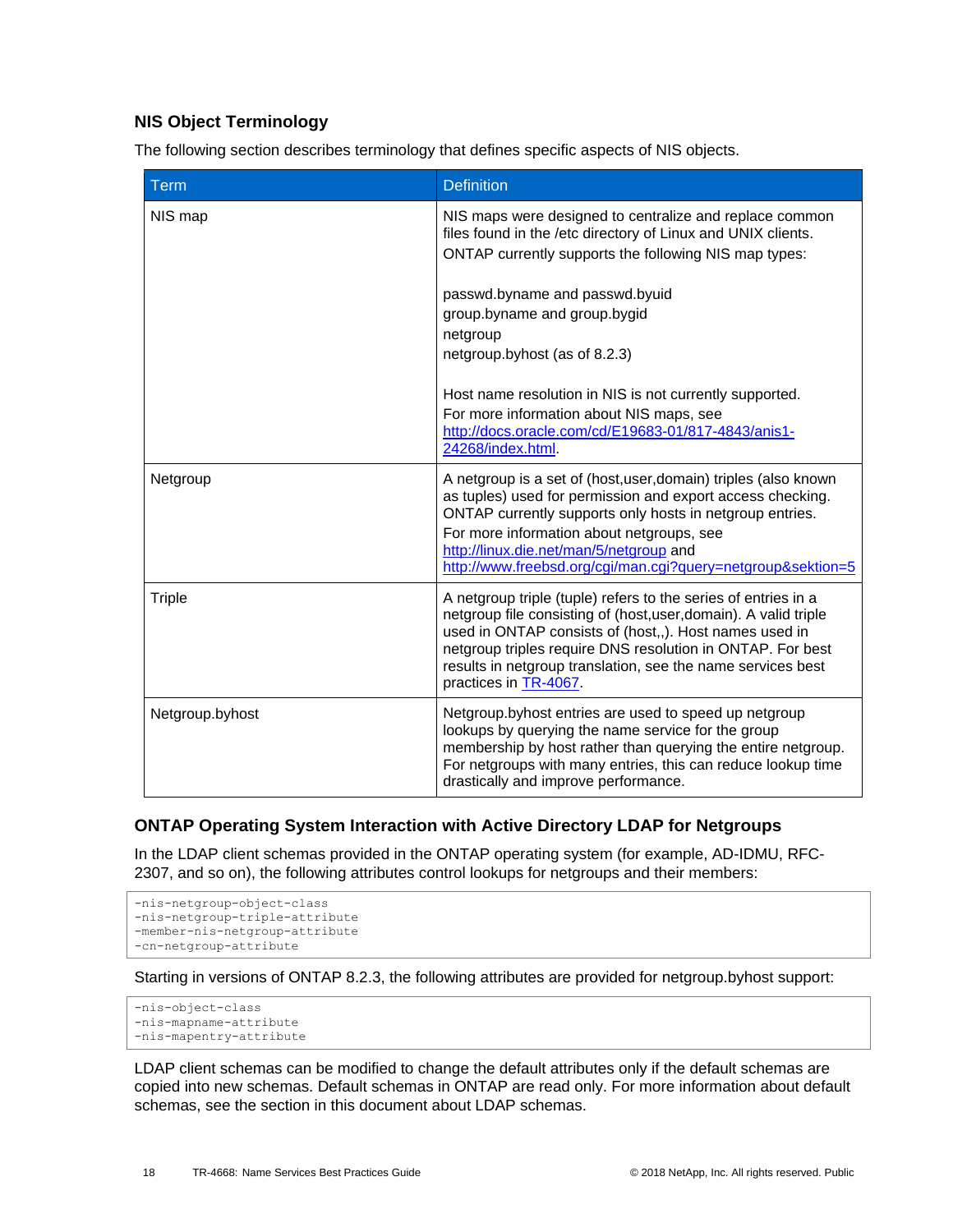When Windows Server for NIS is installed in Active Directory, the container

DefaultMigrationContainer30 is created. This container is the default container to which NIS netgroups are migrated by default. To use a different container, create a new OU or container to host this information and specify it in your migrations.

The Active Directory schema has the following schema attributes added by default in Windows 2008 and later (default attributes used by ONTAP are in bold):

```
memberNisNetgroup
msSFU-30-Netgroup-Host-At-Domain
msSFU-30-Netgroup-User-At-Domain
msSFU-30-Nis-Domain
msSFU-30-Nis-Map-Config
msSFU-30-Yp-Servers
NisMap
NisMapEntry
NisMapName
NisNetgroup
NisNetgroupTriple
NisObject
```
### **Creating Netgroups in AD-Based LDAP**

Active Directory netgroups can be controlled by using the utilities [nis2ad](https://docs.microsoft.com/en-us/previous-versions/windows/it-pro/windows-server-2008-R2-and-2008/cc754412(v=ws.11)) and [nismap](https://docs.microsoft.com/en-us/previous-versions/windows/it-pro/windows-server-2008-R2-and-2008/cc772191(v%3dws.11)) or by using GUI tools such as [ADSI Edit.](https://technet.microsoft.com/en-us/library/cc773354(v=ws.10).aspx)

Nis2ad allows migration of existing maps from NIS to AD or the ability to create NIS maps from a local file. This utility is included in the identity management for UNIX feature in Windows 2008 and later. However, it generally is not needed unless you are creating new NIS maps outside of the default "netgroup" NIS map created by IDMU.

The nismap command allows granular management of NIS maps in addition to what nis2ad provides.

When [identity management for UNIX](https://docs.microsoft.com/en-us/previous-versions/windows/it-pro/windows-server-2008-R2-and-2008/cc772571(v=ws.11)) is installed with server for NIS, a Windows MMC is created to view and manage server for NIS. The server for NIS MMC cannot be used to create or delete NIS maps, however. For examples, see [TR-4073: Secure Unified Authentication.](http://www.netapp.com/us/media/tr-4073.pdf)

**Note:** Microsoft has deprecated IDMU but the RFC2307bis schema extensions needed for configuration of the LDAP client in ONTAP will remain in Active Directory. Please see Microsoft's documentation on how to manage the RFC2307 attributes in your specific version of Windows AD.

### **Third-Party Schema Extensions**

Active Directory provides an LDAP back end for use with directory services in Microsoft Windows. It also provides additional schema extensions to allow Active Directory to act as a UNIX identity management server. There are free schema extensions, such as services for UNIX (Windows 2003 and earlier) and identity management for UNIX (Windows 2003R2 and later), that allow LDAP clients to bind and search for UNIX attributes. ONTAP provides default read-only schemas for AD-SFU, AD-IDMU, and RFC-2307 schema types to help make the configuration simpler.

In addition to Microsoft Active Directory's integrated tools, there are third-party tools, such as Centrify's [Vintela](https://www.centrify.com/) application suite, that extend the schema and provide a GUI for management. ONTAP supports any and all schema extensions that comply with RFC-2307 standards. To use third-party schema extensions with ONTAP, consult the vendor's product documentation on which schema attributes are leveraged and modify the client schema in ONTAP accordingly. **TR-4073: Secure Unified Authentication** covers how to create custom LDAP schemas for use with third-party vendors. The same general best practices for LDAP servers apply regardless of who is providing the schema.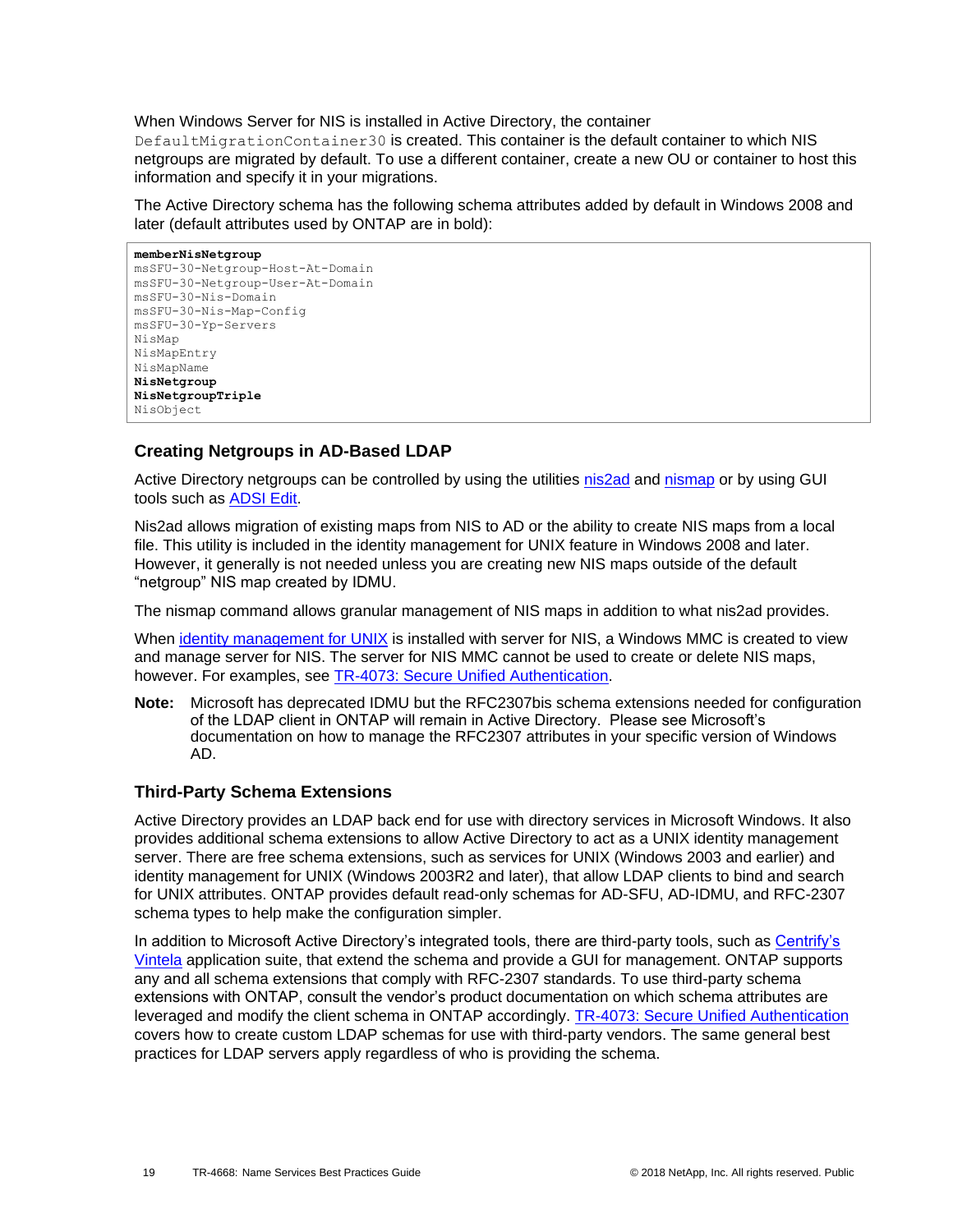### **LDAP Netgroup Optimization**

LDAP servers can be optimized to allow faster lookups from storage systems running the ONTAP operating system. The following covers some general best practices that can be used. For specific best practices or steps to implement these best practices, contact the LDAP vendor.

#### **Best Practice 5) LDAP Optimization**

- Use LDAP servers that have fast WAN or LAN connections.
- Load balance LDAP servers to alleviate CPU, memory, and network pressure.
- Verify that LDAP servers have service records (SRVs) in DNS. Microsoft Active Directory does this by default for all LDAP servers that are also domain controllers.
- When the LDAP server database is extremely large, employ DN filtering through the base, user, group, and netgroup DN settings. Keep in mind that large is a subjective term and depends on factors such as network, LDAP server size, LDAP server load, number of objects, and so on.
- Searching LDAP at a lower level of the folder structure speeds up queries.
- If possible, try reducing the number of objects by deleting unused users, groups, and so on.
- If attempting to use multiple domains in an Active Directory forest for querying UNIX objects in LDAP, global catalog LDAP searches are required. LDAP referrals are currently not supported in ONTAP.
- Verify that all LDAP servers contain accurate and complete information in each object's schema attributes. For instance, every user should have a GID number assigned.
- Verify that all LDAP servers have a consistent copy of the schema. Active Directory does this by default on a 15-minute replication interval.
- Monitor the server's CPU, memory usage, and so on so that the server is not overworked.
- Remove slow or misbehaving LDAP servers from the client configuration as soon as possible to correct any issues.
- Always remove LDAP servers undergoing maintenance from the configuration.
- **Note:** For details about LDAP referrals, global catalog searches, and other LDAP configurations, see [TR-4073: Secure Unified Authentication.](http://www.netapp.com/us/media/tr-4073.pdf)

## **Local Files**

This section covers local files for use as a name service. In the ONTAP operating system, local files are entries in the replicated database (such as unix-users, unix-groups) that replace flat files seen in other operating systems, including Data ONTAP 7-mode (such as /etc/passwd, /etc/group), which allows a cluster to have current information about all member nodes.

### **Line Length Limitations**

Netgroup files in the ONTAP operating system have limitations for line lengths and the number of nested netgroups. This information is covered in the [limits section of the netgroup best practices.](#page-41-1)

## **Typo Handling**

When using the  $-$ load-from-uri functionality in the ONTAP operating system to import netgroups into the cluster locally, great care must be taken so that no typos exist in the file to prevent access issues. Starting in Data ONTAP 8.2.3, the system checks the file for you prior to uploading and warns about potential typo errors. Typos in netgroup files can cause access issues, such as denying access to clients that should have access. This can affect local and remote netgroup host resolution.

### **Loading Netgroups from URI**

When loading netgroups from URI to a local file on the cluster, the netgroup caches are not flushed out automatically. As a result, if a host name or IP is already in the cache (positive or negative) and the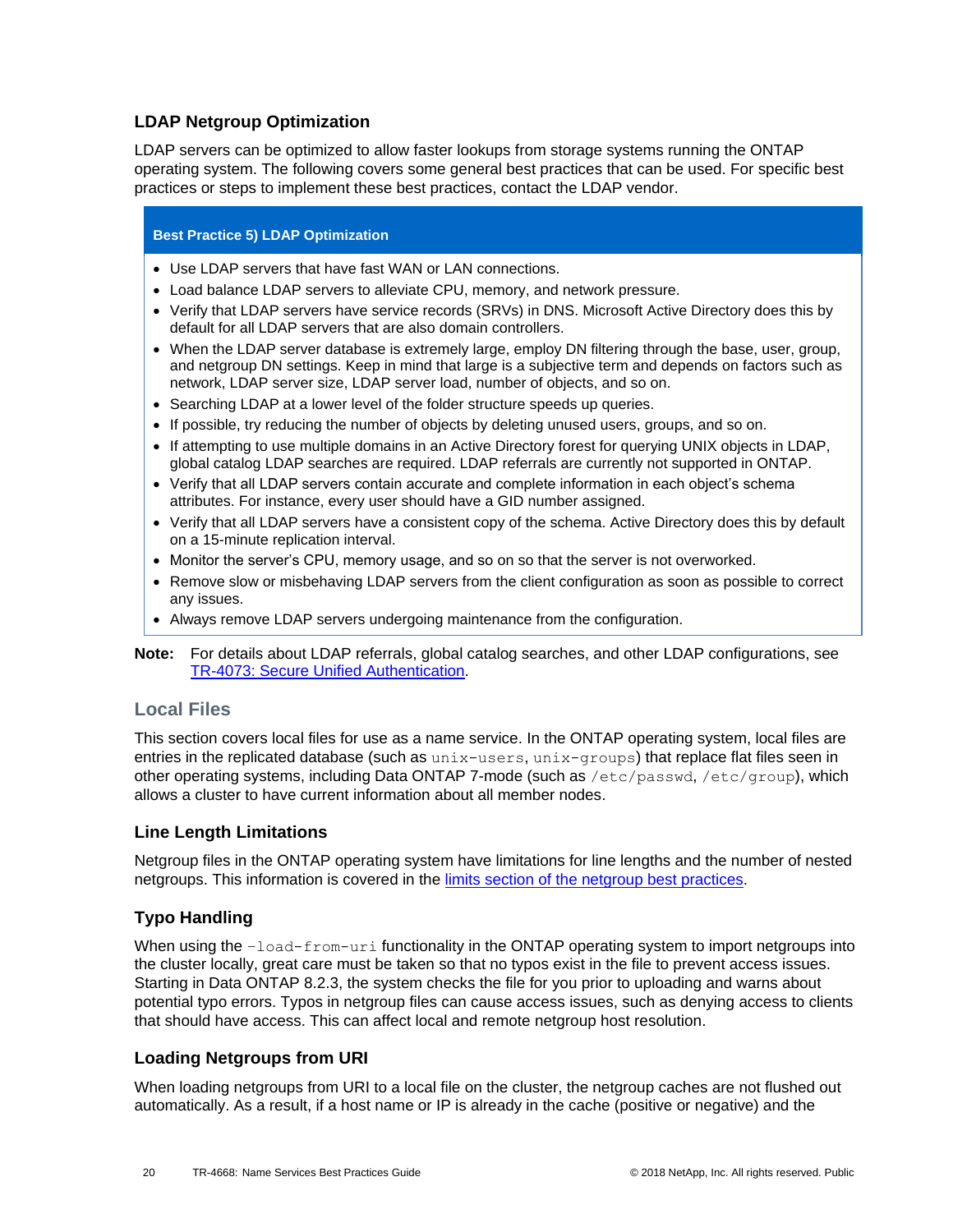netgroup file is changed to reflect that particular host name or IP, the change does not take effect until the cache is manually flushed or the TTL for the entry is expired. Although the global cache does limit the need for querying external netgroup sources when bringing up nodes or migrating LIFs, manually flushing caches requires repopulation, which could take a while and/or create a situation in which a flood of requests eats up resources and prevents access. Therefore, it is best to make this sort of change in a maintenance window. For more information about which caches store netgroup information, see the [cache tunables](#page-25-1) section of this document. Remember that there are [file size limits](#page-41-1) for loading files from URI.

## **Local File Sync Issues**

In rare cases, local file entries might be out of sync with entries in the cluster's RDB. For instance, if a netgroup file was loaded recently and something happened during the load of the entries, then the netgroups in the cluster may not properly represent what was in the local file that was loaded.

Each time a file is loaded, it gets assigned a file version. Each time RDB is updated, it gets assigned the same version number as the file. To check if the versions are in sync, use the following command at diag privilege:

```
cluster::*> name-service file-version ?
  (vserver services name-service file-version show)
  show *Display the DB and file version
```
To rectify file version mismatches, use the following command in diag privilege:

```
cluster::*> name-service repair-configs ?
  (vserver services name-service repair-configs)
-node <nodename> *Node
-vserver <vserver name> *Vserver (default: svm1)
-configuration {ns-switch|hosts|unix-user|unix-group|dns|netgroup|nis-domain|all} *Configuration
```
## **Netgroup.byhost**

Netgroup.byhost entries are used to vastly speed up netgroup entry lookups by querying NIS and LDAP for the group membership by host rather than downloading the entire netgroup. The name service source, either NIS or LDAP server, creates a table of netgroups a particular host is a part of and that is automatically maintained on membership changes by the server. This allows the cluster to avoid needing to query every entry in a netgroup for access and instead allowing the name server to efficiently look up the single host. In large environments with netgroups that have many entries, this can drastically speed up the time for lookups and avoid access issues caused by timeouts on queries. Support for netgroup.byhost was added to ONTAP 8.2.3.

**Note:** Netgroup.byhost is enabled by default for NIS servers. No configuration change is needed. Netgroup.byhost in LDAP may require configuration changes, depending on the existing schema

#### **Best Practice 6) Netgroup.byhost Considerations**

When using netgroup.byhost, the following must be in place to achieve desired access results for hosts:

- Forward and reverse DNS records for host names
- Host triple entry in netgroup file (for example, host,,)
- Netgroup specification for the host's netgroup.byhost entry
- **Note:** NetApp highly recommends netgroup.byhost functionality for environments with large (>1,000 members) netgroups.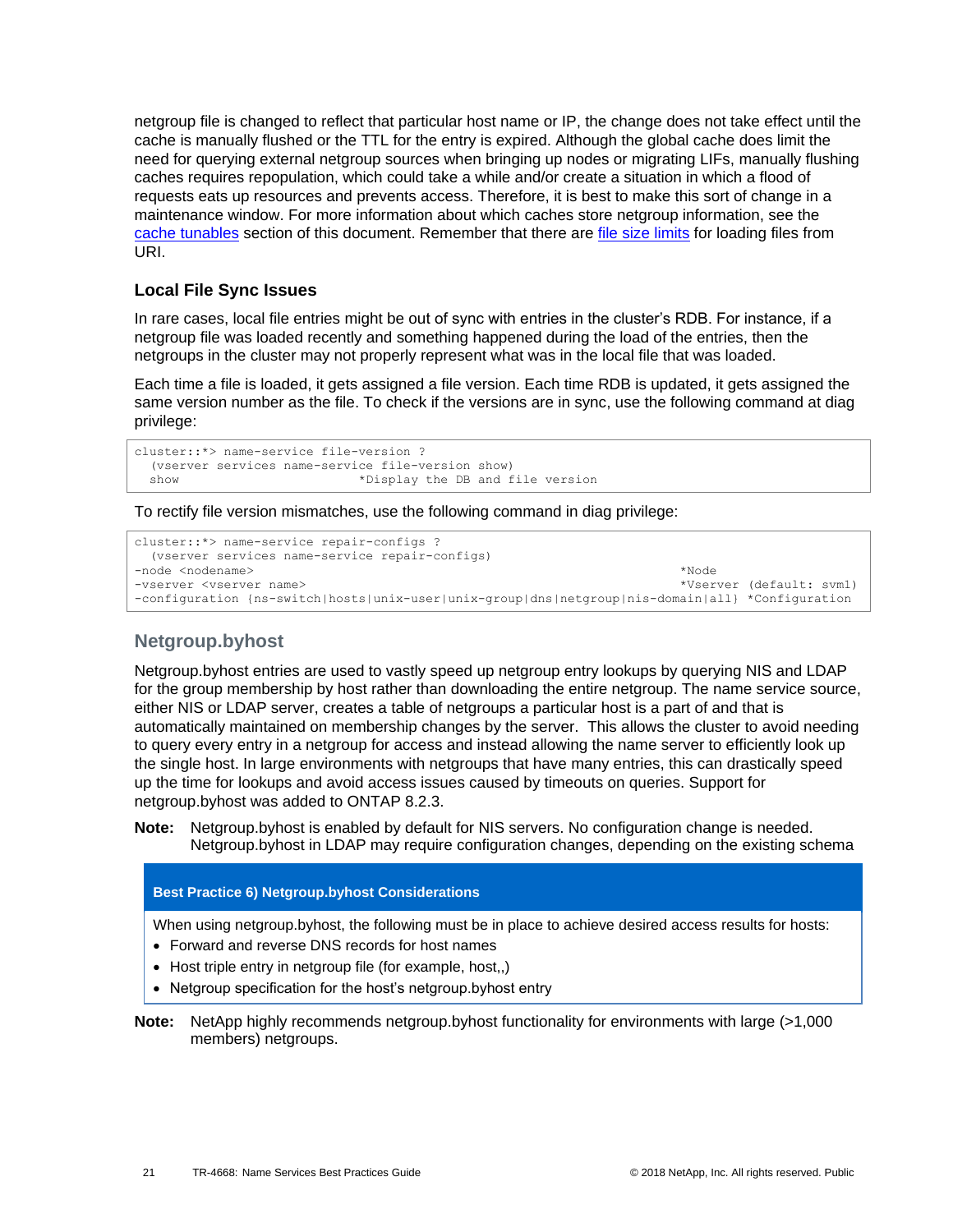### **Enabling netgroup.byhost Support for LDAP in the ONTAP Operating System**

Netgroup.byhost support is not enabled by default in the ONTAP operating system. Several options in the LDAP client configuration would need to be modified:

```
-is-netgroup-byhost-enabled [true]
-netgroup-byhost-dn [DN with netgroup.byhost entries] (optional)
-netgroup-byhost-scope [base|onelevel|subtree]
```
DN and scope are used to specify the filters desired for netgroup.byhost functionality. For more information, see the administration guides for your release of ONTAP. For examples of this, see TR-4073: Secure Unified Authentication.

### **How Netgroup Processing Works**

The following describes how netgroup operations work in the ONTAP operating system at a high level.

- 1. First, a mount request arrives from an IP address.
- 2. A reverse lookup is performed by using the SVM's DNS configuration to retrieve the FQDN.

**Note:** A PTR record is highly recommended for all hosts that use NAS. PTR records enable CIFS to leverage Kerberos and allow export policies and rules to be resolved properly and efficiently.

- 3. After the FQDN (for example, *hostname.domainname.com*) is retrieved, the netgroup.byhost cache is searched for an entry. If there is a valid non-expired entry in the cache, then that result is used.
- 4. Next the netgroup.byname cache is consulted. If there is a valid non-expired entry for the netgroup that is being searched, then that result is used.
- 5. ONTAP consults the ns-switch sources in order. If netgroup.byhost is enabled for the source, then perform step 5a on the source, if not perform step 5b. (Netgroup.byhost is not evailable for files)
	- a. Database (LDAP or NIS) is searched with the following, in order. If the result is found, it it put into the netgroup ip-to-hostname cache. If not found, then move onto step 5b.
		- i. *hostname.domainname.com*.\*
		- ii. *hostname.\** (if the NFS setting netgroup-dns-domain-search is enabled and the DNS domain search is listed properly in the DNS configuration)
		- iii. IP address

**Note:** If reverse lookup fails, we go directly to this step

- iv. Wildcard search: \*.\* (last resort)
- b. Database (LDAP, NIS, or files) full netgroup membership is requested and put into netgroup.byname cache. The result is then searched in the same manner as netgroup.byhost for the client. The result is then cached into the netgroup.byhost cache for faster future access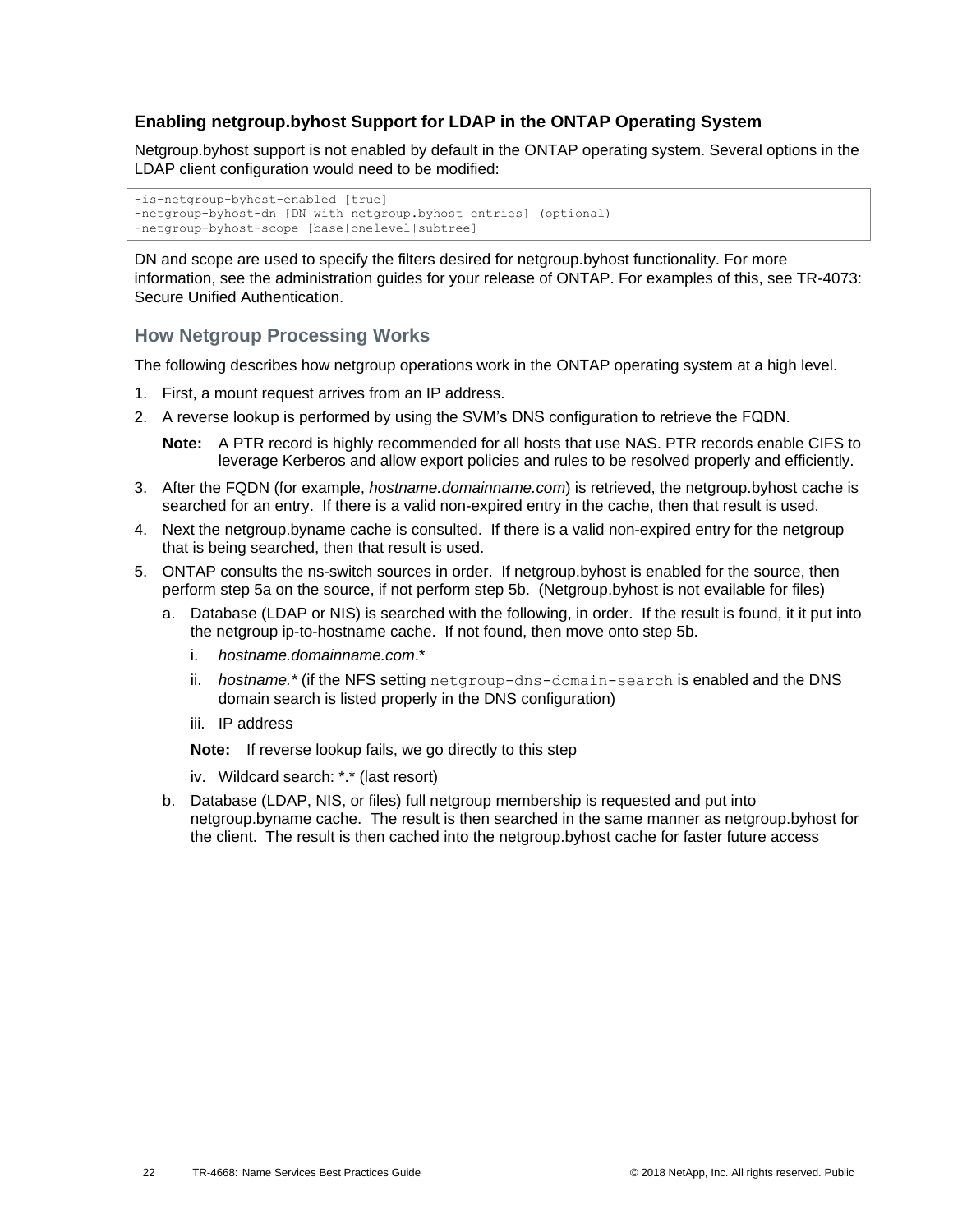# <span id="page-22-0"></span>**6 Caching in ONTAP**

## <span id="page-22-1"></span>**6.1 Global Name Services Cache**

ONTAP 9.3 offers a new caching mechanism that moves name service caches out of memory and into a persistent cache that is replicated asynchronously between all nodes in the cluster. This provides more reliability and resilience in the event of failovers, as well as offering higher limits for name service entries due to being cached on disk rather than in node memory.

The name service cache is enabled by default. If legacy cache commands are attempted in ONTAP 9.3 with name service caching enabled, an error will occur, such as the following:

Error: show failed: As name service caching is enabled, "Netgroups" caches no longer exist. Use the command "vserver services name-service cache netgroups members show" (advanced privilege level) to view the corresponding name service cache entries.

The name service caches are controlled in a centralized location, below the name-service cache command set. This provides easier cache management, from configuring caches to clearing stale entries.

The global name service cache can be disabled for individual caches using vserver services nameservice cache commands in **advanced** privilege, but it is not recommended to do so. For more detailed information, please see later sections in this document.

ONTAP also offers the additional benefit of using the caches while external name services are unavailable. If there is an entry in the cache, regardless if the entry's TTL is expired or not, ONTAP will use that cache entry when external name services servers cannot be reached, thereby providing continued access to data served by the SVM.

## **Hosts Cache**

There are two individual host caches; forward-lookup and reverse-lookup but the hosts cache settings are controlled as a whole. When a record is retrieved from DNS, the TTL of that record will be used for the cache TTL, otherwise, the default TTL in the host cache settings will be used (24 hours). The default for negative entries (host not found) is 60 seconds. Changing DNS settings does not affect the cache contents in any way.

**Note:** The network ping command does not use the name services hosts cache when it needs to lookup a hostname.

## **User and Group Cache**

The user and group caches consist of three categories; passwd (user), group and group membership.

**Note:** Cluster RBAC access does no use the any of the caches

### **Passwd (User) Cache**

User cache consists of two caches, passwd and passwd-by-uid. The caches only cache the name, uid and gid aspects of the user data to conserve space since the other data such as homedir and shell are irrelevant for NAS access. When an entry is placed in the passwd cache, the corresponding entry is created in the passwd-by-uid cache. By the same token, when an entry is deleted from one cache, the corresponding entry will be deleted from the other cache. If you have an environment where there are disjointed username to uid mappings, there is an option to disable this behavior.

### **Group Cache**

Like the passwd cache, the group cache consists of two caches, group and group-by-gid. When an entry is placed in the group cache, the corresponding entry is created in the group-by-gid cache. By the same token, when an entry is deleted from one cache, the corresponding entry will be deleted from the other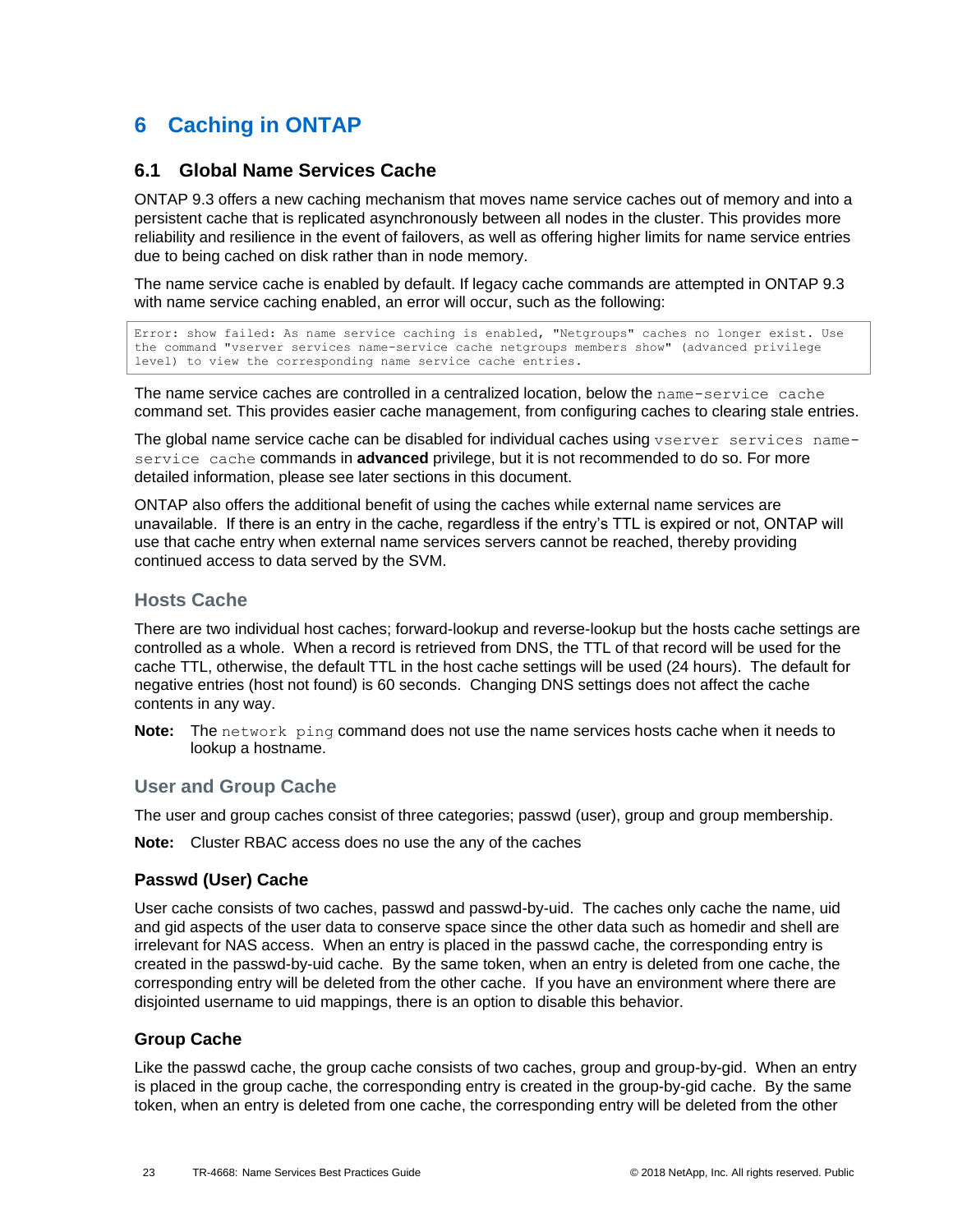cache. The full group membership is not cached to conseve space and is not necessary for NAS data access, therefore only the group name and gid are cached. If you have an environment where there are disjointed group name to gid mappings, there is an option to disable this behavior.

## **Group Membership Cache**

ONTAP also stores group membership information. The In file and NIS environments, there is no efficient way to gather a list of groups a particular user is a member of, so for these environments ONTAP utilizes the group membership cache to provide these efficiencies but LDAP does also use this cache to store the group membership lookup results.. The group membership cache consists of a single cache and contains a list of groups a user is a member of. For NIS we have the nis-domain group-database command set to help control this behavior. ONTAP gathers the group information from NIS and creates a user-to-group-membership map every 24 hours. This is consulted when group-membership is looked up.

## **Netgroup Cache**

Beginning in ONTAP 9.3, the various netgroup caches have been consolidated into 2 caches; a netgroup.byhost and a netgroup.byname cache. The netgroup.byhost cache is the first cache consulted for the netgroups a host is a part of. Next, if this information is not available, then the query reverts to gathering the full netgroup members and comparing that to the host. If the information is not in the cache, then the same process is performed against the netgroup ns-switch sources. If a host requesting access via a netgroup is found via the netgroup membership lookup process, that ip-to-netgroup mapping is always added to the netgroup.byhost cache for faster future access. This also leads to needing a lower TTL for the members cache so that changes in netgroup membership can be reflected in the ONTAP caches within the TTL timeframe. For those environments that have volitle, dynamic netgroups, please see the [Netgroup Best Practices](#page-39-0) section in this document for more information on how to best configure these environments.

## **Viewing cache entries**

Each of the above came service caches and be viewed. This can be used to confirm whether or not expected results are gotten from name services servers. Each cache has its own individual options that you can use to filter the results of the cache to find what you are looking for. In order to view the cache, the name-services cache <cache> <subcache> show command is used.

Caches are unique per vserver, so it is suggested to view caches on a per-vserver basis. Below are some examples of the caches and the options.

```
cluster::*> name-service cache hosts forward-lookup show ?
  (vserver services name-service cache hosts forward-lookup show)
  [ -instance | -fields <fieldname>, ... ]
  [ -vserver <vserver name> ] *Vserver
  [[-host] <text>] *Hostname
  [[-protocol] {Any|ICMP|TCP|UDP}] *Protocol 
(default: *)
  [[-sock-type] {SOCK_ANY|SOCK_STREAM|SOCK_DGRAM|SOCK_RAW}] *Sock Type 
(default: *)
  [[-flags] {FLAG_NONE|AI_PASSIVE|AI_CANONNAME|AI_NUMERICHOST|AI_NUMERICSERV}] *Flags (default: 
*)
  [[-family] {Any|Ipv4|Ipv6}] *Family (default: 
*)
  [ -canonname <text> ] *Canonical Name
 [-ips < IP & Address>, ...] [ -ip-protocol {Any|ICMP|TCP|UDP}, ... ] *Protocol
  [ -ip-sock-type {SOCK_ANY|SOCK_STREAM|SOCK_DGRAM|SOCK_RAW}, ... ] *Sock Type
  [ -ip-family {Any|Ipv4|Ipv6}, ... ] *Family
 [ -ip-addr-length <integer>, ... ] *Length
  [ -source {none|files|dns|nis|ldap|netgrp_byname} ] *Source of the 
Entry
  [ -create-time <"MM/DD/YYYY HH:MM:SS"> ] *Create Time
  [ -ttl <integer> ] *DNS TTL
```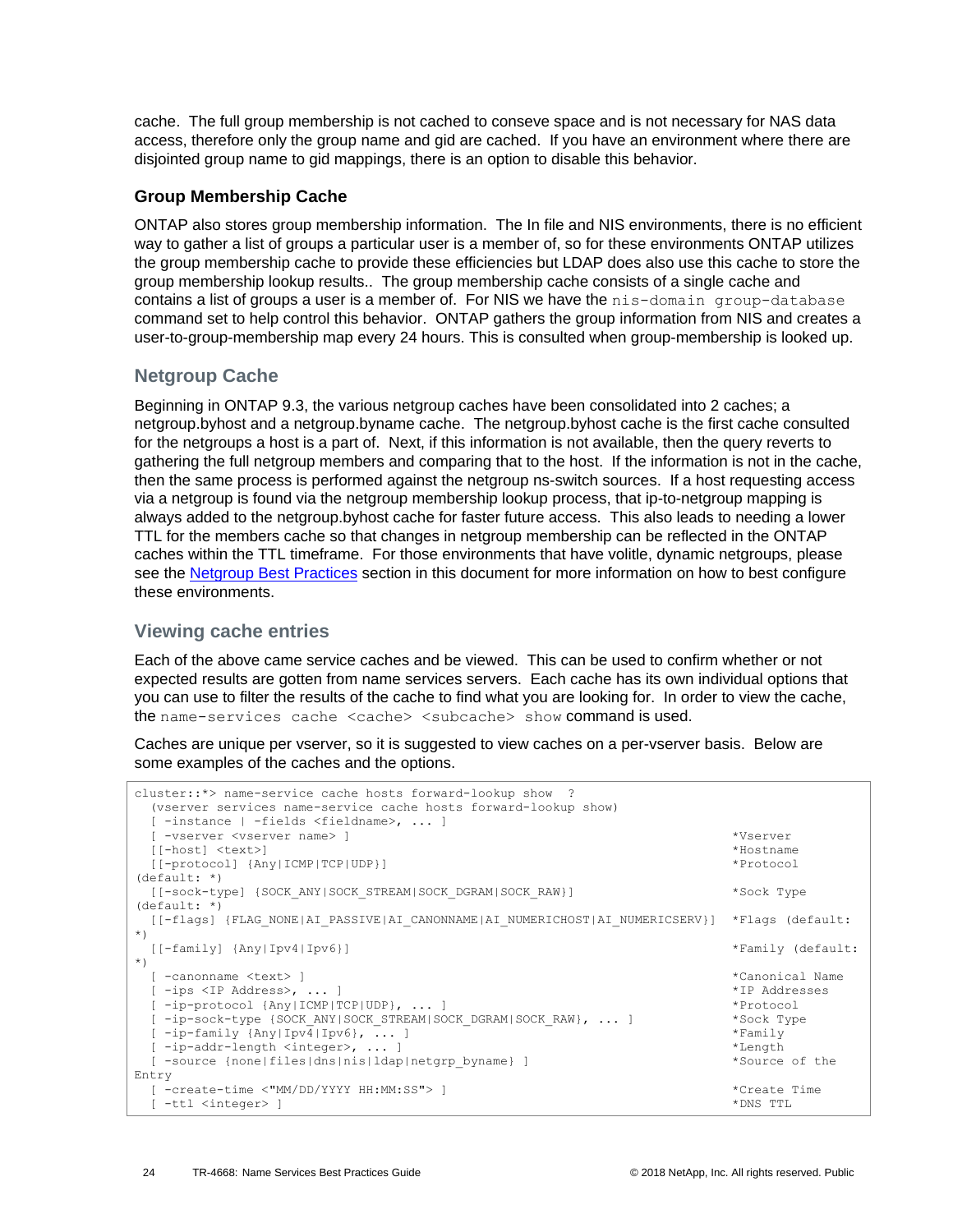| cluster::*> name-service cache unix-user user-by-id show<br>(vserver services name-service cache unix-user user-by-id show)                                                                                                                    |     |       |     |  |                              |
|------------------------------------------------------------------------------------------------------------------------------------------------------------------------------------------------------------------------------------------------|-----|-------|-----|--|------------------------------|
| Vserver                                                                                                                                                                                                                                        | UID | Name  | GID |  | Source Create Time           |
| svm1 0<br>svm2                                                                                                                                                                                                                                 |     | root  |     |  | 1 files 1/25/2018 15:07:13   |
|                                                                                                                                                                                                                                                |     | root. |     |  | 1 files $1/24/2018$ 21:59:47 |
| 2 entries were displayed.                                                                                                                                                                                                                      |     |       |     |  |                              |
| If there are no entries in a particular cache, the following message will be shown:<br>cluster::*> name-service cache netgroups members show<br>(vserver services name-service cache netgroups members show)<br>This table is currently empty. |     |       |     |  |                              |

### **Clearing Cache Entries**

The following steps show how to clear out cache entries manually out of the various name service caches. This should be done only when needed, such as when loading a new netgroup file from URI or when troubleshooting access denied issues.

With the introduction of the global name service cache, clearing netgroup caches has been simplified and is now centrally managed from the vserver name-service cache command set. Cache entries can be cleared individually, as well as the entire cache being purged. Keep in mind that clearing a cache means that it has to be repopulated, so some delays may occur if caches are cleared, especially when cleared en masse.

To clear the hosts cache:

```
cluster::*> name-service cache hosts reverse-lookup ?
  (vserver services name-service cache hosts reverse-lookup)
 delete *Delete an entry
  delete-all *Delete all the entries for the vserver
```

|            | cluster::*> name-service cache hosts forward-lookup ?      |  |
|------------|------------------------------------------------------------|--|
|            | (vserver services name-service cache hosts forward-lookup) |  |
| delete     | *Delete an entry                                           |  |
| delete-all | *Delete all the entries for the vserver                    |  |

To clear the ip-to-netgroup cache:

```
cluster ::*> name-service cache netgroups ip-to-netgroup ?
   (vserver services name-service cache netgroups ip-to-netgroup)
 delete *Delete netgroup.byhost cache entry<br>delete-all *Delete all the entries for the yse
                                 *Delete all the entries for the vserver
```
To clear the netgroup member cache:

```
cluster::*> name-service cache netgroups members ?
  (vserver services name-service cache netgroups members)
 delete *Delete netgroup cache entry
 delete-all \rightarrow *Delete all the entries for the vserver
```
#### To clear the user cache:

```
cluster::*> name-service cache unix-user user-by-id ?
  (vserver services name-service cache unix-user user-by-id)
 delete *Delete an entry
  delete-all *Delete all the entries for the vserver
```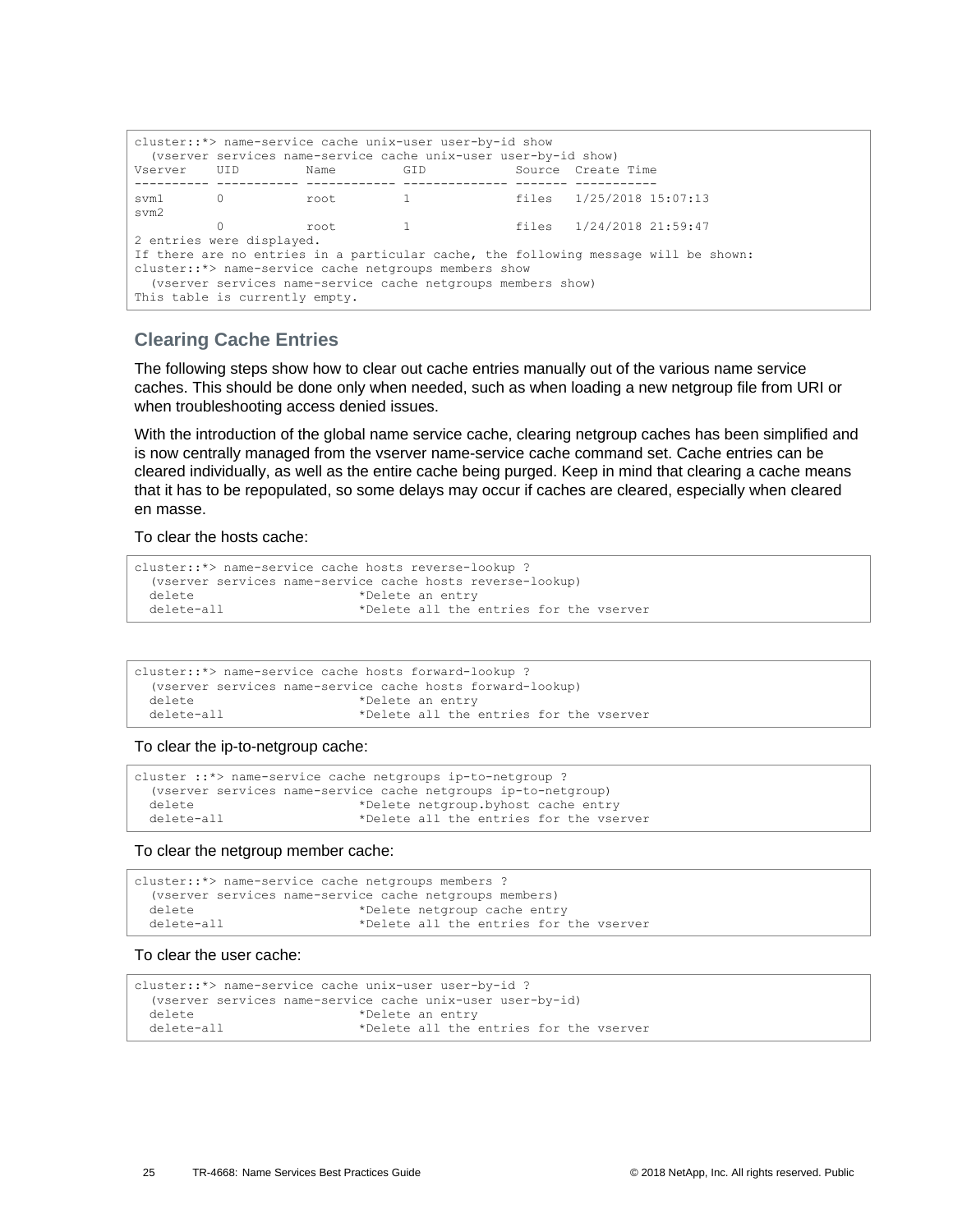```
cluster::*> name-service cache unix-user user-by-name ?
  (vserver services name-service cache unix-user user-by-name)
 delete *Delete an entry
  delete-all *Delete all the entries for the vserver
```
To clear the group cache:

```
cluster::*> name-service cache unix-group group-by-gid ?
  (vserver services name-service cache unix-group group-by-gid)
  delete *Delete an entry
  delete-all *Delete all the entries for the vserver
```

```
cluster::*> name-service cache unix-group group-by-name ?
   (vserver services name-service cache unix-group group-by-name)
 delete *Delete an entry<br>delete-all *Delete all the
                              *Delete all the entries for the vserver
```
To clear the group-membership cache:

```
cluster::*> name-service cache group-membership ?
  (vserver services name-service cache group-membership)
 delete \starDelete an entry
  delete-all *Delete all the entries for the vserver
```
## <span id="page-25-1"></span>**Cache Tunables**

The following section covers the TTLs and other tunables for name services caches in ONTAP. All the name service tunables can be modified with the command name-service cache <hosts/unixuser/unix-group/group-membership/netgroup> settings modify. Below is an example for the hosts cache:

```
cluster::*> name-service cache hosts settings modify ?
  (vserver services name-service cache hosts settings modify)
    -vserver <vserver name> *Vserver
  [[-is-enabled] {true|false}] *Is Cache Enabled?
  [ -is-negative-cache-enabled {true|false} ] *Is Negative Cache Enabled?
  [ -ttl <[<integer>h][<integer>m][<integer>s]> ] *Time to Live
  [ -negative-ttl <[<integer>h][<integer>m][<integer>s]> ] *Negative Time to Live
```
## <span id="page-25-2"></span>**TTLs**

Each cache has its own tunables for TTLs. TTL is the amount of time an entry can live in cache before it needs looked up again against the name services sources. As mentioned before, if an entry is expired and ONTAP cannot contact any of the external sources for a particular entry, then the cached value will still be used so that access is not abruptly ended due to network errors or other unforeseen problems with name services servers. TTLs can be modified for each individual cache by using the command nameservice cache <hosts/unix-user/unix-group/group-membership/netgroup> settings modify. Most of the caches have similar settings that can be changed. Below is a table of the default values for each of the caches:

<span id="page-25-0"></span>

|  |  |  |  |  |  | Table 6) Global Name Service Cache TTL Defaults |
|--|--|--|--|--|--|-------------------------------------------------|
|--|--|--|--|--|--|-------------------------------------------------|

| Cache      | Default TTL | Default Negative TTL |
|------------|-------------|----------------------|
| Hosts      | 24h         | 1m                   |
| Unix-user  | 24h         | 1m                   |
| Unix-group | 24h         | 1m                   |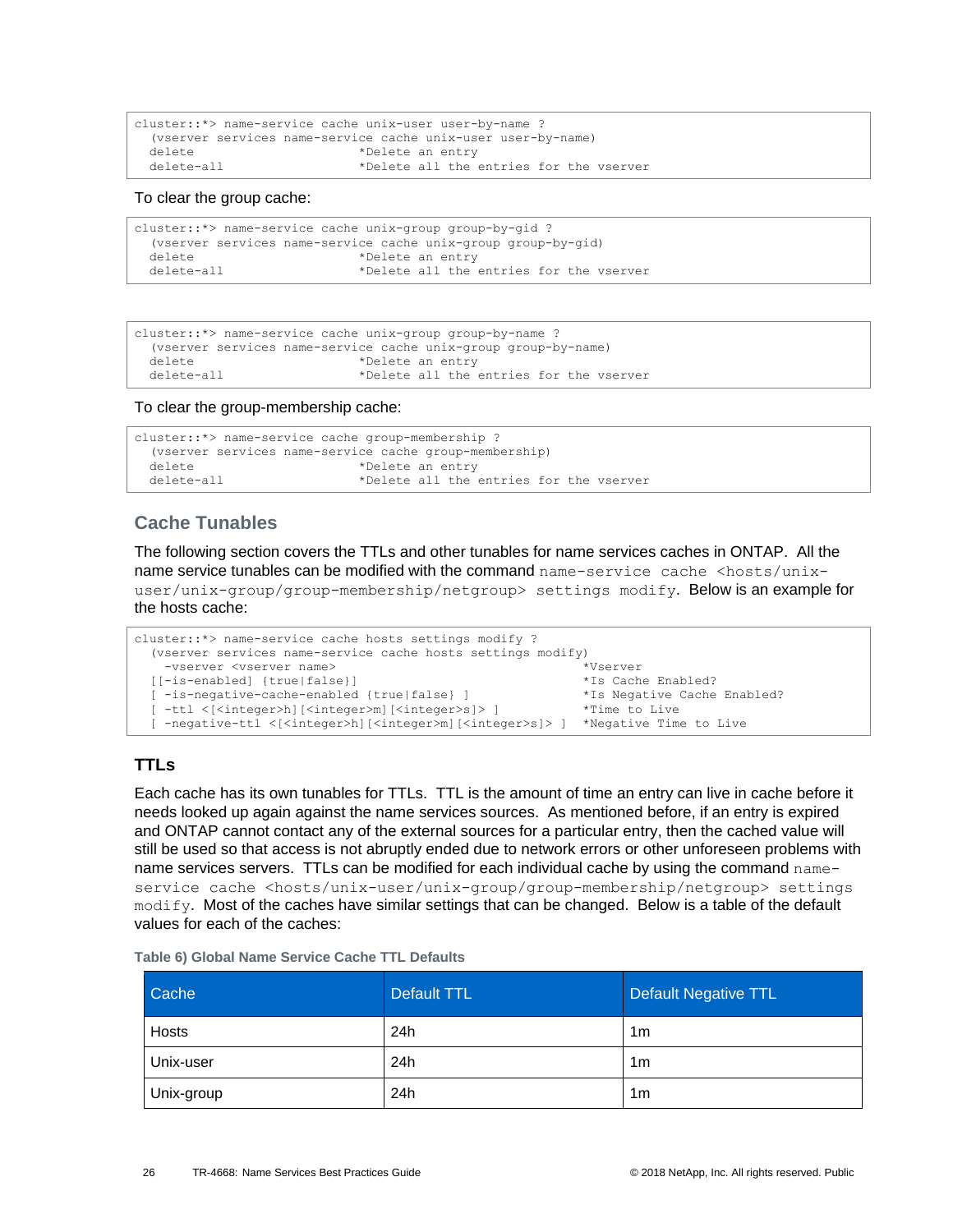| Cache            | Default TTL | Default Negative TTL |
|------------------|-------------|----------------------|
| Group-membership | 24h         | N/A                  |
| Netgroup.byhost  | 24h         | 1m                   |
| Netgroup.byname  | 24h         | N/A                  |

**Note:** For Group-membership and Netgroup.byname caches, there are no negative entries. If the group or netgroup does not exist, no caching of that failure will occur.

## **Effect on caches by configuration changes**

There are various reasons that configuration changes should affect when caches get flushed or reloaded. Below is a table of various configuration changes and what affects they have on caches.

| Configuration    | <b>Action</b>                                  | Cache impact                                                                                                                                                                                                                                      |
|------------------|------------------------------------------------|---------------------------------------------------------------------------------------------------------------------------------------------------------------------------------------------------------------------------------------------------|
| <b>DNS Hosts</b> | dns hosts create                               | Delete the negative cache entry<br>from the forward-lookup and<br>reverse-lookup caches for the<br>host, IP and aliases getting<br>created                                                                                                        |
|                  | dns hosts modify                               | Delete the positive cache entry<br>from the forward-lookup and<br>reverse-lookup caches for the IP<br>and older host/aliases.<br>Delete the negative cache entry<br>from the forward-lookup cache for<br>the newly configured host and<br>aliases |
|                  | dns hosts delete                               | Delete the positive cache entry<br>from the forward-lookup and<br>reverse-lookup caches for the<br>host, IP and aliases.                                                                                                                          |
| <b>UNIX</b> user | unix-user create                               | Delete the negative cache entry<br>from the by-name and by-id<br>caches for the new username and<br>uid getting created.                                                                                                                          |
|                  | unix-user modify<br>(Only uid can be modified) | Delete the negative cache entry<br>from the by-id cache for the new<br>uid getting created.<br>Delete the positive cache entry<br>from the by-name and by-id<br>caches for the username and old<br>uid.                                           |
|                  | unix-user delete                               | Delete the positive cache entry<br>from the by-name and by-id<br>caches for the new username and<br>uid getting created.                                                                                                                          |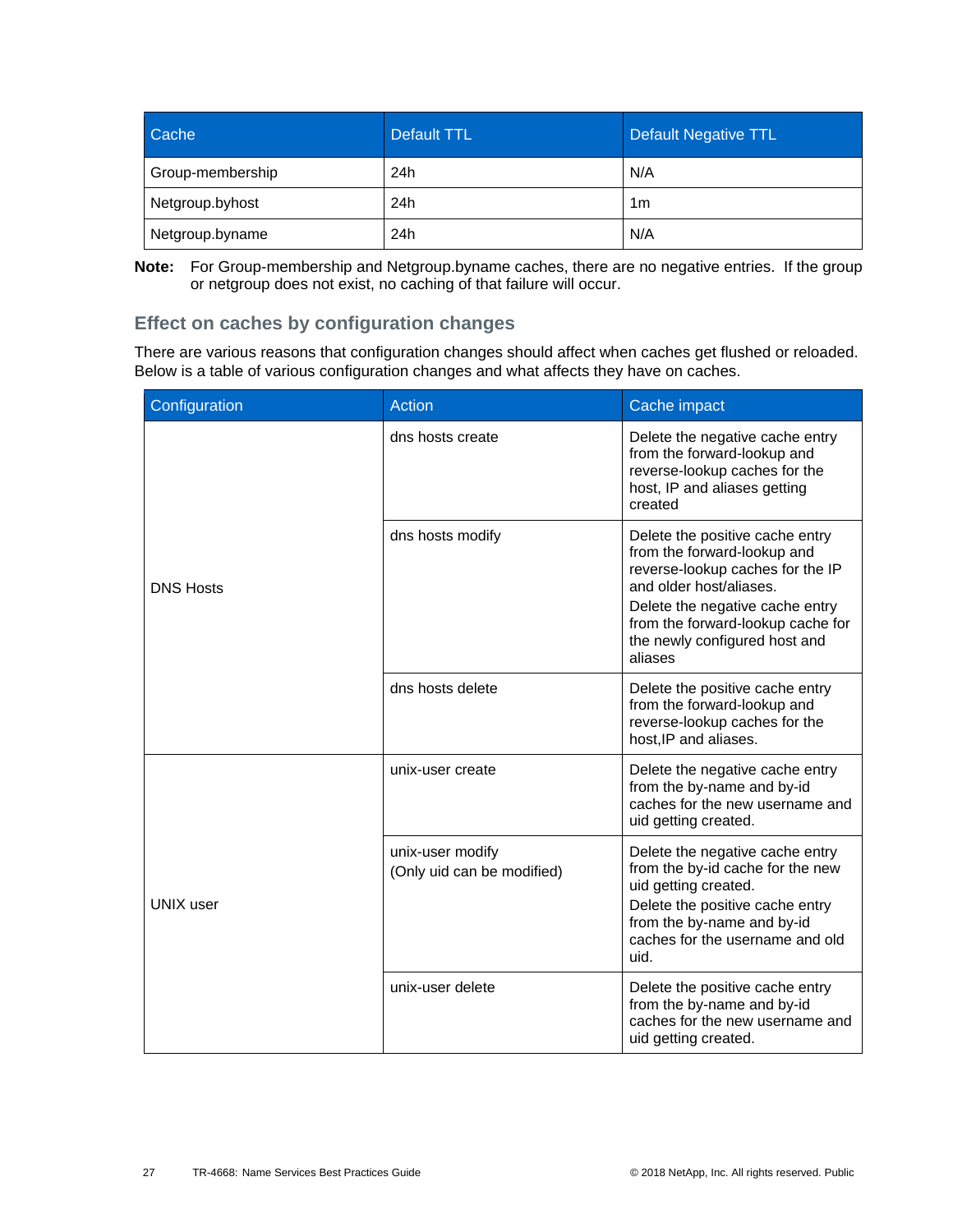| Configuration | <b>Action</b>                                   | Cache impact                                                                                                                                                                                                                                                                                                                                                                                         |
|---------------|-------------------------------------------------|------------------------------------------------------------------------------------------------------------------------------------------------------------------------------------------------------------------------------------------------------------------------------------------------------------------------------------------------------------------------------------------------------|
|               | load-from-uri (normal mode)                     | New user getting added - Follow<br>'unix-user create' behavior.<br>uid getting modified for an existing<br>user - Follow 'unix-user modify'<br>behavior.<br>username getting modified for an<br>existing uid - Follow 'unix-user<br>delete' behavior for the username<br>getting changed. Follow 'unix-user<br>create' behavior for the new<br>username.                                             |
|               | load-from-uri (file-only mode)                  | No impact. Caches will not be<br>modified in this case.                                                                                                                                                                                                                                                                                                                                              |
|               | unix-group create                               | Delete the negative cache entry<br>from the by-name and by-id<br>caches for the new groupname<br>and gid getting created.                                                                                                                                                                                                                                                                            |
|               | unix-group modify<br>(only gid can be modified) | Delete the negative cache entry<br>from the by-id cache for the new<br>gid getting created.<br>Delete the positive cache entry<br>from the by-name and by-id<br>caches for the groupname and old<br>gid.                                                                                                                                                                                             |
|               | unix-group delete                               | Delete the positive cache entry<br>from the by-name and by-id<br>caches for the new username and<br>user-id getting created.                                                                                                                                                                                                                                                                         |
|               | unix-group adduser                              | Delete the entry for the user from<br>the group-membership cache.                                                                                                                                                                                                                                                                                                                                    |
| UNIX group    | unix-group addusers                             | Delete the entry for all users from<br>the group-membership cache.                                                                                                                                                                                                                                                                                                                                   |
|               | load-from-uri (normal mode)                     | New group getting created<br>Follow 'unix-group create'<br>behavior.<br>gid getting modified for an existing<br>group - Follow 'unix-group modify'<br>behavior.<br>Group getting removed - Follow<br>'unix-group delete' behavior.<br>User being added to a new group<br>- Follow 'unix-group adduser'<br>behavior.<br>User being removed from a group<br>- Follow 'unix-group deluser'<br>behavior. |
|               | load-from-uri (file-only mode)                  | No impact. Caches will not be<br>modified in this case.                                                                                                                                                                                                                                                                                                                                              |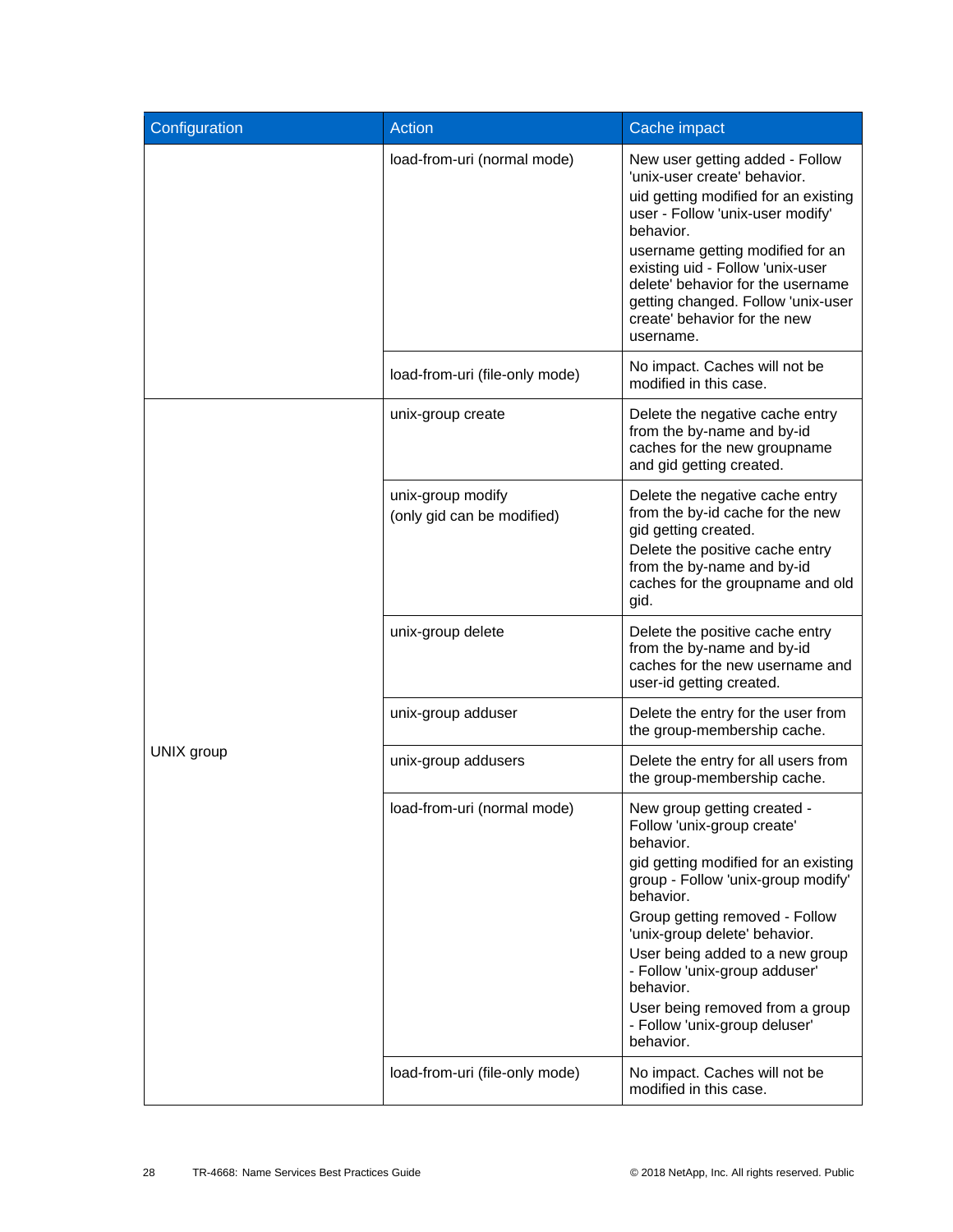| Configuration    | Action             | Cache impact                                            |
|------------------|--------------------|---------------------------------------------------------|
| <b>Netgroups</b> | netgroup load      | No impact. Caches will not be<br>modified in this case. |
| NS switch        | ns-switch modify   | No impact. Caches will not be<br>modified in this case. |
| DNS config       | dns modify         | No impact. Caches will not be<br>modified in this case. |
| LDAP config      | Idap client modify | No impact. Caches will not be<br>modified in this case. |

## <span id="page-28-0"></span>**6.2 NAS Layer Caches**

The following describes the layers used at the NAS layer in the ONTAP operating system. For more information about the NAS layer, see the corresponding section in this document. NAS Layer caches are held at the node level and unlike the global name service caches, are not replicated within the cluster. Cache changes are made at the diag privilege level. As with any diag command, use caution.

## **Export-Policy Caches**

Export caches have information on whether a client that requested mount access to a certain export was granted access or not based on the export policy and rules applied to that volume or qtree. This cache is managed with vserver export-policy access-cache config commands. The following describes the attributes of the caches.

- TTL for Positive Entries: This is the TTL for positive entries in the access cache. During client access, if the TTL for the access cache entry that is allowing access has expired, that access cache entry will be refreshed. While the refresh is in progress, client access will be evaluated with the existing information in the access cache entry.
- TTL for Negative Entries: This is the TTL for negative entries in the access cache. During client access, if the TTL for the access cache entry that is denying access has expired, that access cache entry will be refreshed. While the refresh is in progress, client access will be evaluated with the existing information in the access cache entry.
- TTL for Entries with Failure: This is the TTL for access cache entries for which a failure was encountered while trying to get matching rules.
- Harvest Timeout: If Data ONTAP does not use an entry that is stored in the access cache for this period of time, it deletes the entry..

## **Flushing Export Policy Caches**

Export policy caches are flushed by making changes to export policy rules. In addition, ONTAP offers a set of commands to allow manual flushing of export caches without needing to change export policies. This is done on a per-SVM, per-node, per-export policy basis. An individual IP can also be flushed from the cache. The command is a diag level command.

```
cluster::*> diag exports nblade access-cache flush 
    -vserver <vserver name> *Vserver
   [-node] <nodename> *Node<br>[-policy] <text> *Expo:
                                *Export Policy Name
   [ -address <IP Address> ] *IP Address
```
**Note:** Never flush caches when name service servers are unavailable or experiencing higher than normal latencies. Doing so could cause client disruptions as the caches attempt to repopulate. For information about how to evaluate name service response times, see the section in this document regarding [name service statistics.](#page-43-0)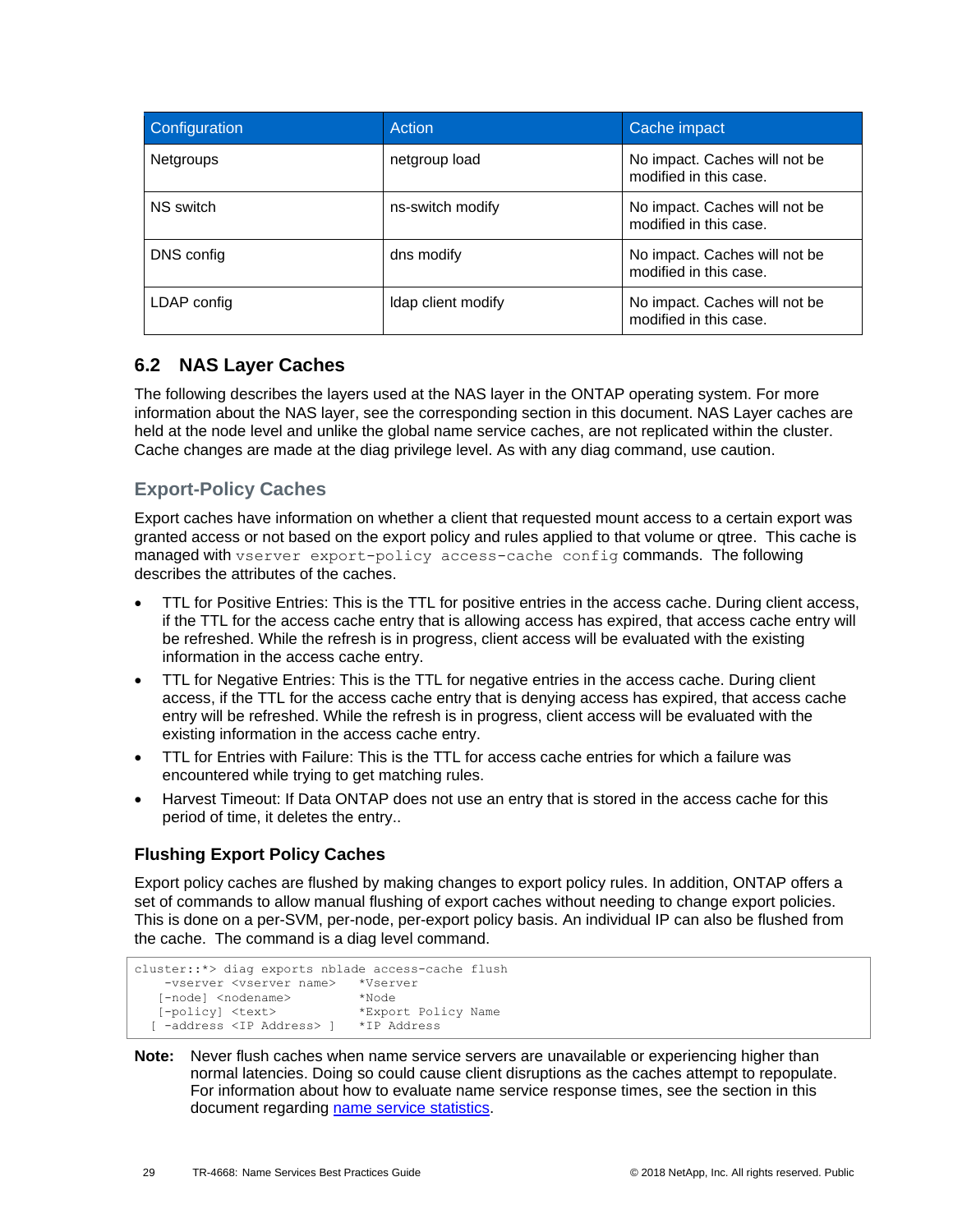### **Credential Caches**

When an NFS user requests access to NFS exports on the storage system, ONTAP must retrieve the user credentials either from external name servers or from local files to authenticate the user. ONTAP then stores these credentials in an internal credential cache for later reference. Understanding how the NFS credential caches works enables you to handle potential performance and access issues. These NAS layer credential caches can be flushed and viewed with the diag nblade credentials command, which is at the **diagnostic** privilege level.

```
cluster::*> diag nblade credentials
    count flush show
```
For the NFS protocol, the cache timeout values can be modified. NetApp does not recommend modifying these times unless required. Need for modifying these values would be determined through support cases. If it is necessary to modify these caches, then the values can be adjusted using the following:

```
cluster::*> nfs modify -vserver svm1 -cached-?
   [ -cached-cred-positive-ttl {60000..604800000} ] *Time To Live Value (in msecs) of a Positive 
Cached Credential
   [ -cached-cred-negative-ttl {60000..604800000} ] *Time To Live Value (in msecs) of a Negative 
Cached Credential
  [ -cached-transient-err-ttl {30000..300000} ] *Time To Live Value (in msecs) of a Cached 
Entry for a Transient Error
```
Individual users can be viewed in these caches if desired:

```
cluster::*> diag nblade credentials show -node node-01 -vserver svm1 -unix-user-id 1301
Getting credential handles.
1 handles found....
Getting cred 0 for user.
          Global Virtual Server: 10
          Cred Store Uniquifier: 1
Cifs SuperUser Table Generation: 0
              Locked Ref Count: 0
                     Info Flags: 1
          Alternative Key Count: 0
        Additional Buffer Count: 0
                Creation Time: 4214881195 ms
        Time Since Last Refresh: 20539 ms
Windows Creds:
        Flags: 0
        Primary Group: S-0-0
Unix Creds:
       Flags: 0
        Domain ID: 0
        Uid: 1301
        Gid: 1201
        Additional Gids:
                 Gid 0: 1201
                 Gid 1: 1203
                Gid 2: 1206
```
Additionally, manual flushing of the cache should be done only when necessary, because it can cause latency to access and outages as the cache gets repopulated. The credential cache also comes into play when using the -auth-sys-extended-groups option. When extended groups are enabled, the cluster will keep track of the list of groups a user is a member of via the group-membership cache.

## **NFS/Name Service Database (NSDB) Caches**

In addition to NAS layer caches, ONTAP has the concept of NFS caches when NFSv4 ID to name mappings are involved. Rather than constantly needing to reach out to name service servers (such as NIS or LDAP) and fetch credentials, the NSDB cache will keep NFS credentials for 30 minutes. The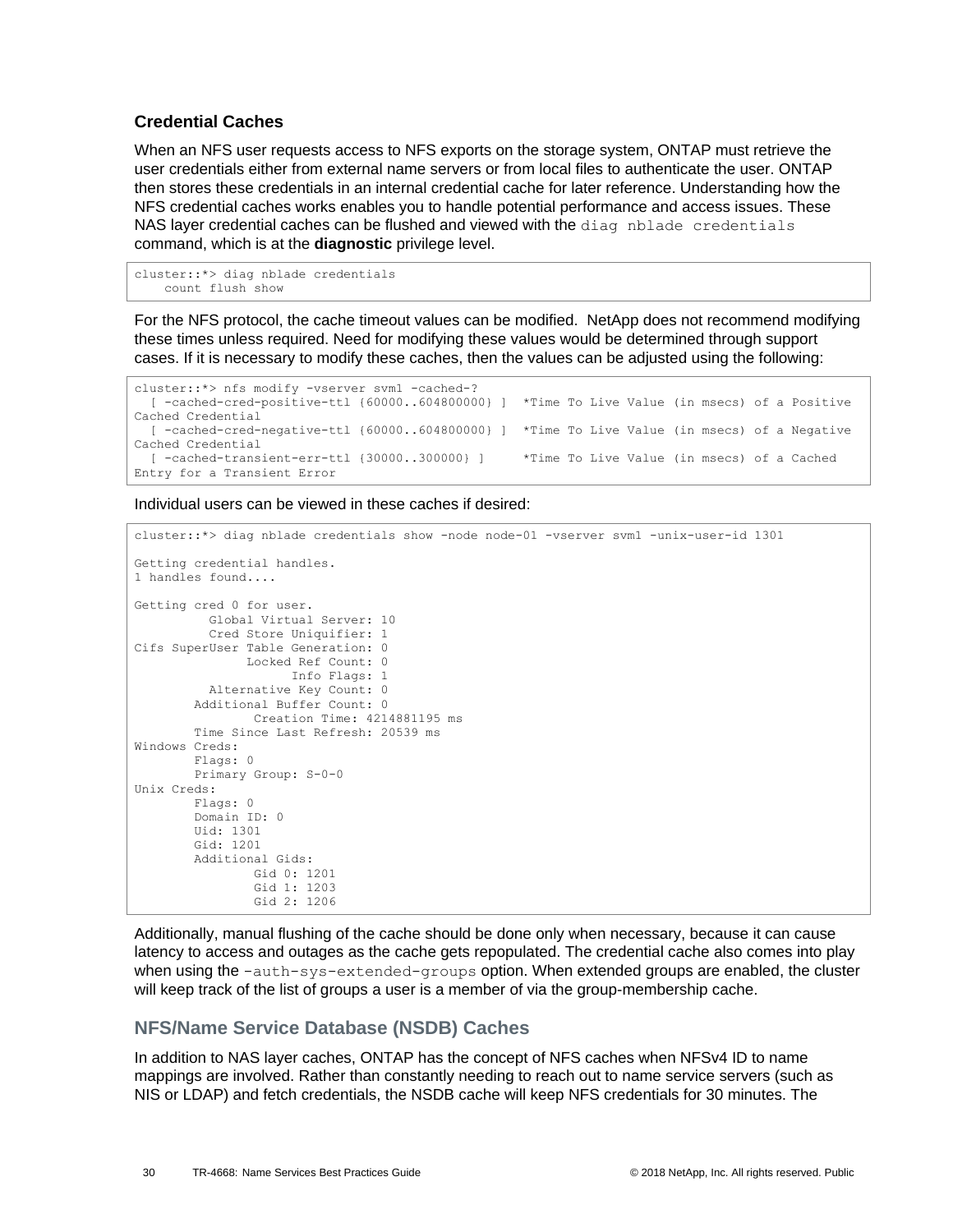NSDB cache can also be cleared starting in ONTAP 8.3.1 with the **diagnostic** privilege command diag nblade nfs nsdb-cache clear. Starting in ONTAP 9.0, the cache can be viewed with diag nblade nfs nsdb-cache show.

```
cluster::> set diag
cluster::*> diag nsdb-cache show -node node-03 -vserver svm1 -unix-user-name nfs_user
   (diag nblade nfs nsdb-cache show)
            Node: node-03
         Vserver: svm1
  Unix user name: nfs_user
   Creation time: 2146204100
Last Access time: 2146261100
  Number of hits: 19
```
### **SecD Caches**

SecD is another area in the ONTAP operating system that caches information retrieved from name services. Beginning in ONTAP 9.3, many of the SecD caches previously available have been deprecated in favor of the Global Name Service caches. Most of the remaining SecD caches deal with CIFS/SMB access. SecD caches are managed at a diag privilege level. Most of these caches age out after 24 hours.

The following caches are available for configuration and querying:

```
cluster::*> diag secd cache show-config -cache-name ? -node node-02
   ad-to-netbios-domain
  netbios-to-ad-domain
   ems-delivery
  log-duplicate
   name-to-sid
  sid-to-name
  schannel-key
  username-to-creds
  ad-sid-to-local-membership
  nis-group-membership
  groupname-to-info
   groupid-to-name
  userid-to-name
  username-to-info
   ldap-netgroupname-to-members
  ldap-groupname-to-info-batch
  ldap-username-to-info-batch
  name-mapping-windows-to-unix
  user-realmname-to-short-name
```
**Note:** Any time a cache is modified on a node, it should be modified on every node in a cluster.

Modifying caches can alter NAS behavior. More aggressive caches can mean more load on the system for cache refreshes. Less aggressive caches can lead to inconsistencies in name service requests (that is, hosts removed from the netgroup remain in cache until flushed).

To adjust a secd cache, use the following command:

```
cluster::> set diag
cluster::*> diag secd cache set-config -node [nodename] -cache-name [cache] -lifetime [in 
seconds]
Example of modifying a cache:
cluster::*> diag secd cache set-config -node node-01 -cache-name sid-to-name -life-time 3600
```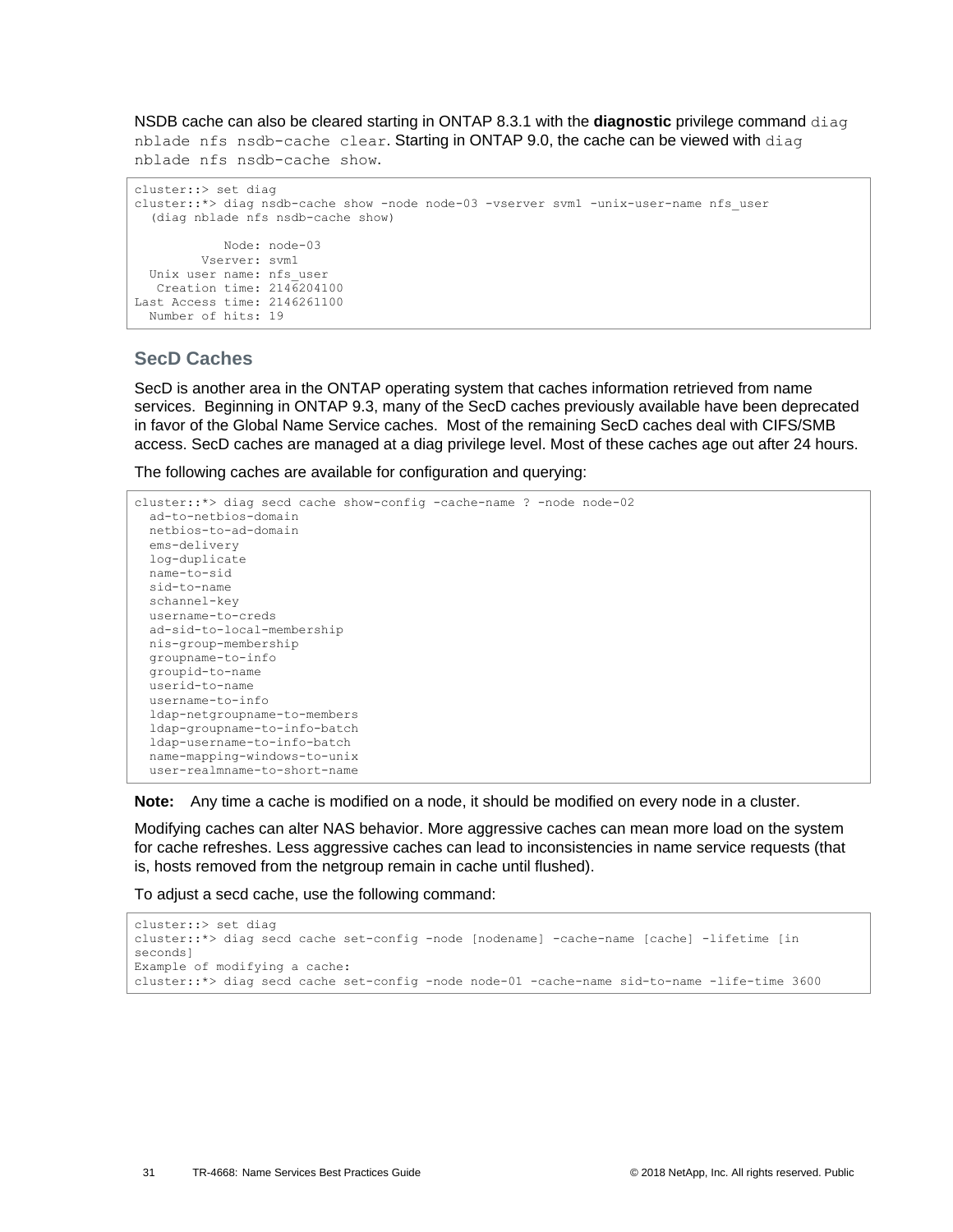Example of viewing the cache configuration:

```
cluster::*> diag secd cache show-config -node node-01 -cache-name sid-to-name
Current Entries: 0
    Max Entries: 2500
Entry Lifetime: 3600
```
**Note:** SecD cache changes are not persistent across reboots.

### **Clearing SecD Caches**

It is possible to clear SecD caches with the diag secd cache clear command.

```
cluster::*> diag secd cache clear -node node-02 -vserver svm1 -cache-name ?
   ad-to-netbios-domain
  netbios-to-ad-domain
  ems-delivery
  log-duplicate
  name-to-sid
  sid-to-name
  schannel-key
  ad-sid-to-local-membership
  nis-group-membership
  name-mapping-windows-to-unix
  user-realmname-to-short-name
```
## **Clearing SecD Kerberos Credentials**

In the event that ONTAP Kerberos credentials become stale (such as if the domain time skew is outside of the 5 minute range for CIFS Kerberos authentication), it is possible to clear the Kerberos credential cache for one or more SVMs.

```
cluster::*> diag secd
      *Vserver cache clear-krb-creds ?
   [-node] <nodename> *Node
  [ -vserver <vserver> ]
```
#### <span id="page-31-0"></span>**Table 7) SecD Cache Ages**

| <b>Cache Name</b>          | <b>Default Refresh Time</b> | <b>Recommended Refresh Time</b> |
|----------------------------|-----------------------------|---------------------------------|
| ad-to-netbios-domain       | 0                           | 0                               |
| ad-sid-to-local-membership | 86400                       | 86400                           |
| ems-delivery               | 300                         | 300                             |
| lif-bad-route-to-target    | 14400                       | 14400                           |
| log-duplicate              | 300                         | 300                             |
| name-to-sid                | 86400                       | 86400                           |
| netbios-to-ad-domain       | 0                           | 0                               |
| schannel-key               | 0                           | 0                               |
| sid-to-name                | 86400                       | 86400                           |

**Note:** NetApp recommends not changing SecD caches without guidance from NetApp Support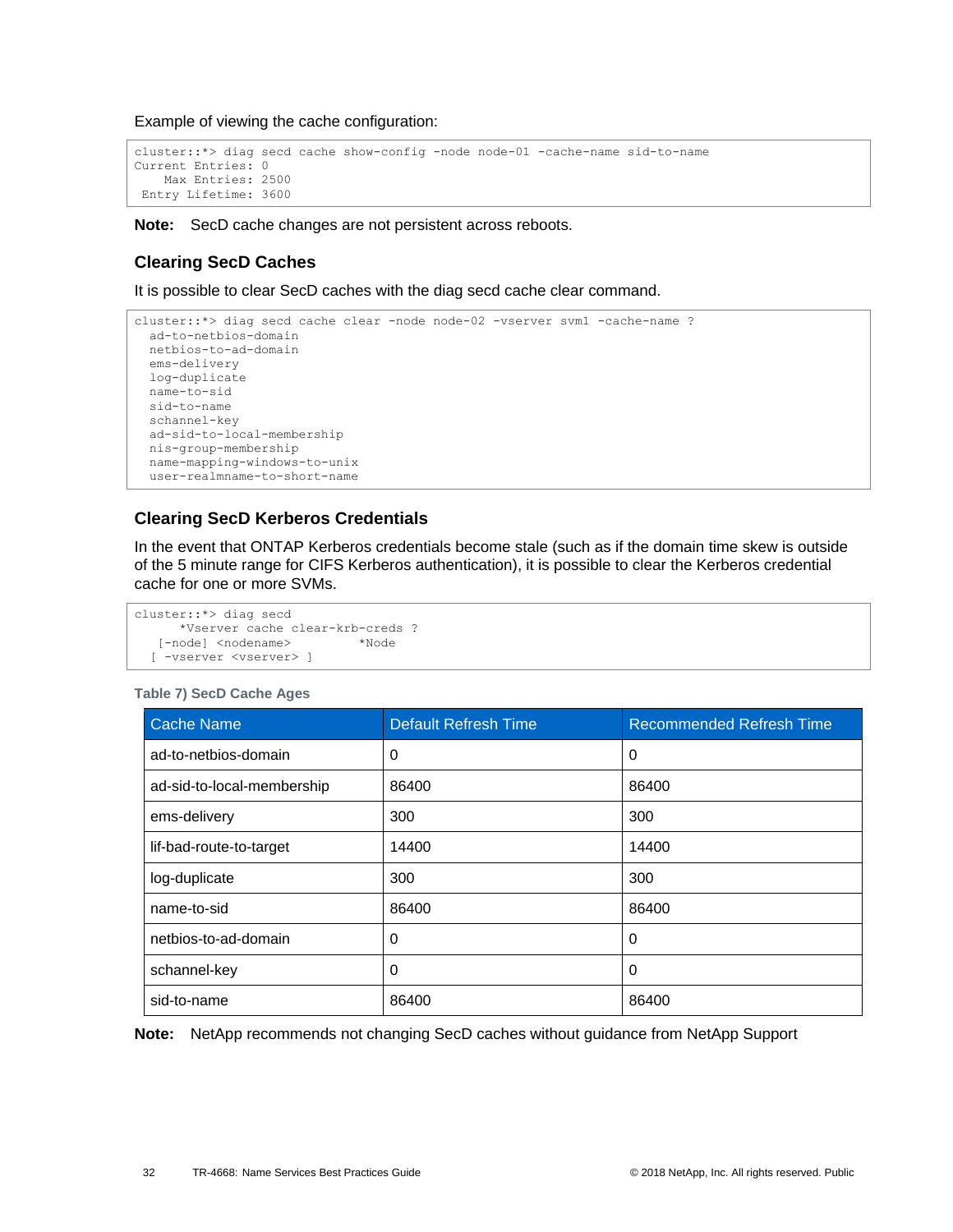# <span id="page-32-0"></span>**7 Best Practices**

## <span id="page-32-1"></span>**7.1 Name Service (ns-switch) and Name Mapping (nm-switch)**

The following section covers best practices for name service (ns-switch) and name mapping (nm-switch) configuration in ONTAP operating systems.

### **Best Practice 7) Nm-switch and ns-switch configuration**

Avoid configuring nm-switch or ns-switch to use external name services if the services are not actually in use. For example, if you aren't using NIS to serve user names, leave NIS out of ns-switch passwd and group databases. If you aren't using LDAP for asymmetric name mapping rules, then don't include LDAP in nm-switch or the namemap database in ns-switch.

## <span id="page-32-2"></span>**7.2 Name Server Configuration Best Practices**

The following section covers name server best practices for use with ONTAP.

### **What Is a Name Server?**

A name server is any external server that provides a database for name services. Name servers can include, but are not limited to:

- DNS
- LDAP
- NIS

## **Name Server Transport Information**

Because name servers are external servers, they leverage standard network transport protocols and are subject to the same issues to which any protocol running over an Ethernet network is subject, such as latency, retransmissions, and so on.

## **UDP or TCP?**

Some name servers can leverage both TCP and/or UDP for network transport, such as DNS. DNS uses UDP by default. However, in the ONTAP operating system, if a DNS response packet is greater than 512 bytes, then TCP is used to retrieve the remaining information.

| Service     | <b>Transport</b>                                                              |
|-------------|-------------------------------------------------------------------------------|
| <b>NIS</b>  | UDP with the management gateway (mgwd)<br>TCP with the security daemon (SecD) |
| <b>LDAP</b> | <b>TCP</b>                                                                    |
| <b>DNS</b>  | UDP by default; falls back on TCP                                             |

UDP is short for [User Datagram Protocol](https://en.wikipedia.org/wiki/User_Datagram_Protocol) and is generally regarded as the lesser of the two protocols because of its unreliability and limitations. TCP is short for [Transmission Control Protocol](https://en.wikipedia.org/wiki/Transmission_Control_Protocol) and is used when a network connection requires a method to guarantee that a packet arrived between two networked entities. Most name servers use TCP for their transport. However, DNS servers still make use of UDP calls for host name lookups because it does provide some advantages over TCP, such as speed and lack of a need for a complete network conversation (that is, no retransmissions). NIS servers also still make use of the UDP calls because of the same advantages over TCP.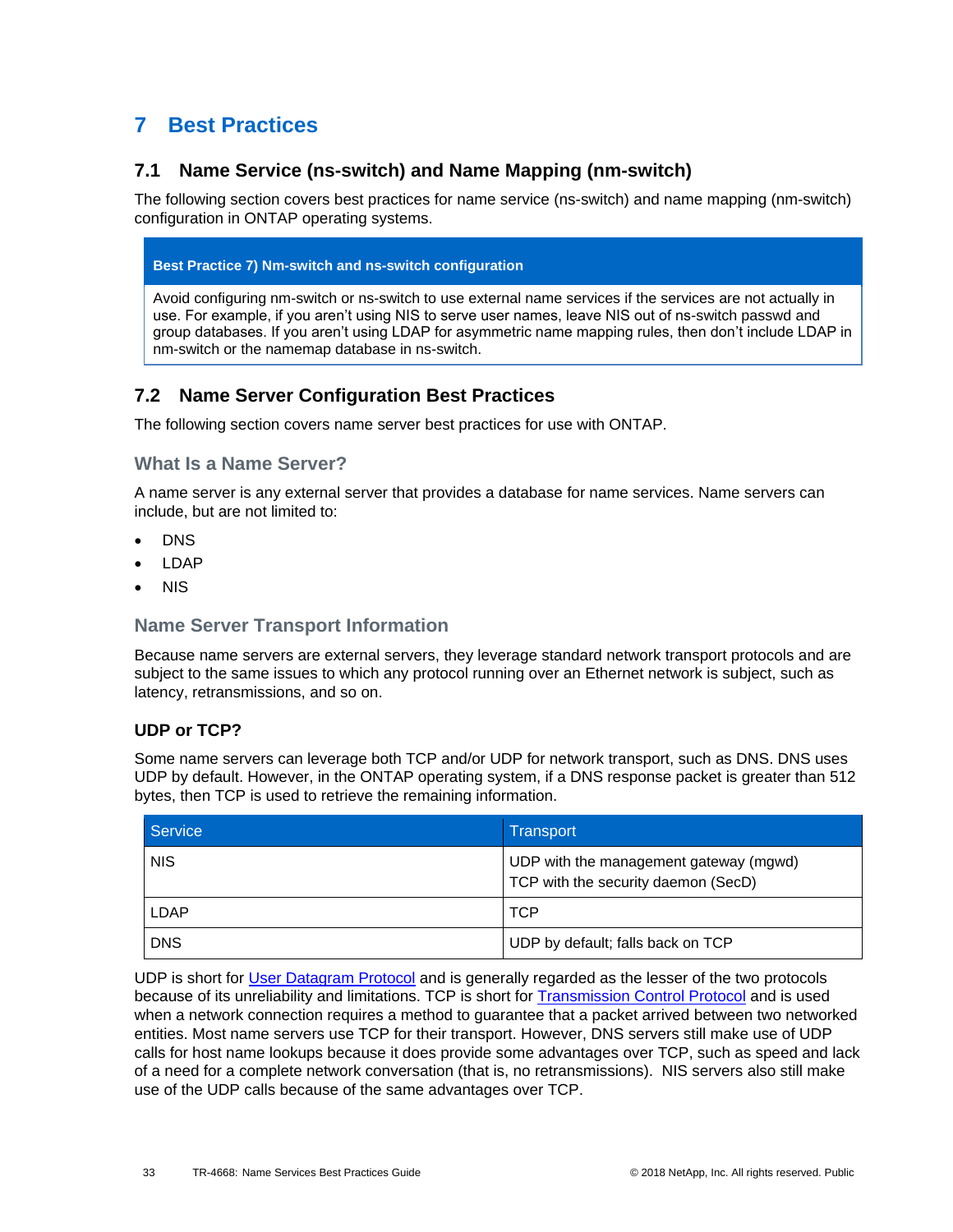### **Name server connectivity information**

Often times enterprises may place their name services servers in segregated networks from their regular user data networks. Security is paramount in these types of configurations but can impact the availability of the data being served if the name service servers become unreachable. When ONTAP needs to make name service calls, they originate from the node that the inbound NAS (NFS or SMB) packet was received on. If the LIF cannot reach the name services servers from that node, then the NAS connectivity could fail. Consider the following example:

Name services servers are in the 192.0.2.0/24 network

Regular client data network is via the 203.0.113.0/24 network.

No internal route exists that the 203.0.113.0/24 network can get to the 192.0.2.0/24 network.

ONTAP has an SVM with a LIF on the 203.0.113.0/24 network for clients to access.

ONTAP needs to have a LIF on the same SVM in the 192.0.2.0/24 network



in order to communicate properly with the name service servers.

In the above scenario, there is no need to create specific routes for name services since the two networks are separated by classes. If the case is that the name services also sit in the 203.0.113.0/24 network, but only in a specific range, a route may need to be created in the SVM if the ONTAP LIF and the name services servers sit in separate layer 2 broadcast domains. This is to ensure that the name services traffic originated by ONTAP will egress the correct interface to reach the name services server.

### **Best Practice 8) Name Services Connectivity**

It is a best practice to have a LIF on each node that can communicate with name services servers.

## **LAN Versus WAN**

Enterprise NAS environments often have sites at locations across the globe. In many cases, these sites are smaller and do not have resources such as name service servers local to the site. In these scenarios, it is important to make certain that WAN latencies to name service servers do not exceed 2 seconds (2000ms) for name services. For information about viewing latencies for name services, see the section in this document covering [name service statistics.](#page-43-0)

#### **Best Practice 9) Name Services over WAN**

It is a best practice to determine that a name service server is local to any site where NAS access is desired or at least at a site close enough to prevent latencies over a WAN from exceeding 2 seconds.

**Note:** If using a WAN is required, enable latency monitoring for best results.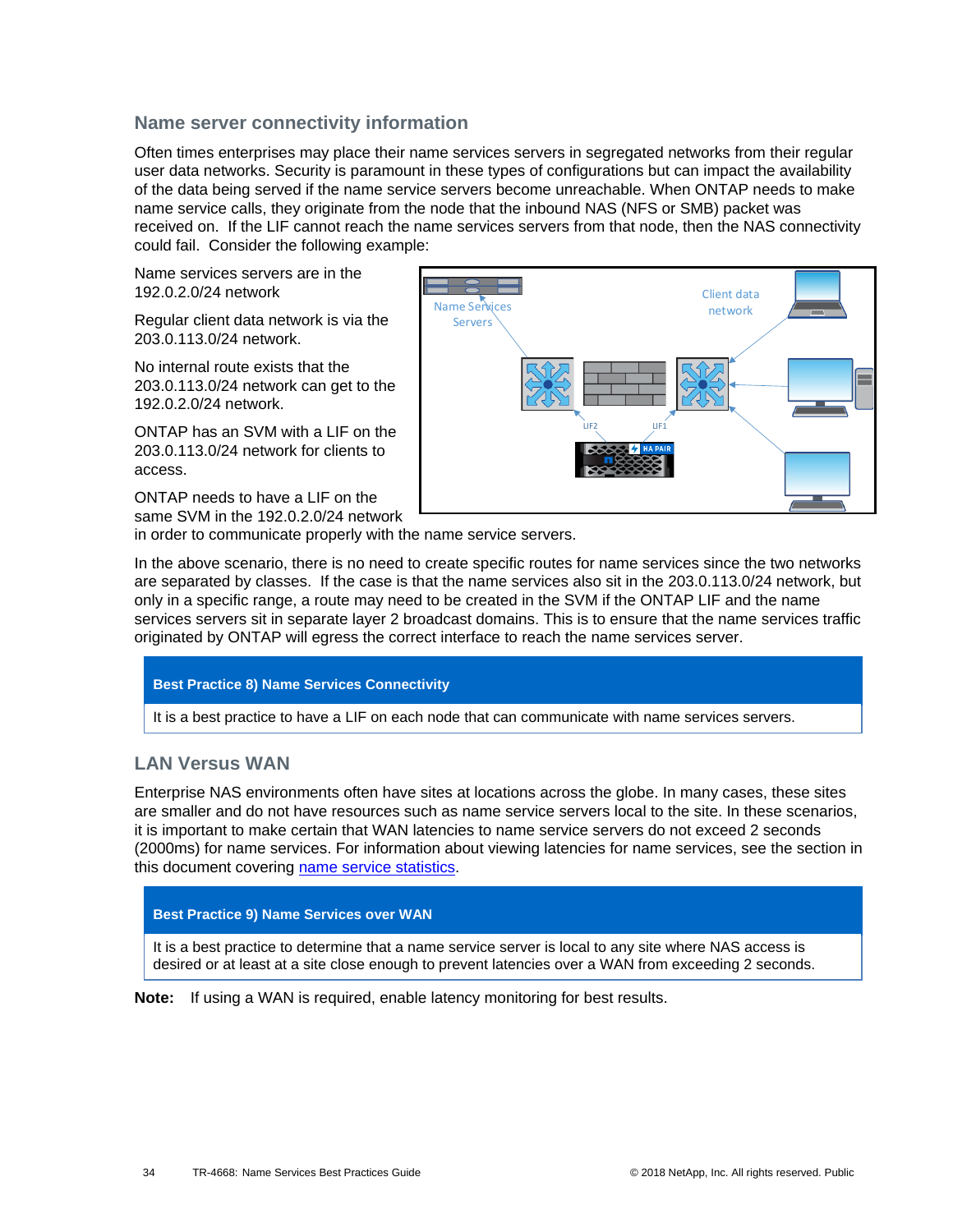### **General Name Server Best Practices**

The following provides a general list of name server best practices for the best possible resiliency and performance for name servers.

#### **Best Practice 10) General Name Service Best Practices**

- Always configure multiple servers for redundancy and load balancing.
- Verify that all name servers are in sync.
- Verify that forward and reverse lookup records exist for all hosts, including name servers.
- Verify that name servers are not overloaded (CPU, RAM, network connections, and so on) and can handle the load generated by ONTAP storage needs.
- Avoid using virtual machines for production name servers when possible.
- If using virtual machines for name servers, do not host them on NFS datastores that are dependent on those name servers.
- Never specify name services on SVMs (ns-switch, nm-switch) that are not configured with functional name service servers and configurations.
- For best results, use the name services cache in ONTAP 9.3.
- **Note:** Misconfiguration of name services on SVMs can result in hangs, particularly with NFSv4.x, because the SVM attempts to use the services in the list to resolve nonexistent UID/GID mappings. If no servers are configured but external name services are specified (such as LDAP or NIS), requests for name lookups run indefinitely, and commands such as  $1s$  appear to hang.

### **LDAP as a Name Services Source**

When configuring LDAP as a name services source, you can create multiple LDAP configurations and they can be associated with a particular SVM or the Cluster. When the settings seen with the below command are the same across multiple SVMs, then the LDAP client should be created to the cluster and shared across SVMs. This provides ease of management of a single LDAP configuration across multiple SVMs.

```
cluster::*> ldap client modify ?
 [ -vserver <vserver name> ] Vserver (default: cluster)
 [-client-config] <text (size 1..32)> Client Configuration Name
 { [[-ldap-servers] <text>, ...] LDAP Server List
 | [ -ad-domain <TextNoCase> ] Active Directory Domain
 [ -preferred-ad-servers <IP Address>, ... ] Preferred Active Directory Servers
 [ -bind-as-cifs-server {true|false} ] } Bind Using the Vserver's CIFS Credentials
 [ -schema <text> ] Schema Template
 [ -port {1..65535} ] LDAP Server Port
 ]<br>
[ -query-timeout (0..10) ]              Query Timeout (sec)<br>
[ -min-bind-level (anonymous|simple|sasl} ]      Minimum Bind Authentication Level
 [ -min-bind-level {anonymous|simple|sasl} ] Minimum Bind Authentication CDAP DN> ] Bind DN (User)<br>[ -base-dn <LDAP DN> ] Base DN Base DN
  -bind-dn <LDAP DN> ]
  -base-dn <LDAP DN> ]<br>-base-scope {base|onelevel|subtree} ]               Base Search Scope
  [ -base-scope {base|onelevel|subtree} ] Base Search Scope
  [ -user-dn <LDAP DN> ]
  -user-scope {base|onelevel|subtree} ]
 [ -group-dn <LDAP DN> ] *Group DN
 [ -group-scope {base|onelevel|subtree} ] *Group Search Scope
 [ -netgroup-dn <LDAP DN> ] *Netgroup DN
 [ -netgroup-scope {base|onelevel|subtree} ] *Netgroup Search Scope
 [ -use-start-tls {true|false} ] Use start-tls Over LDAP Connections
 [ -is-netgroup-byhost-enabled {true|false} ] *Enable Netgroup-By-Host Lookup
 [ -netgroup-byhost-dn <LDAP DN> ] *Netgroup-By-Host DN
  [ -netgroup-byhost-scope {base|onelevel|subtree} ] *Netgroup-By-Host Scope
 [ -session-security {none|sign|seal} ] Client Session Security
 [ -skip-config-validation [true] ] Skip Configuration Validation
```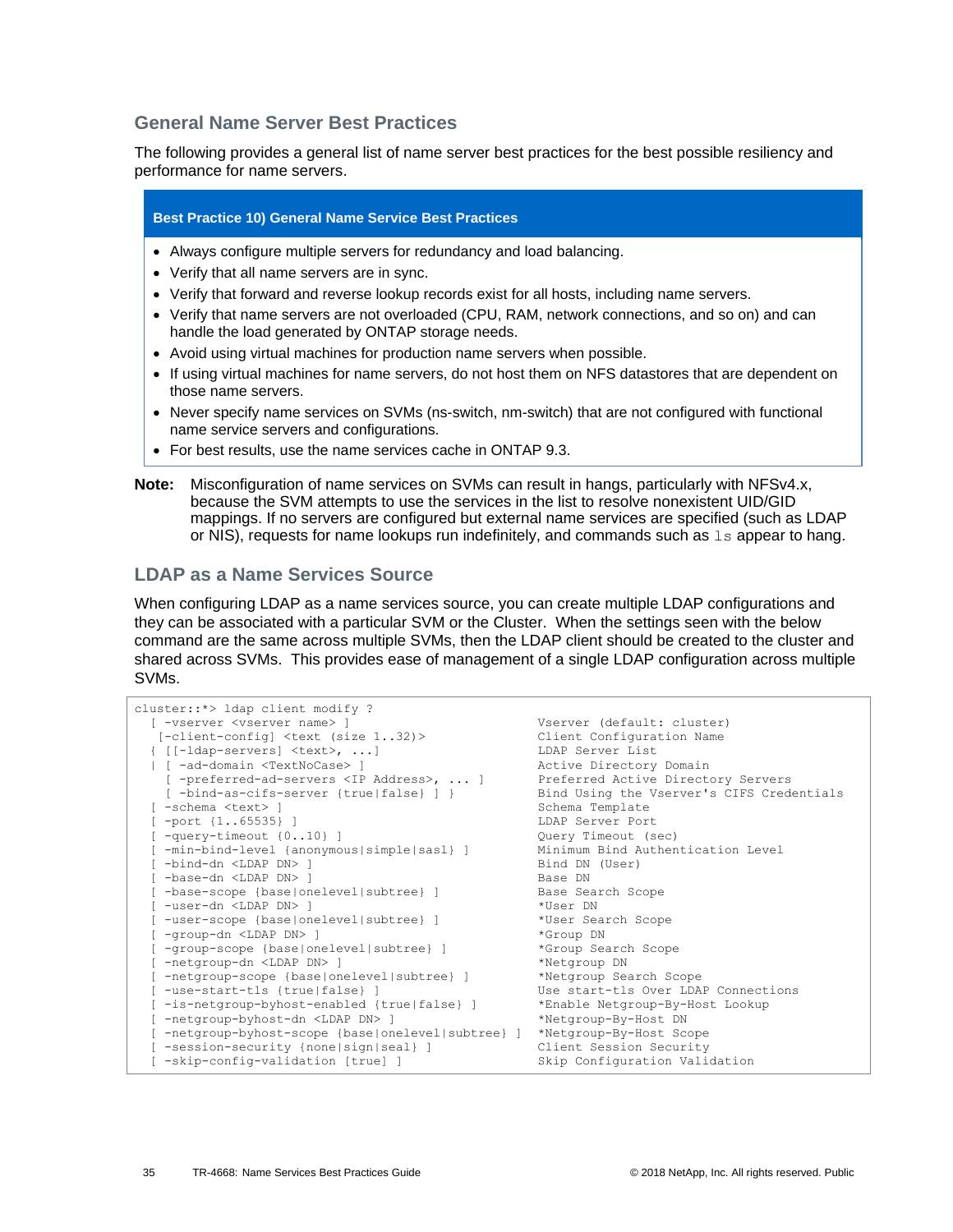#### **Best Practice 11) LDAP Client Configurations**

As a best practice, a single LDAP client configuration should be created against the cluster SVM and shared across multiple SVMs for ease of management.

### **Name Service Servers Hosted in Virtual Machines**

In some cases, name servers (for example, DNS and LDAP) are hosted on virtual machines running in virtualized environments such as ESXi, Hyper-V, and so on. This configuration is perfectly fine, but you should also consider the following:

- Name servers on VMs should always have dedicated resources (RAM, CPU, and so on) allocated to their operating systems so that the name servers can respond appropriately.
- Name servers on datastores should not have interdependencies on the devices that they intend to service. For example, if a VM that serves DNS is hosted on an NFS datastore that requires DNS for proper export policy client resolution, that datastore should not be hosted on the same storage that has the dependency on the DNS server.
- For NFS datastores that host VMs with critical servers, such as name servers, it is a best practice to employ a dedicated export policy rule that uses local host entries or IP addresses to remove DNS dependency on those exports.

#### **Best Practice 12) Virtualized Name Services**

As a best practice, verify that the name services servers configured for the SVMs in the ONTAP cluster are not dependant on hypervisor datastores that are hosted by an SVM in the cluster. If these name service servers are the optimal ones, ensure that there is at least one entry for a name server that is either a physical machine or where the hypervisor datastore is not hosted by this ONTAP cluster.

## <span id="page-35-0"></span>**7.3 Host Name Resolution Best Practices**

The following section covers host name resolution best practices in the ONTAP operating system.

## **DNS Load Balancers**

In some environments, DNS Load Balancers are a common way of ensuring the resiliency of DNS services. Certain load balancing configurations can cause the response of the DNS query to be from a different IP address than the one that ONTAP queried. This scenario is rejected by ONTAP for security reasons but can be modified if necessary. If this is the configuration in your environment, use the following command to change ONTAP to allow for this behavior:

cluster::\*> dns modify -vserver svm1 -require-source-address-match false

### **Forward and Reverse Lookup Names**

When configuring name resolution, it is always best practice to have both forward-lookup (A records) and reverse lookups (PTR records) for each hostname configured that match. In export policy processing, ONTAP uses forward lookups to evaluate the export rules against the incoming client. In netgroup processing, the PTR record is evaluated when determining netgroup membership. There are certain cases where aliases (CNAME records) are convenient in the environment but in some cases, cannot be used for granting access to NAS resources. When using CNAMEs, consider what method of authentication will be used for NAS access.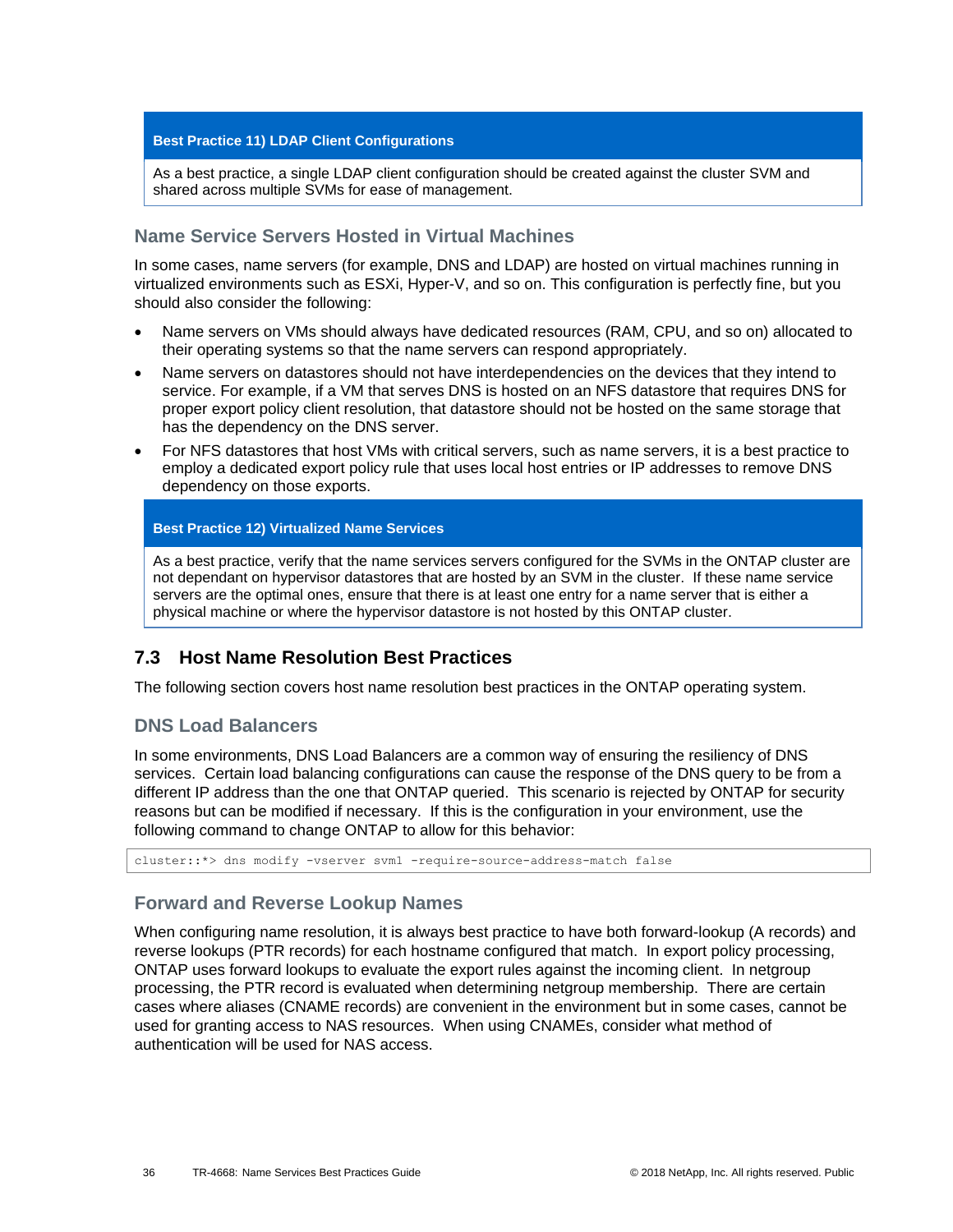#### **Best Practice 13) Host forward and reverse records**

- Ensure that all hosts have forward (A record) and reverse (PTR record) in the DNS system that match. For information about how to verify this, see the [appendix](#page-52-0) in this document.
- Where possible, do not use CNAMEs for granting access to NAS resources.

### **Multiple DNS Search Domains**

In the ONTAP operating system, it is possible to configure SVMs to use multiple DNS search domains for host name resolution. However, doing this can cause issues with export policy rules because DNS host name resolution can take a considerable amount of time traversing multiple DNS domains if the first name in the list is not valid for the host. When a hostname is unresolvable, ONTAP will retry the DNS request with each DNS suffix until it either exhausts the list with no results or gets an actual result from the DNS server.

#### **Best Practice 14) Multiple DNS Search Domains**

- Use only the search domains applicable to an environment in the configuration. If possible, use only one search domain.
- If multiple search domains are needed, verify that the most commonly used DNS search domain is listed first in the DNS configuration.
- Verify that all DNS servers properly forward to the DNS zones listed in the configuration to avoid failures in host name resolution.
- When possible, use fully qualified domain names (FQDNs) in netgroups, export policies, and so on so that the cluster does not try to resolve a host name with the search domain list.
- Verify that PTR/reverse lookup records exist in DNS. This is a requirement for fully functional export policy rule name resolution. For information about how to do this, see the [appendix](#page-52-0) in this document.

### **Known DNS Issues**

This is a list of some known DNS issues in ONTAP. This list is intended to help avoid scenarios that could cause problems, but is not comprehensive.

- ONTAP 9 introduces a new "bad" DNS caching mechanism. If a DNS server request experiences a timeout, the DNS server gets marked as "bad" for 10 minutes and is not used during this time period. The cache is flushed when DNS configuration is modified using "dns modify." This timeout value is not modifiable.
- Currently, ONTAP supports only the use of DNS or local files for host name mappings. LDAP and NIS are not supported for host names.
- Local file host names for SVMs are supported only in versions of Data ONTAP 8.3 and later.
- If DNS records do not have both forward and reverse lookups, lookups for access in exports might fail.
- If using fully qualified domain names (FQDNs) in host names, netgroups, and so on, [RFC-1535](http://www.ietf.org/rfc/rfc1535.txt) states that it is best to append a dot (.) to the end of the FQDN to denote an "absolute rooted" FQDN. For example: hostname.example.com. For more information, see the section about [rooted vs. nonrooted](#page-43-0)  [FQDNs.](#page-43-0)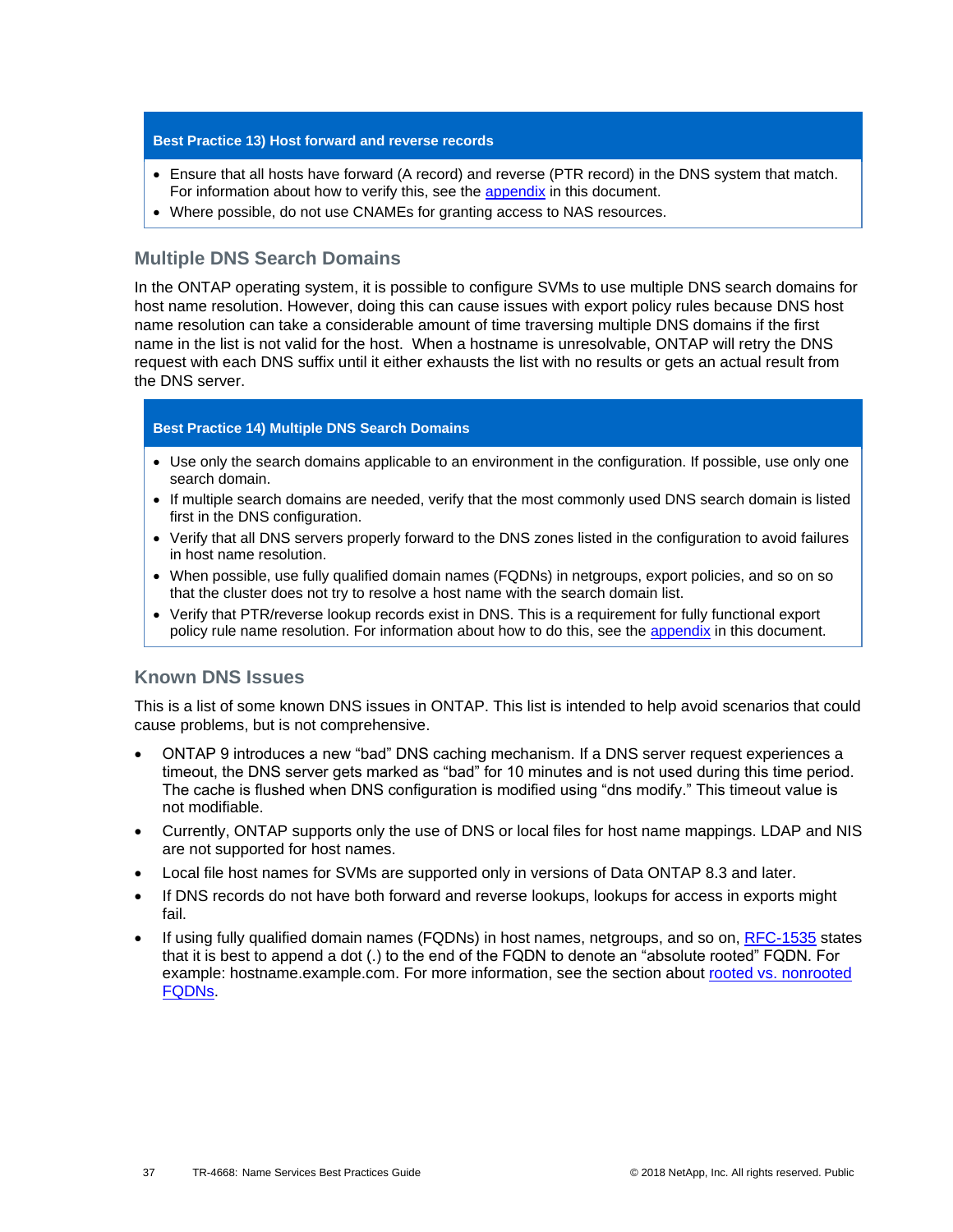#### **Best Practice 15) General DNS and Host Name Resolution**

- Use only relevant DNS search domains in DNS configurations for fast DNS lookups.
- Have multiple DNS servers with replicating databases (such as Active Directory DNS) to avoid single points of failure.
- Verify that local and/or the fastest DNS servers are listed first.
- Remove DNS servers undergoing maintenance to avoid issues with NAS clients.
- Verify that all DNS servers contain the same information.
- Only specify internal DNS servers as public DNS servers will not have the needed information to serve NAS data properly.

**Note:** IPv6 is disabled by default.

## <span id="page-37-0"></span>**7.4 User and Group Best Practices**

### **Name Mapping**

Name mapping is used when accessing UNIX style volumes/qtrees via SMB and when accessing NTFS style volumes/qtrees via NFS. In most environments, it is possible to achieve a one-to-one mapping of usernames in both Windows AD and in Unix LDAP. The easiest way to achieve this is to use the same Active Directory domain to serve as CIFS authentication for the particular SVM and to configure the AD DCs as LDAP client servers in the SVM. There are some instances when a separate Unix LDAP implementation, such as RedHat's Identity Manager, is necessary. In those cases, you want to ensure that the usernames defined for the same user in the LDAP server and in the Windows AD environment use the same username to east the name mapping. If this cannot be achieved, the next-best thing to to employ a pattern where one can be transformed into the other so that the regex-compliant rule can be put into the name-mapping rules. Avoid at all costs custom name-mappings that have no pattern. If this is the case, leverage LDAP and the SVM's LDAP client schema's attributes to use asymmetric namemapping for maximum manageability and scalability.

#### **Best Practice 16) User and Group Name Mapping**

Ensure usernames match between Windows and Unix environments for the quickest and most reliable name-mapping results for multi-protocol access.

### **Limits**

In the ONTAP operating system, there are limits to the number of users and groups allowed locally on a system. [Table 8](#page-37-1) covers these limits.

<span id="page-37-1"></span>

|  |  |  |  |  |  |  |  | Table 8) User and group limits in ONTAP; non-scaled mode |  |
|--|--|--|--|--|--|--|--|----------------------------------------------------------|--|
|--|--|--|--|--|--|--|--|----------------------------------------------------------|--|

| Limit                                                                | Value                                                  |
|----------------------------------------------------------------------|--------------------------------------------------------|
| Number of characters per user and group (that is,<br>length of name) | 64 characters                                          |
| File size for -load-from-uri (unix-user, unix-group)                 | UNIX users: 2.5MB<br>UNIX groups: 1MB                  |
|                                                                      | <b>Note:</b> If the limit is exceeded, the load fails. |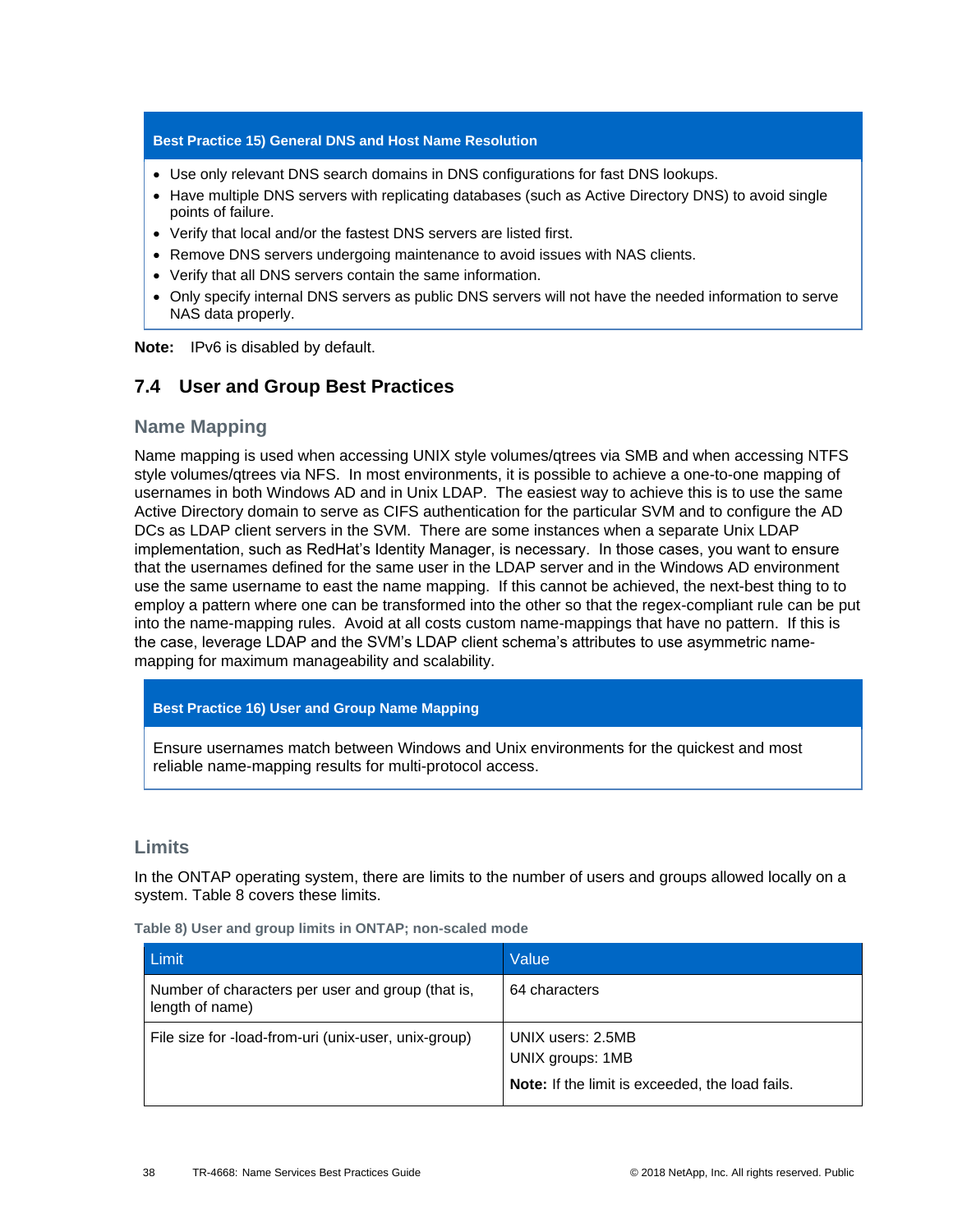| Limit                                                  | Value                                                                                                             |
|--------------------------------------------------------|-------------------------------------------------------------------------------------------------------------------|
| Clusterwide local UNIX users and groups and<br>members | UNIX users: 32,768 (default)<br>65,536 (maximum)<br>UNIX groups and members: 32,768 (default)<br>65,536 (maximum) |
| UNIX groups single line (-load-from-uri)               | 32,768 characters                                                                                                 |
| Name mapping rules                                     | 1,024 per SVM                                                                                                     |

## <span id="page-38-1"></span>**Scaled Mode/File-Only Mode**

Scaled Mode/File-Only Mode

Scaled mode/file-only mode for local users and groups beginning in ONTAP 9.1 allows storage administrators to expand the limits of local users and groups by enabling a **diagnostic**-level name service option and then using the load-from-uri functionality to load files into the cluster to provide higher numbers of users and groups. [Table 9](#page-38-0) outlines those new limits. Scaled mode/file-only mode also can add performance improvements to name service lookups, because there is no longer a need to have external dependencies on name service servers, networks, and so on. However, this performance comes at the expense of ease of management of the name services because file management adds overhead to the storage management and introduces more potential for human error. Additionally, local file management must be done per cluster, adding an extra layer of complexity.

### **Best Practice 17) Using File Only Mode for Local Unix Users and Groups**

Be sure to evaluate your options at length and make the appropriate decision for your environment and consider file-only mode only if you require a name service environment that needs more than 64k users/groups.

For more information on file-only mode for UNIX users and groups, see TR-4067: NFS Best Pracrice and [Implementation Guide.](http://www.netapp.com/us/media/tr-4067.pdf)

| <b>Limit</b>                                           | Value                                                                                                                                |  |
|--------------------------------------------------------|--------------------------------------------------------------------------------------------------------------------------------------|--|
| File size for -load-from-uri (unix-user, unix-group)   | UNIX users: 10MB<br>UNIX groups: 25MB                                                                                                |  |
|                                                        | <b>Note:</b> The limit can be exceeded by setting the<br>option -skip-file-size-check, but larger file<br>sizes have not been tested |  |
| Clusterwide local UNIX users and groups and<br>members | Users: 400K<br>Groups: 15k<br>Group memberships: 3000k<br>SVM <sub>s</sub> : 6                                                       |  |

<span id="page-38-0"></span>**Table 9) User and group limits in ONTAP; scaled/file-only mode**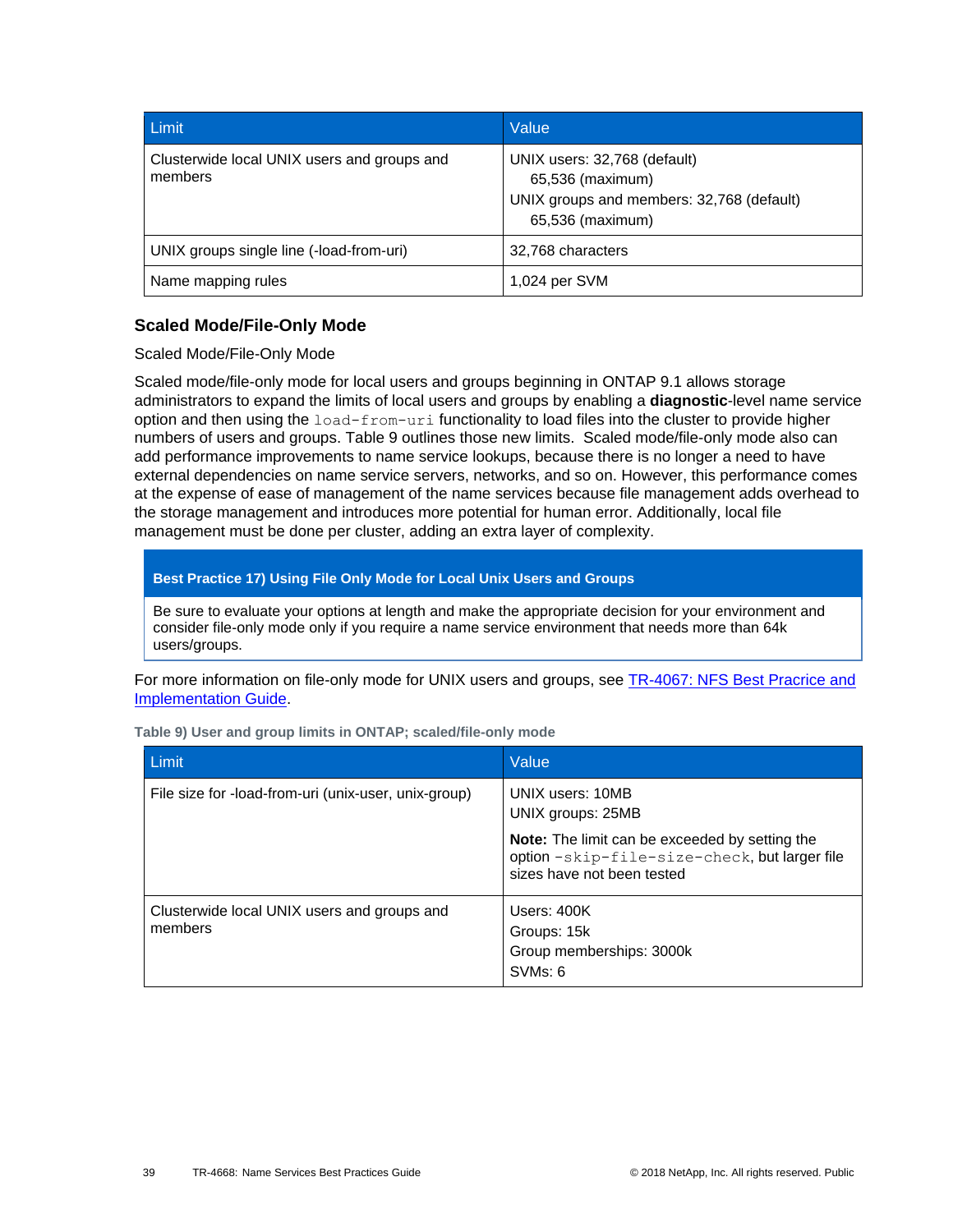## <span id="page-39-0"></span>**7.5 Netgroup Best Practices**

### **Rooted vs Nonrooted FQDNs**

When configuring netgroups either in LDAP, NIS or in local files, there are multiple ways to define the hostname in the triple. You can use a shortname, nonrooted FQDN or rooted FQDN. [RFC-1535](http://www.ietf.org/rfc/rfc1535.txt) states there is a difference in FQDNs depending on how the name is specified. From the RFC:

*Current Domain Name Server clients are designed to ease the burden of remembering IP dotted quad addresses. As such they translate human-readable names into addresses and other resource records. Part of the translation process includes understanding and dealing with hostnames that are not fully qualified domain names (FQDNs).*

*An absolute "rooted" FQDN is of the format {name}{.} A non "rooted" domain name is of the format {name}*

*A domain name may have many parts and typically these include the host, domain, and type. Example: foobar.company.com or fooschool.university.edu.*

In ONTAP, rooted FQDNs (FQDNs with the trailing dot) are handled in an efficient manner for scenarios where entries do not exist in DNS servers. When a rooted FQDN is used, the trailing dot is dropped (DNS only), and the cluster looks the FQDN up "as is" and only tries the lookup once. FQDNs are tried "as is" only if configured as rooted FQDNs (with the trailing dot). If the entry has no trailing dot and the FQDN is not found in DNS, the search domains are added to the FQDN, and DNS is queried with this combined name until all search domains are tried or a match is found.

In ONTAP, a nonrooted FQDN (any hostname entry with a dot in it) attempts to resolve "as is" first, and then the cluster attempts to append the search domains to the end of the FQDN. For example, a nonrooted FQDN might look like this:

hostname.example.com

If the search domains in the DNS configuration include "example.com" and others, then the retried lookup would look like this:

hostname.example.com.example.com

The cluster then cycles through all search domains, which adds unnecessary latencies to failed records. Using a rooted FQDN prevents this behavior.

When a hostname without a dot is encountered, the attempts to resolve are first tried by appending the search domains to the end of the hostname and then attempting to resolve it "as-is'.

In the event of a SERVFAIL error or DNS server timeout, the next server is tried.

**Note:** When a shortname is looked up "as-is" on certain DNS servers, the response is "SERVFAIL" and not "NXDOMAIN". Windows DNS servers are one of the types of DNS servers that respond in this way. "NXDOMAIN" is an authoritative "name not found" answer and a "SERVFAIL" is considered a transient error. ONTAP will lookup that shortname "as-is" through all DNS servers configured for the SVM. This can add unneeded latencies to the lookups. Best practice is to either not use shortnames or prune shortnames that cannot be resolved from netgroups on a regular basis.

<span id="page-39-1"></span>**Best Practice 18) Netgroup hosts**

It is always best practive to use a rooted FQDN for the host string of a netgroup triple.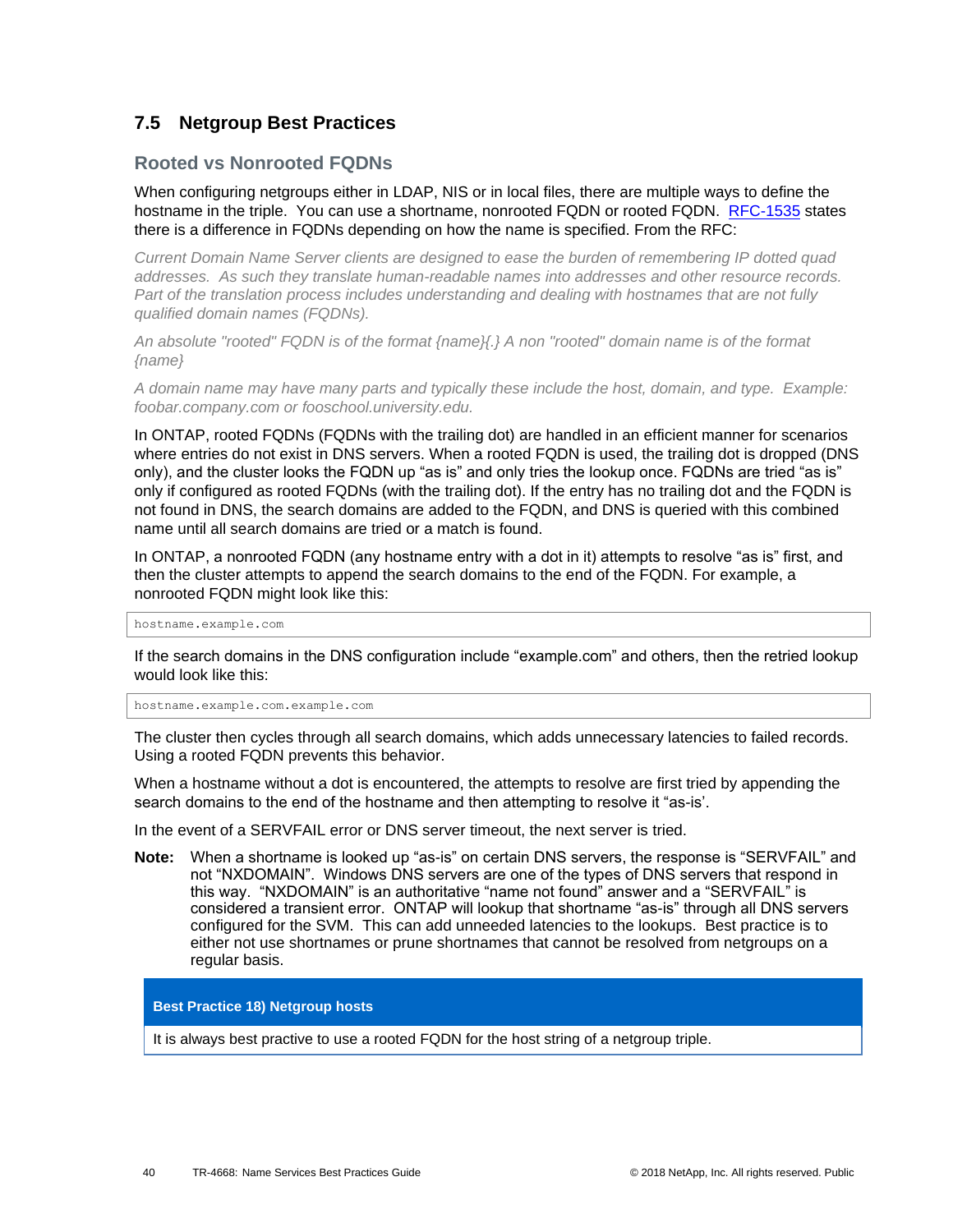## **Netgroups and DHCP/Dynamic DNS**

In some scenarios, host names are granted IP address leases from servers running Dynamic Host Configuration Protocol (DHCP) and/or dynamic DNS (DDNS).

### **What Is DHCP?**

[DHCP](https://en.wikipedia.org/wiki/Dynamic_Host_Configuration_Protocol) is a protocol that automatically provides IP addresses to clients and servers based on a lease model. This is done both for ease of management and for the ability to work around IP number limitations.

### **What Is DDNS?**

[DDNS](https://en.wikipedia.org/wiki/Dynamic_DNS) is a method that allows the client to automatically update the name records for itself on the DNS servers. It is often used in conjunction with DHCP to allow automation of host name resolution to help reduce management and administration overhead. In some cases the DHCP server will perform the update to the DNS server on the client's behalf.

### **Why Does This Affect Netgroups?**

When a netgroup is created, it's done by adding a static host name or IP address. Because of the nature of DHCP and DDNS, using IP addresses in netgroups is a nonstarter. Thus, host names must be used, and DNS lookups would be leveraged by ONTAP when attempting to resolve netgroup members for export policy rule verification. ONTAP makes heavy use of caching to improve overall NAS performance, so when a netgroup member's IP address changes through DCHP/DDNS, the cluster does not update with that new information until a cache is refreshed. [Cache TTLs](#page-25-2) are covered in this document and can be adjusted, and caches can be manually flushed.

**Note:** Manually flushing caches requires the caches to repopulate, which could take a while and/or create a situation in which a flood of requests eats up resources and prevents access.

### **Netgroups and DHCP/DDNS improvements in ONTAP 9.3**

ONTAP 9.3 offers caching improvements that improves the ability to use DHCP/DDNS and netgroups together in a dynamic environment to dynamically scale up/down your client pool as needed. More information on the improvements can be found in the [Caching](#page-22-0) section of this document. In order to optimize your environment to account for a dynamic client pool like this, please consider the following:

- Ensure that your TTLs for the hostname entries registered on the DNS server are low enough to expire before a DDNS hostname is reused. This will reflect into the ONTAP DNS cache.
- Ensure that the netgroup TTLs are properly set according to your DDNS hostname and netgroup policies and turnover.
- The netgroup.byhost cache is by IP address. If a particular IP address is reused within 24 hours of access, the same netgroups will apply to that IP address regardless of other changes. This TTL can be modified.
- If there is no entry in the netgroup.by host cache, then the netgroup members cache is consulted for a match. The netgroup members cache has a default TTL of 20 minutes and it is only populated if the source does not have byhost enabled.
- If netgroup.byhost is enabled for the source, the netgroup members query is not used for that source.
- The TTLs for each cache is listed in the cache tunables section of this document.

## **General Netgroup Best Practices**

There are two categories of best practices for netgroups. The first is general netgroup pest practices and the second is best practices when using external servers for netgroups. The best practices are also split into two separate tables below.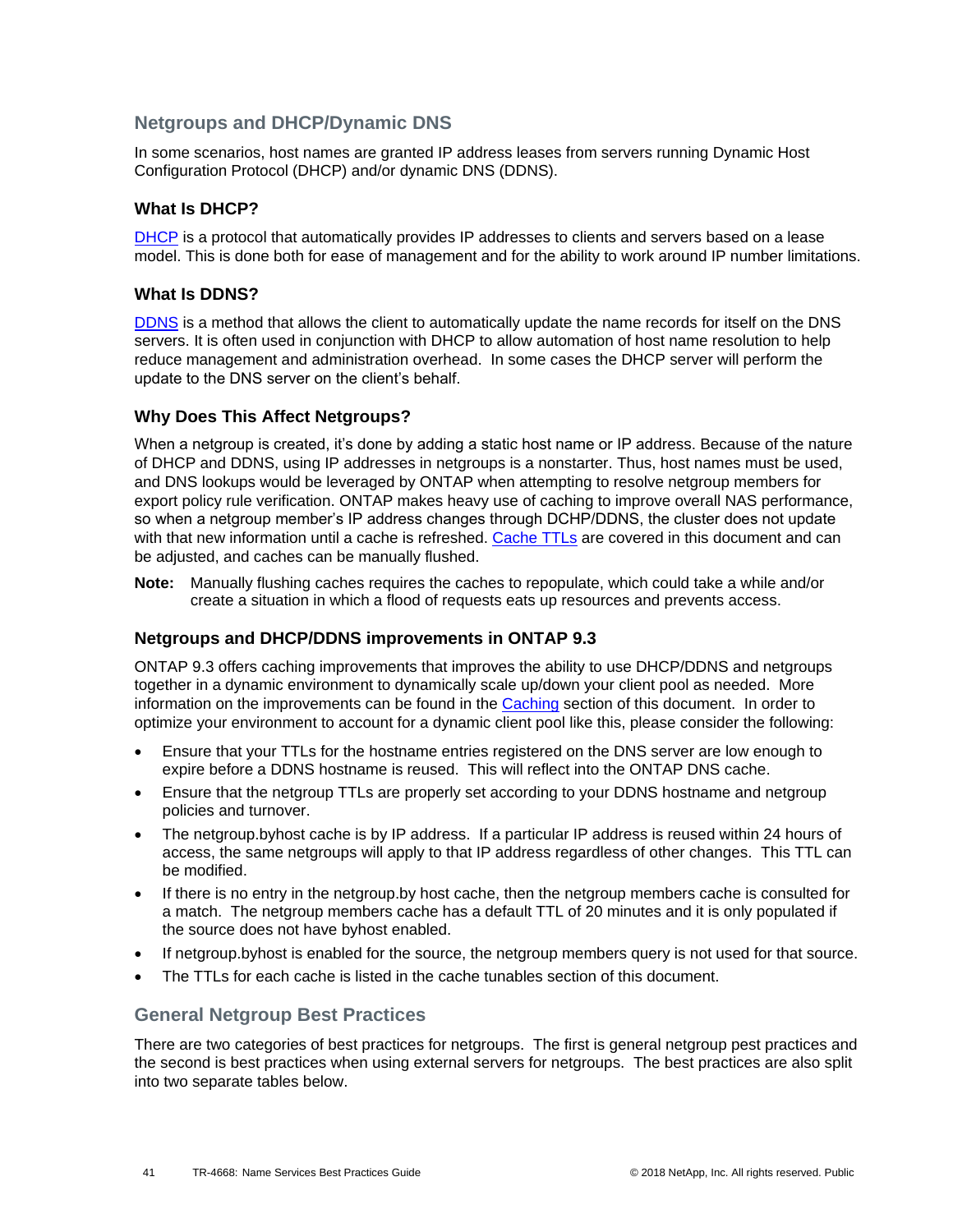#### **Best Practice 19) General Netgroup Best Practices**

- Use the same netgroup configuration across sources.
- Leverage netgroup.byhost mapping when using netgroups with LDAP.
- Leave blank the "domain" and "user" parts of netgroup triples. NetApp supports only host-based netgroup entries (for example, host name).
- Verify that forward and reverse DNS entries exist for host names in netgroups.
- Clean up netgroups periodically to eliminate stale entries to speed up access.Use multiple name service servers for redundancy.

#### **Best Practice 20) Netgroup on external servers**

- Verify that all servers in the configuration contain the same information.
- Remove servers from the list when undergoing maintenance.
- Enable LDAP netgroup.byhost mappings when possible (available in 8.2.3 and later).
- Verify that forward and reverse (PTR) DNS records exist for all hosts in netgroups. This is a necessary requirement for fully functional host name/export policy name resolution. For information about how to do this, see the **appendix** in this document.
- When loading netgroups from a file, be prepared to either wait for the cache to refresh organically or manually flush caches.
- When using DHCP and/or DDNS, netgroup caches might need to be manually flushed to reflect accurate host-ip information in netgroup caches.
- To secure LDAP binds and searches, consider using LDAP signing and sealing, which is available as of ONTAP 9.0. For more information, see [TR-4073: Secure Unified Authentication.](http://www.netapp.com/us/media/tr-4073.pdf)

## <span id="page-41-1"></span>**Limits**

The following table covers the limits for netgroups in versions of the ONTAP 8.3 and later operating system.

| Limit                                                            | Value                                                  |  |
|------------------------------------------------------------------|--------------------------------------------------------|--|
| Nesting limit for netgroups                                      | 1,000                                                  |  |
| Limits for file size for -load-from-uri                          | 5MB                                                    |  |
|                                                                  | <b>Note:</b> If the limit is exceeded, the load fails. |  |
| Single netgroup line limit (local file)                          | 4096                                                   |  |
| Number of NIS servers                                            | 10                                                     |  |
| Line limit for NIS databases (NIS maps): external<br>NIS servers | 1024                                                   |  |

## <span id="page-41-0"></span>**7.6 Export Policy and Rule Best Practices**

## **Preupgrade Considerations**

It is always a good idea to prune export policy rules and client matches prior to upgrade. If there are unresolvable hostnames in a rule's client match, there is always the chance that NAS access to volumes that use that export policy could be compromised.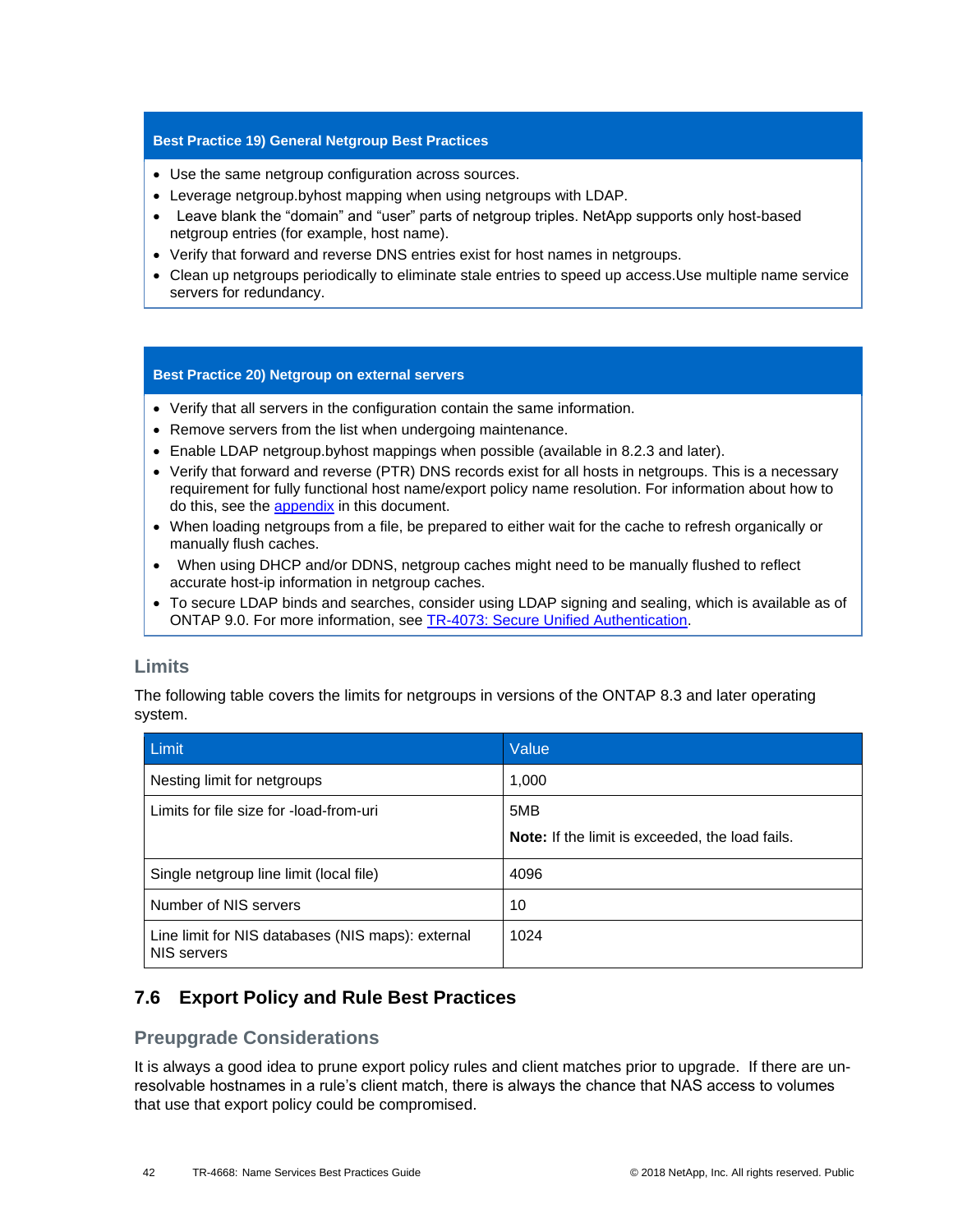#### **Best Practice 21) General Export Policy Best Practices**

- If using host names in export policy rules or in netgroups, make sure that all host names resolve in DNS (forward and reverse lookup).
- Avoid using short names. Fully qualified domain names (FQDNs) are much faster to resolve and result in better export policy rule evaluation performance. In some instances, short names that do not resolve can cause outages for other export rules.
- Never use CNAMEs. At best, export evaluation is slow. At worst, access is denied to hosts that should be allowed access.
- Avoid making frequent changes to export policy rules if possible. Each change requires the cache to be repopulated, which means that the cluster needs to spend time and resources on that function. This can add latency to access requests.
- If using large netgroups or a large number of host names in export policy rules (that is, thousands of hosts), be sure that all hosts resolve properly in DNS and that FQDNs or IP addresses are used.
- If netgroups/host names see a large amount of churn (that is, things change often), then make sure the appropriate caches are set accordingly to reflect that. For more information, see the section about cache tunables in this document.

### **Predeployment**

Prior to rolling out an export policy and rule set, be sure to check all hosts and netgroups being used so that they have proper name resolution in DNS and the netgroup lookups work properly.

#### **Checking host and netgroup entries**

The command vserver services name-service getXXbyYY (**advanced** privilege) is there to perform name-service lookups from the command line to ensure external servers are giving the expected response to the queries to provide the intended permissions to exports and files. By default, this command set does not use or warm the cache. If the intention is to query and warm the cache, the -usecache option can be changed to do that, but some subqueries, such as netgroup do not support warming the cache. In addition, the -show-source option can be used to indicate which source returned the result. An example of this command is:

```
cluster::*> name-service getxxbyyy gethostbyaddr 192.0.2.100 -node node-02 -vserver svm1 -show-
source true -use-cache true
   (vserver services name-service getxxbyyy gethostbyaddr)
Source used for lookup: DNS
IP address: 192.0.2.100
Host name: hostname.ntap.local
```
You can also check to see if a certain IP address is part of a netgroup. Use the following getXXbyYY command:

```
cluster::*> name-service getxxbyyy netgrpcheck -node node-01 -vserver svm1 -netgroup netgroup1 -
clientIP 198.51.100.233 -show-source true
  (vserver services name-service getxxbyyy netgrpcheck)
Success. Client 198.51.100.233 is member of netgroup netgroup1
Searched using NETGROUP_BYNAME
Source used for lookup: LDAP
```
The [diagnosing and troubleshooting](#page-48-0) section of this document has more information on using this command.

#### **Postdeployment**

After deploying export policies and rules, be sure to check client access by using the command exportpolicy check-access.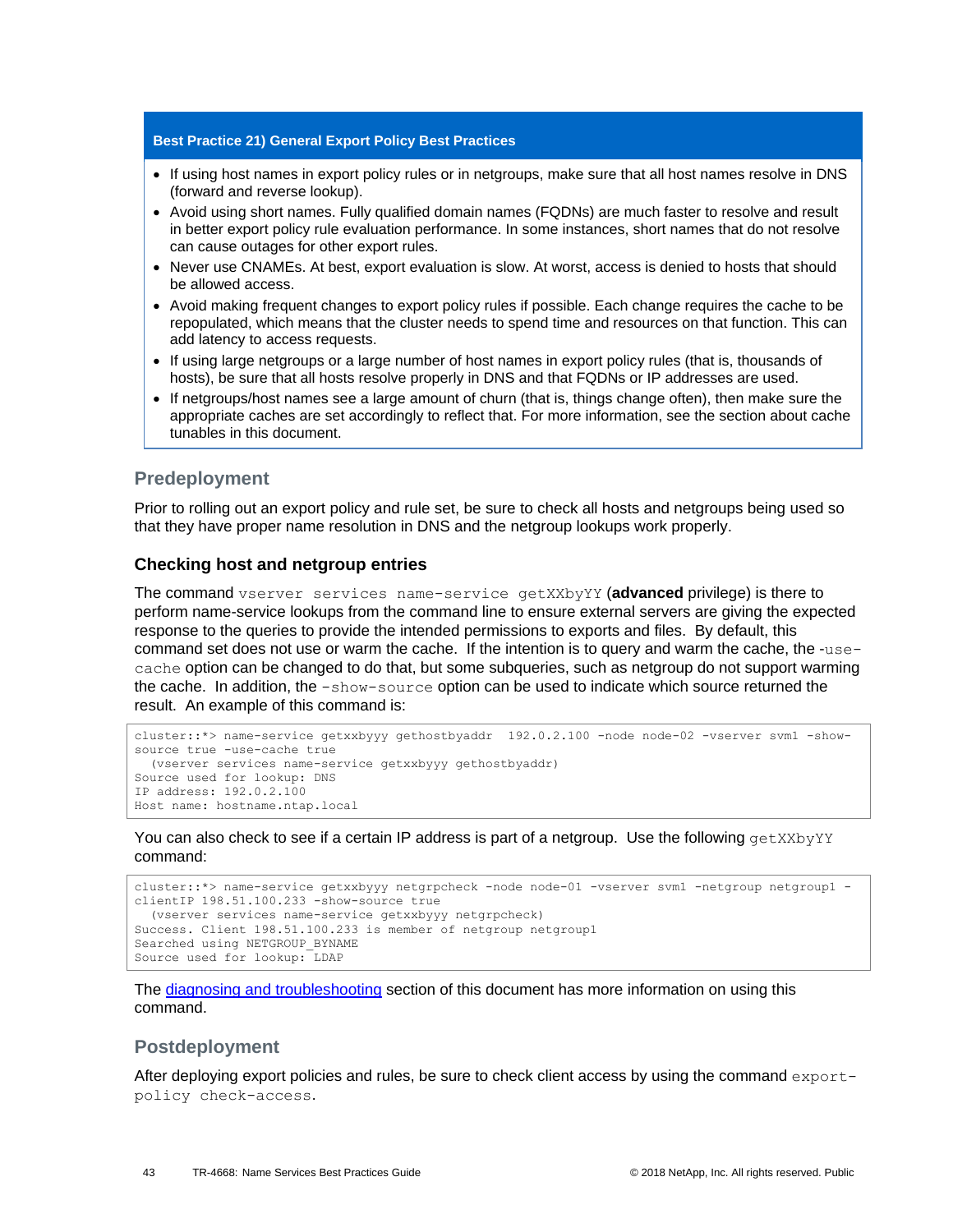### **Export Policy Rule Access Verification**

ONTAP has the ability to check access for a certain host, volume/qtree and export policy by using the export-policy check-access command. This function does not take hostname resolution into account, so only IP addresses are allowed to be checked. For name resolution, use the nameservices getXXbyYY command set to verify the correct resolution prior to using this command. The following is the output:

```
NAME
vserver export-policy check-access -- Given a Volume And/or a Qtree, Check to See If the Client 
Is Allowed Access
AVAILABILITY
This command is available to cluster and Vserver administrators at the admin privilege level.
DESCRIPTION
The vserver export-policy check-access command checks whether a specific client is allowed access 
to a specific export path. This enables you to test export policies to ensure they work as
intended and to troubleshoot client access issues.
The command takes the volume name (and optionally the qtree name) as input and computes the 
export path for the volume/qtree. It evaluates the export policy rules that apply for each path 
component and displays the policy name, policy owner, policy rule index and access rights for 
that path component. If no export policy rule matches the specified client IP address access is 
denied and the policy rule index will be set to 0. The output gives a clear view on how the 
export policy rules are evaluated and helps narrow down the policy and (where applicable) the 
specific rule in the policy that grants or denies access. This command is not supported on 
Infinite Volumes.
```
#### Example of export-policy check-access:

```
cluster::*> vserver export-policy check-access -vserver svm1 -client-ip 1.2.3.4 -volume flex_vol 
-authentication-method sys -protocol nfs3 -access-type read
                       Policy Policy Rule<br>Policy Owner Owner Type Index
Path Policy Owner Owner Type Index Access
----------------------------- ---------- --------- ---------- ------ ----------
/ default vs1 root volume 1 read
/dir1 default vs1_root volume 1 read
/dir1/dir2 default vs1_root volume 1 read
/dir1/dir2/flex1 data flex_vol volume 10 read
/dir1/dir2<br>/dir1/dir2/flex1<br>4 entries were displayed.
```
# <span id="page-43-0"></span>**8 Name Service Statistics**

## <span id="page-43-1"></span>**8.1 Global Cache Statistics**

Included into the new Global Name Service caches are statistics about how fast the caches are and how fast the offbox resolution is taking on a per-api or per-db basis. These counter manager objects are:

```
nscc_api
nscc_db
nscc_rpc
mcached_mdb
```
The above objects are mostly used for cache performance issues. They should not be used to diagnose external name server issues. There are other counters to assist with that.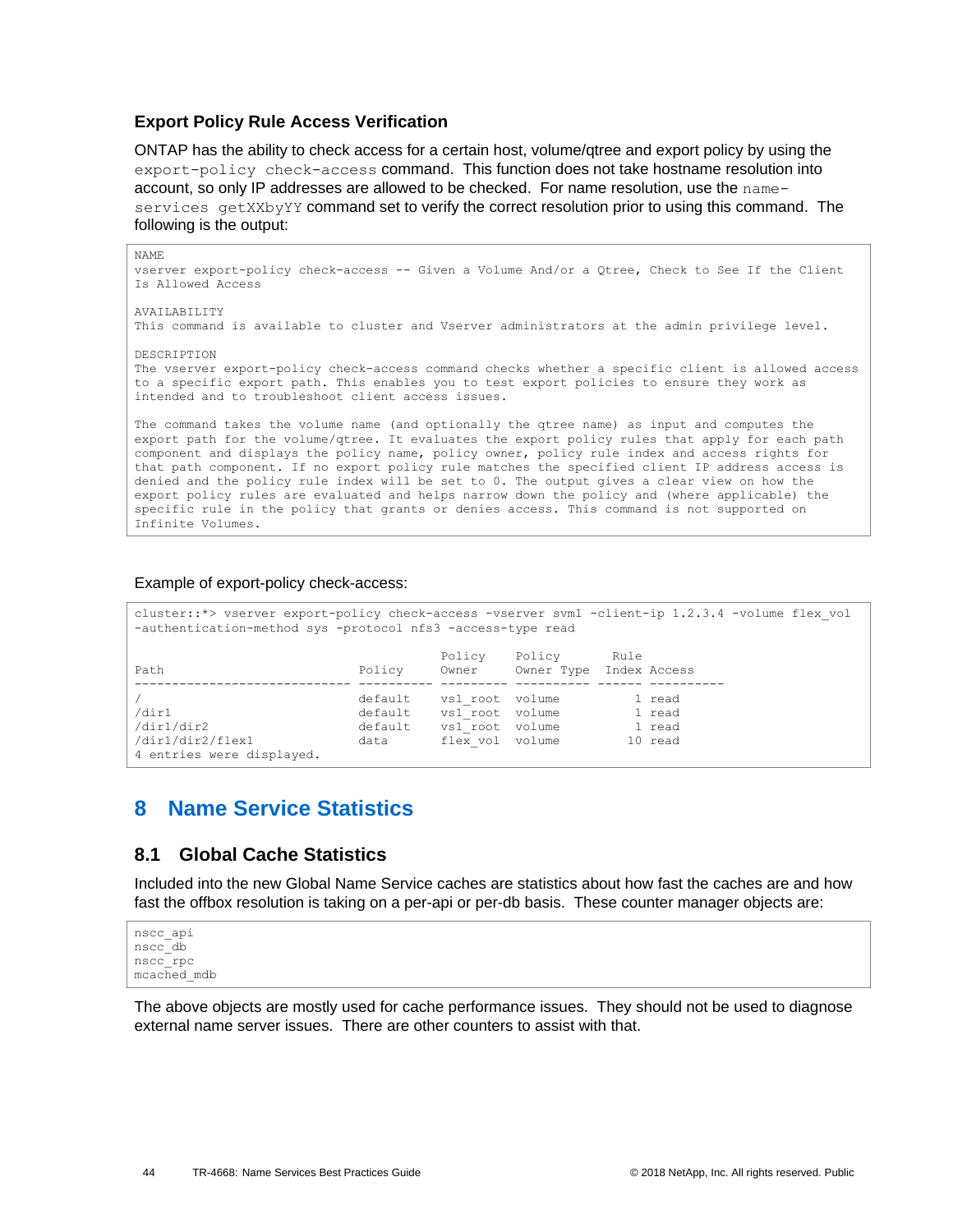## <span id="page-44-0"></span>**8.2 External Services Statistics**

In ONTAP 9, new counter manager values for external services were added. This allows for the performance monitoring of external name service servers and how ONTAP perceives their response times. The objects are:

```
external_service_op
external_service_op_error
external_service_server
```
## **DNS Statistics**

The DNS server statistics are only kept in the external service op and the external service op error objects. To leverage the statistics, you must start the statistics gathering job. Use a pipe symbol (|) to include multiple objects in the capture:

cluster::\*> statistics start –object external\_service\_op|external\_service\_op\_error

After the gathering interval completes, stop the statistics:

cluster::\*> statistics stop

Statistics collection is being stopped for sample-id: sample\_91613

To view the statistics:

```
cluster::*> statistics show -sample-id [sample ID]
```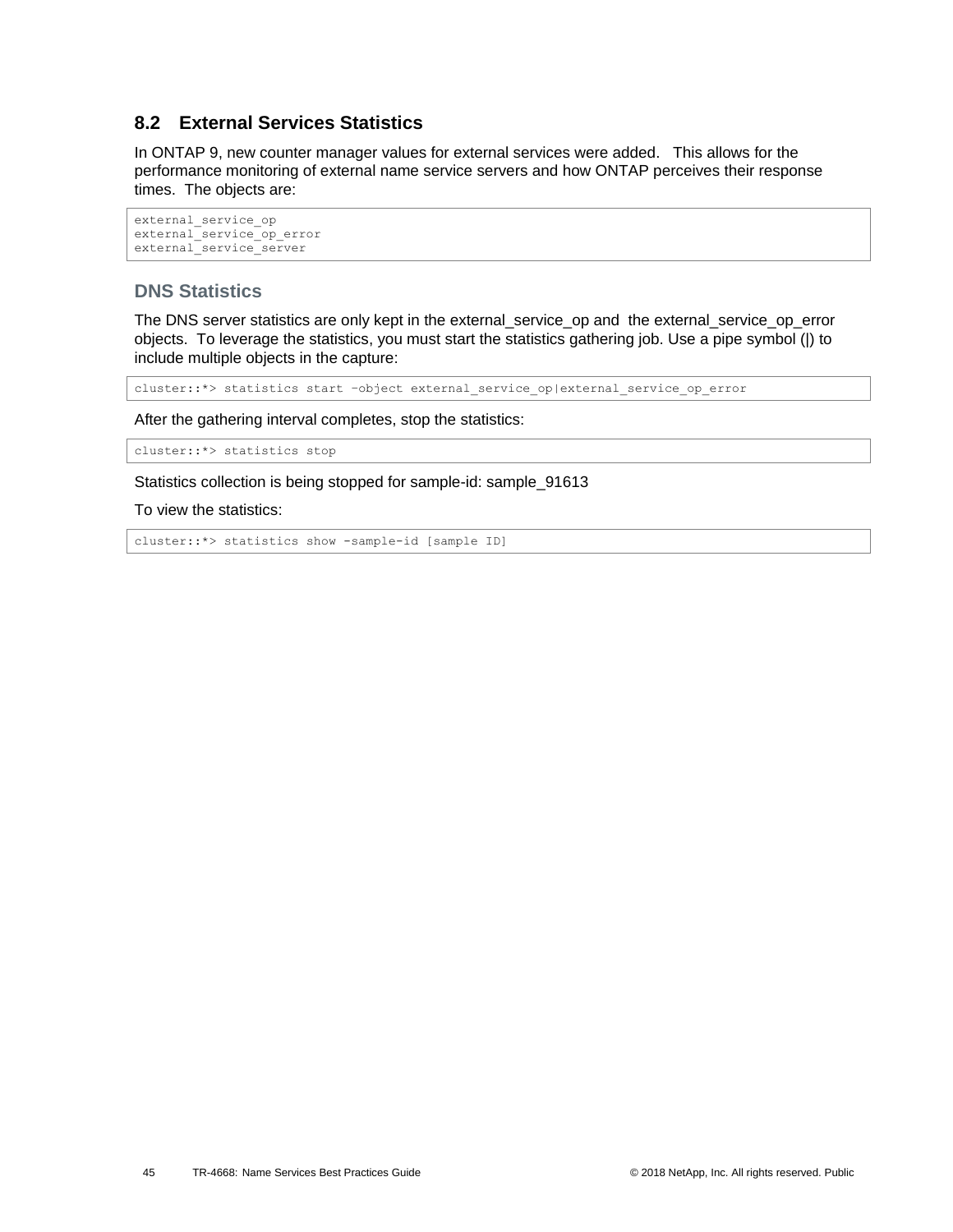| Object: external service op<br>Instance: svm1:DNS:Query:198.51.100.181 |                                                           |  |
|------------------------------------------------------------------------|-----------------------------------------------------------|--|
| Start-time: 7/13/2016 11:48:41<br>End-time: 7/13/2016 11:49:34         |                                                           |  |
| Elapsed-time: 53s<br>Scope: svm1                                       |                                                           |  |
| Counter                                                                | Value                                                     |  |
| instance name<br>last modified time                                    | svm1:DNS:Query:198.51.100.181<br>Wed Jul 13 11:48:48 2016 |  |
| node name                                                              | $node-01$                                                 |  |
| num not found responses                                                | 0                                                         |  |
| num request failures                                                   | $\circ$                                                   |  |
| num requests sent                                                      | $\mathbf{1}$<br>$\mathbf{1}$                              |  |
| num responses received<br>num successful responses                     | $\mathbf{1}$                                              |  |
| num timeouts                                                           | $\circ$                                                   |  |
| operation                                                              | DNS Query                                                 |  |
| request latency<br>request latency hist                                | 1892us<br>$\overline{\phantom{a}}$                        |  |
| $<$ 20 $us$                                                            | 0                                                         |  |
| $<$ 40us                                                               | $\circ$                                                   |  |
| $<$ 60 $us$                                                            | $\circ$                                                   |  |
| < 80us<br>$<$ 100 $us$                                                 | $\circ$<br>$\circ$                                        |  |
| $<$ 200 $us$                                                           | $\circ$                                                   |  |
| $<$ 400 $us$                                                           | $\circ$                                                   |  |
| $<$ 600 $us$                                                           | $\circ$                                                   |  |
| < 800us                                                                | $\circ$                                                   |  |
| $<$ lms                                                                | $\circ$                                                   |  |
| $<$ 2 $ms$<br>$<$ 4 $ms$                                               | $\circ$<br>$\circ$                                        |  |
| $<$ 6 $ms$                                                             | $\circ$                                                   |  |
| <8ms                                                                   | $\circ$                                                   |  |
| $<$ 10 $ms$                                                            | $\circ$                                                   |  |
| $<$ 12 $ms$                                                            | $\circ$                                                   |  |
| $<$ 14ms                                                               | $\circ$                                                   |  |
| $<$ 16 $ms$<br>< 18ms                                                  | $\circ$<br>$\circ$                                        |  |
| $<$ 20 $ms$                                                            | $\mathbf{1}$                                              |  |
| $<$ 40 $ms$                                                            | $\circ$                                                   |  |
| $<$ 60 $ms$                                                            | $\circ$                                                   |  |
| < 80 ms                                                                | 0                                                         |  |
| $<$ 100 $ms$                                                           | 0                                                         |  |
| $<$ 200 $ms$<br>$<$ 400 $ms$                                           | 0<br>0                                                    |  |
| $<$ 600 $ms$                                                           | 0                                                         |  |
| < 800ms                                                                | 0                                                         |  |
| <1s                                                                    | 0                                                         |  |
| <2s                                                                    | $\mathbb O$                                               |  |
| <4s<br>< 6s                                                            | $\mathbb O$<br>$\circ$                                    |  |
| <8s                                                                    | $\circ$                                                   |  |
| <10s                                                                   | $\circ$                                                   |  |
| <20s                                                                   | $\circ$                                                   |  |
| $<$ 30s                                                                | $\circ$                                                   |  |
| <60s                                                                   | $\circ$                                                   |  |
| < 90s<br><120s                                                         | $\circ$<br>$\circ$                                        |  |
| >120s                                                                  | $\Omega$                                                  |  |
| server ip address                                                      | 198.51.100.181                                            |  |
| server name                                                            |                                                           |  |
| service name                                                           | DNS                                                       |  |
| vserver name                                                           | svm1                                                      |  |
| vserver uuid                                                           | 05e7ab78-2d84-11e6-a796-<br>00a098696ec7                  |  |

Sample output of the statistics gathered for external\_service\_op: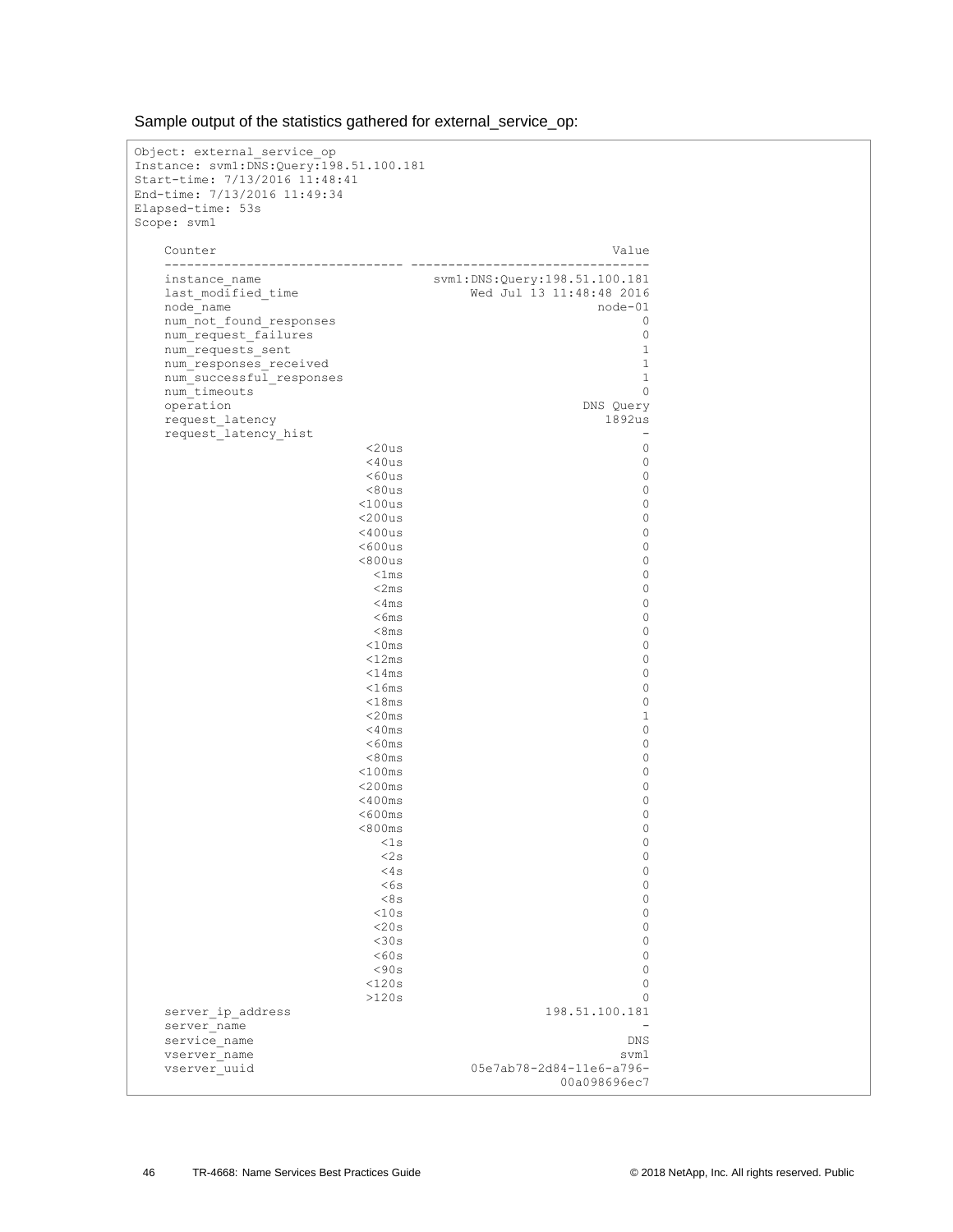| Object: external service op error<br>Instance: svm1:DNS:Query:NXDOMAIN:198.51.100.181<br>Start-time: 7/13/2016 11:48:41<br>End-time: 7/13/2016 11:49:34<br>Elapsed-time: 53s<br>Scope: svm1 |                                        |
|---------------------------------------------------------------------------------------------------------------------------------------------------------------------------------------------|----------------------------------------|
| Counter                                                                                                                                                                                     | Value                                  |
| count                                                                                                                                                                                       | 0                                      |
| error string                                                                                                                                                                                | NXDOMAIN                               |
| instance name                                                                                                                                                                               | svm1:DNS:Query:NXDOMAIN:198.51.100.181 |
| last modified time                                                                                                                                                                          | Thu Jun 30 09:46:14 2016               |
| node name                                                                                                                                                                                   | $node-01$                              |
| operation name                                                                                                                                                                              | DNS Query                              |
| server ip address                                                                                                                                                                           | 198.51.100.181                         |
| server name                                                                                                                                                                                 |                                        |
| service name                                                                                                                                                                                | DNS                                    |
| vserver name                                                                                                                                                                                | svm1                                   |
| vserver uuid                                                                                                                                                                                | 05e7ab78-2d84-11e6-a796-               |
|                                                                                                                                                                                             | 00a098696ec7                           |
| count                                                                                                                                                                                       | n                                      |
| error string                                                                                                                                                                                | NXDOMATN                               |
| instance name                                                                                                                                                                               | svm1:DNS:Query:NXDOMAIN:198.51.100.181 |
| last modified time                                                                                                                                                                          | Thu Jun 30 10:10:20 2016               |
| node name                                                                                                                                                                                   | $node-02$                              |
| operation name                                                                                                                                                                              | DNS Query                              |
| server ip address                                                                                                                                                                           | 198.51.100.181                         |
| server name                                                                                                                                                                                 |                                        |
| service name                                                                                                                                                                                | DNS                                    |
| vserver name                                                                                                                                                                                | svm1                                   |
| vserver uuid                                                                                                                                                                                | 05e7ab78-2d84-11e6-a796-               |
|                                                                                                                                                                                             | 00a098696ec7                           |

Sample output of the statistics gathered for external\_service\_op\_error:

## **LDAP/NIS/Active Directory External Statistics**

The LDAP, NIS and Active Directory server statistics are only kept in all the external\_service objects. To leverage the statistics, you must start the statistics gathering job. Use a pipe symbol (|) to include multiple objects in the capture:

To leverage the statistics, you must start the statistics gathering job. Use a pipe symbol (|) to include multiple objects in the capture:

```
cluster::*> statistics start –object 
external_service_server|external_service_op|external_service_op_error
```
After the gathering interval completes, stop the statistics:

cluster::\*> statistics stop

Statistics collection is being stopped for sample-id: sample\_91613

To view the statistics:

cluster::\*> statistics show -sample-id [sample ID]

**Note:** Because the output of these statistics can be extensive, no examples are shown here.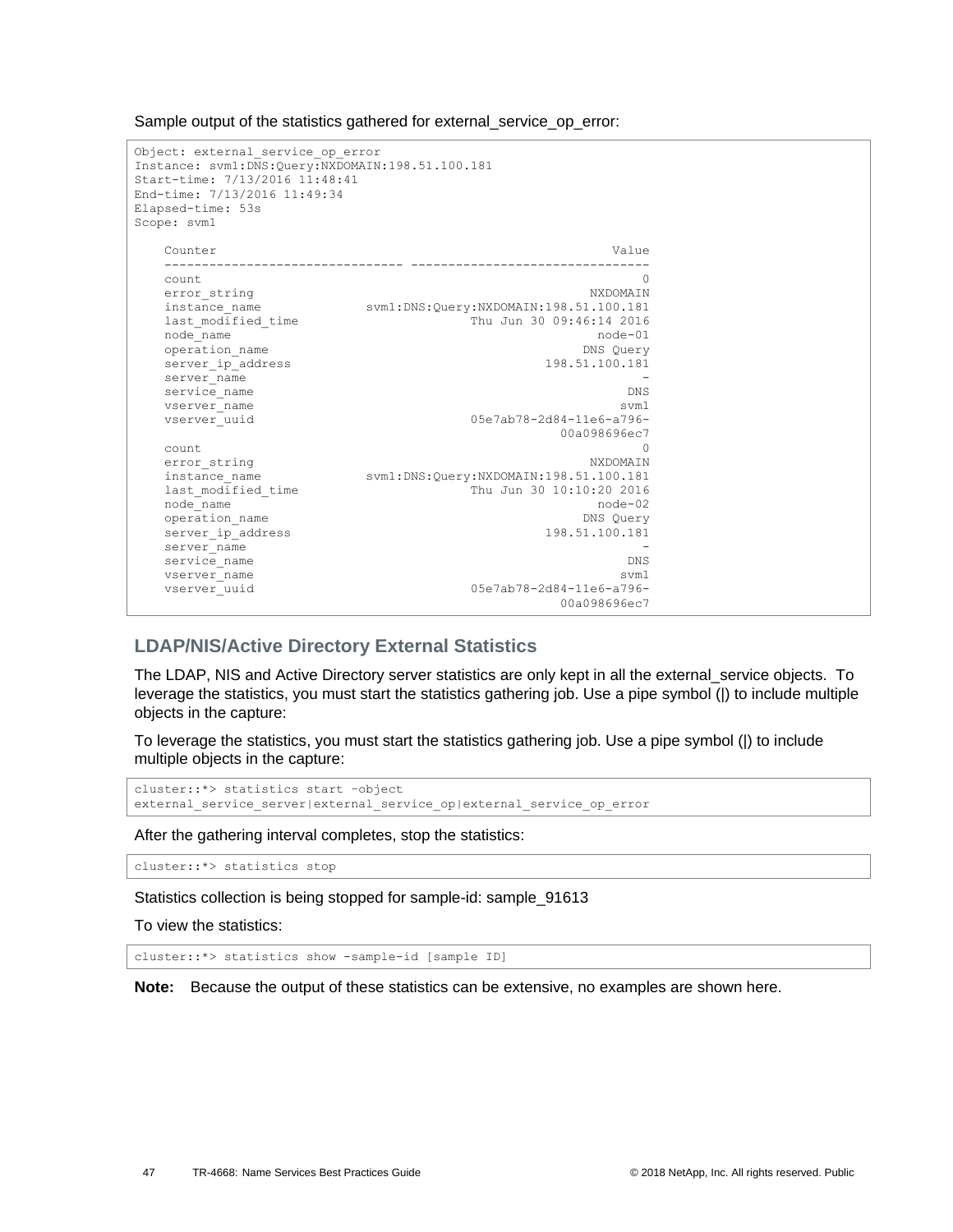In order to get overall server responsiveness from the statistics, the external service server object has the following counters:

```
cluster::*> statistics show -object external service server -counter ?
  connect_failures 
   connect_latency_hist 
   instance_name 
  instance_uuid 
 last modified timestamp
  node_name 
  node_uuid 
 num_connect_attempts
 process name
 server ip address
 server name
 service_name
  vserver_name 
  vserver_uuid
```
If you want to understand the latency of individual calls, then you can use the external\_service\_op object. This object provides the following counters:

```
cluster::*> statistics show -object external service op -counter ?
   instance_name 
   instance_uuid 
  last modified timestamp
  node_name 
   node_uuid 
  num not found responses
  num_request_failures 
  num_requests_sent
  num_responses_received 
   num_successful_responses 
  num_timeouts 
  operation 
  process_name 
  request_latency 
   request_latency_hist 
   server_ip_address 
  server name
  service name
   vserver_name 
   vserver_uuid
```
If you want to understand the errors, then use the external\_service\_op\_error object.

```
cluster::*> statistics show -object external_service_op_error -counter ?
  count
  error_string
  instance_name
  instance_uuid
  last_modified_timestamp
  node_name
  node_uuid
  operation_name
  process_name
 server ip address
 server name
 service name
  vserver_name
  vserver_uuid
```
## **SecD External Server Statistics**

Additionally, ONTAP offers SecD statistics at the diag privilege level to give information about server connections, failures, etc. for connections that are specific to the SecD process. Most of these statistics are only provided for recent queries so they will not always be shown.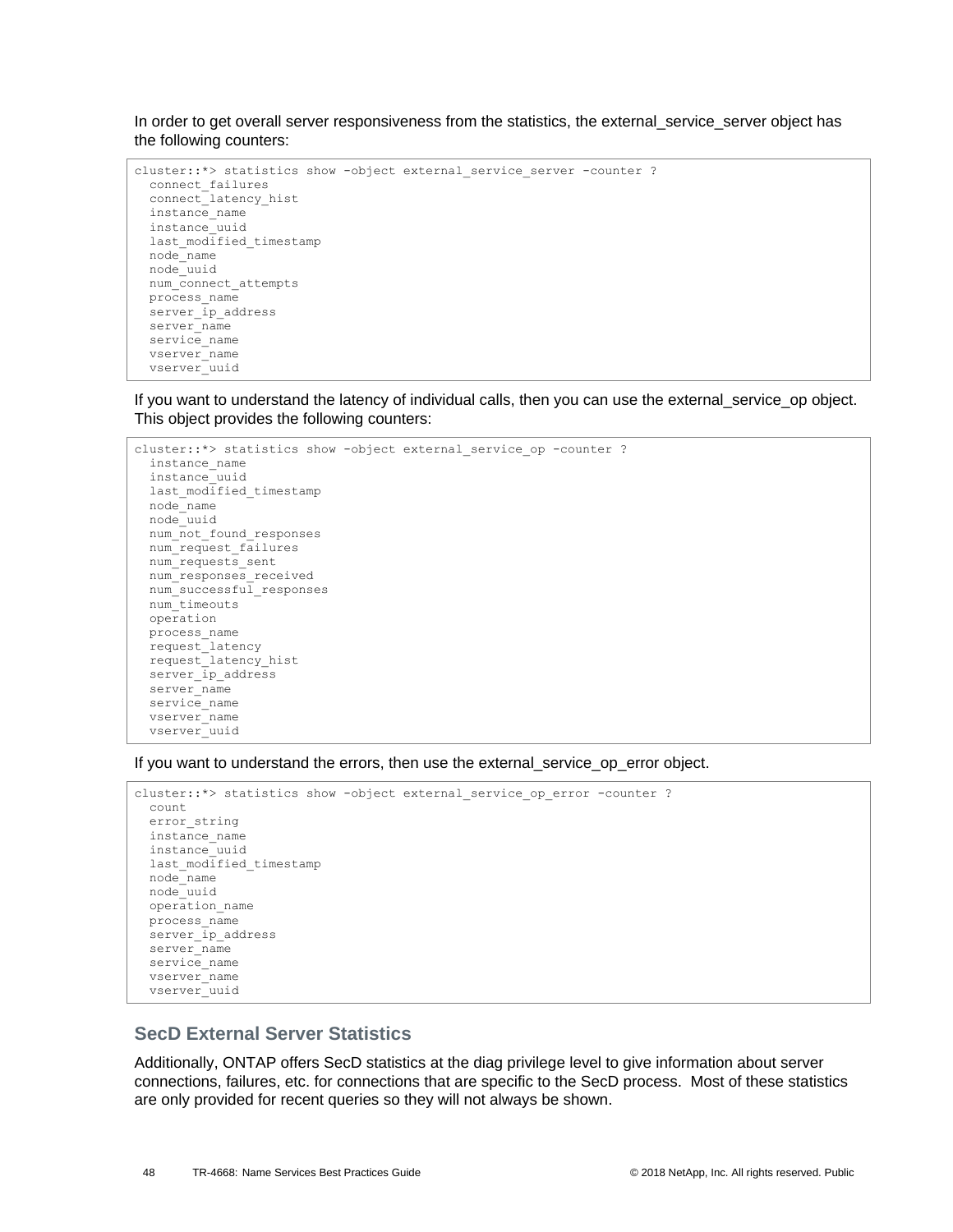Example of SecD connection statistics:

```
cluster::*> diag secd connections show –node node2 -vserver svm1
[ Cache: LSA/domain.example.com ]
  Queue> Waiting: 0, Max Waiting: 1, Wait Timeouts: 0, Avg Wait: 0.00ms
  Performance> Hits: 4, Misses: 1, Failures: 0, Avg Retrieval: 8.20ms
+ Rank: 01 - Server: 198.51.100.120 (2k8-dc-1.domain.example.com)
              Connected through the 198.51.100.9 interface, 0.0 mins ago
              Used 5 time(s), and has been available for 2 secs
             RTT in ms: mean=1.00, min=1, max=1, med=1, dev=0.00 (0.0 mins of data)
[ Cache: LDAP (Active Directory) / domain.example.com ]
  Queue> Waiting: 0, Max Waiting: 1, Wait Timeouts: 0, Avg Wait: 0.00ms
  Performance> Hits: 1, Misses: 1, Failures: 0, Avg Retrieval: 6.00ms
+ Rank: 01 - Server: 198.51.100.120 (2k8-dc-1.domain.example.com)
               Connected through the 198.51.100.9 interface, 0.0 mins ago
               Used 2 time(s), and has been available for 2 secs
              RTT in ms: mean=4.00, min=1, max=7, med=7, dev=3.00 (0.0 mins of data)
[ Cache: LDAP (NIS & Name Mapping)/<no key> ]
  Queue> Waiting: 0, Max Waiting: 1, Wait Timeouts: 0, Avg Wait: 0.00ms
  Performance> Hits: 4, Misses: 1, Failures: 0, Avg Retrieval: 0.60ms
+ Rank: 01 - Server: 198.51.100.120 (198.51.100.120)
              Connected through the 198.51.100.9 interface, 0.0 mins ago
              Used 5 time(s), and has been available for 2 secs
              RTT in ms: mean=8.60, min=2, max=22, med=4, dev=7.58 (0.0 mins of data)
```
# <span id="page-48-0"></span>**9 Diagnosing and Troubleshooting Name Service Issues**

The following sections give some tips on how to diagnose name service issues.

### **Common Causes of Name Service Issues**

Some common causes of high RTT or incrementing errors include:

- Slow LAN or WAN links
- Name service servers that must travel great distances to the clients and storage system
- Network disconnects/drops/outages
- Busy or overloaded name service servers (for example, too many TCP connections, CPU maxed out, not enough servers to balance load)
- Firewall rules blocking TCP or UDP connections to name services

### **Common Symptoms of Name Service Outages**

- Slow or failing user and group name resolution
- Permission/mount/CIFS share access issues
- Slow or hanging listing of NFS files
- Errors in logs concerning DNS or SecD processes (event log show on the cluster)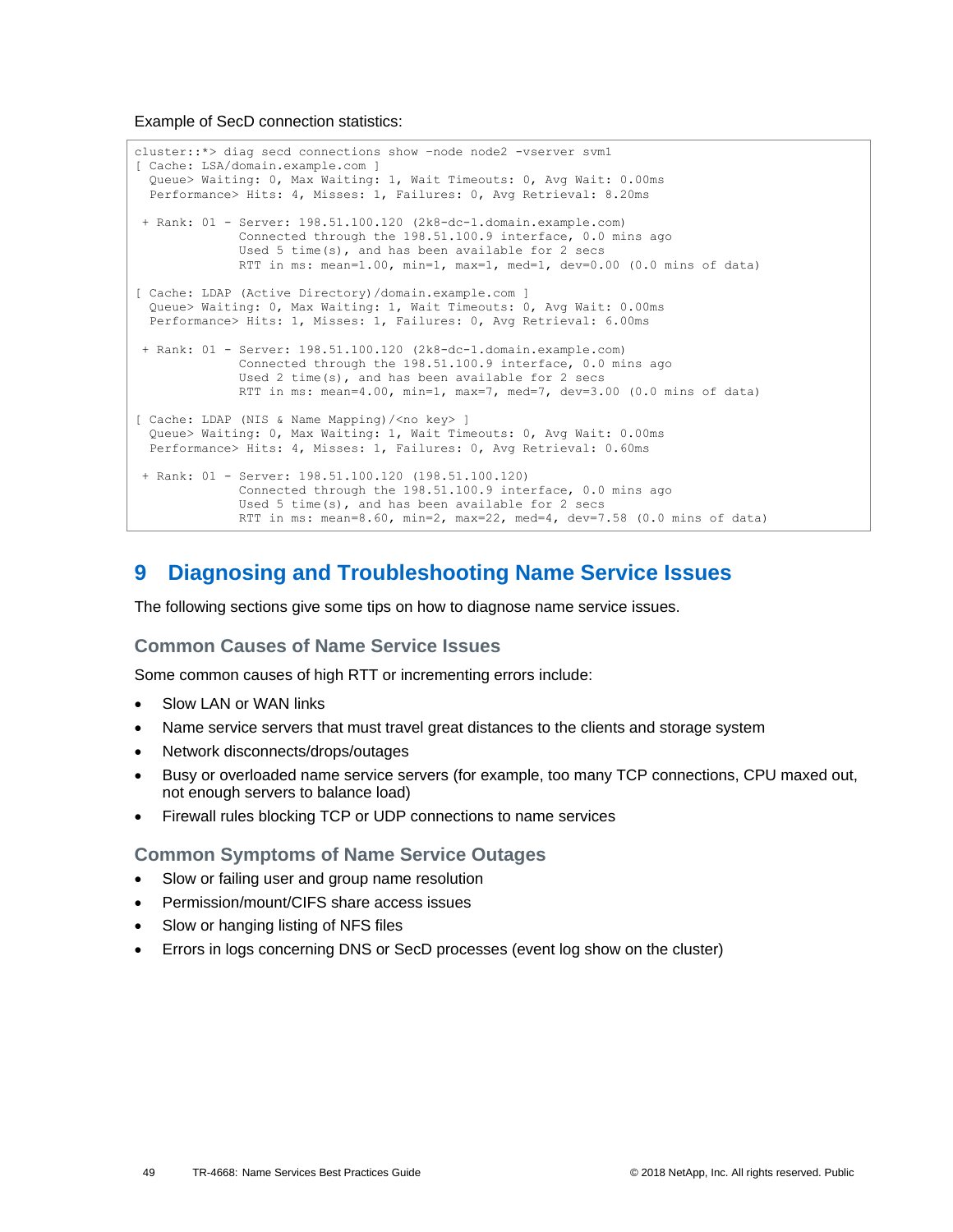### **Check hosts for export policy access**

Use the following command:

| cluster::*> vserver export-policy check-access -vserver svm1 -client-ip 1.2.3.4 -volume flex vol<br>-authentication-method sys -protocol nfs3 -access-type read |                                       |                                                                          |                                   |      |                                       |  |  |
|-----------------------------------------------------------------------------------------------------------------------------------------------------------------|---------------------------------------|--------------------------------------------------------------------------|-----------------------------------|------|---------------------------------------|--|--|
| Path                                                                                                                                                            | Policy                                | Policy<br>Owner                                                          | Policy<br>Owner Type Index Access | Rule |                                       |  |  |
| /dir1<br>/dir1/dir2<br>/dir1/dir2/flex1                                                                                                                         | default<br>default<br>default<br>data | vs1 root volume<br>vsl root volume<br>vs1 root volume<br>flex vol volume |                                   |      | 1 read<br>1 read<br>1 read<br>10 read |  |  |

### **Modify the NFS export policy access cache**

You can also modify the NFS export policy access cache attributes in the NAS layer that control the refresh intervals of access caches. To see the default values, you have to go into **advanced** privilege.

```
cluster::*> export-policy access-cache config show -vserver svm1
                            Vserver: svm1
    TTL For Positive Entries (Secs): 3600
    TTL For Negative Entries (Secs): 3600
TTL For Entries with Failure (Secs): 5
             Harvest Timeout (Secs): 86400
```
Note: For more information about the values, use man export-policy access-cache config modify.

### **Check external name service responses**

ONTAP uses standard libc functions for name services in versions 8.3 and later. The following getXXbyYY standard calls are available at the cluster shell of ONTAP.

<span id="page-49-0"></span>

| Function      | <b>What It Does</b>                                                          |
|---------------|------------------------------------------------------------------------------|
| Getaddrinfo   | Get complete IP address information by using the<br>host name                |
| Getgrbygid    | Get the group name, gid and members by using the<br>group identifier, or GID |
| Getgrbyname   | Get the group name, gid and members by using the<br>group name               |
| Getgrlist     | Get the group membership list (gids) of a username                           |
| Gethostbyaddr | Get the hostname information from the IP address                             |
| Gethostbyname | Get the IP address information from the hostname                             |
| Getnameinfo   | Get the hostname information from the IP address                             |
| Getpwbyname   | Get the passwd entry information by using the user<br>name                   |
| Getpwbyuid    | Get the passwd entry information by using the user<br>identifier, or UID     |
| Netgrp        | Check if a client is part of a netgroup                                      |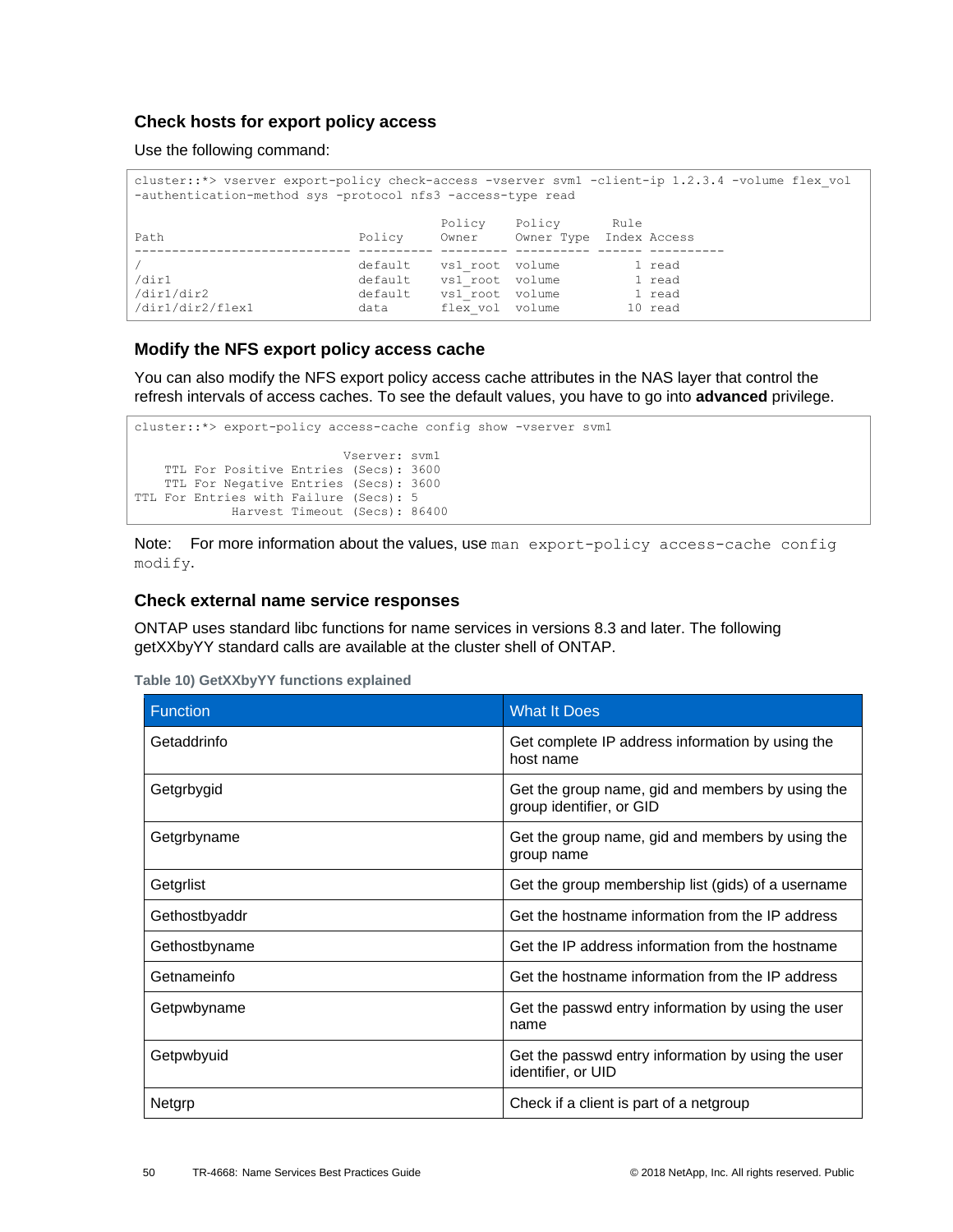| l Function   | <b>What It Does</b>                                                     |
|--------------|-------------------------------------------------------------------------|
| Netgrpbyhost | Check if a client is part of a netgroup using<br>netgroup-by-host query |

Example of netgroup lookup by using getXXbyYY:

cluster::\*> getxxbyyy netgrpbyhost -node node-01 -vserver svm1 -netgroup netgroup2 -clientIP 198.51.100.140 (vserver services name-service getxxbyyy netgrpbyhost) Netgroup.byhost not enabled in all the configured sources Hostname resolved to: centos65.domain.example.com

#### Example of user lookup by using getXXbyYY:

```
cluster::*> getxxbyyy getpwbyuid -node node-01 -vserver svm1 -userID 1107
  (vserver services name-service getxxbyyy getpwbyuid)
pw_name: ldapuser2
pw_passwd:
pw_uid: 1107
pw_gid: 10005
pw_gecos:
pw_dir:
pw_shell: /bin/sh
```
## **Troubleshooting by Using getXXbyYY**

The getXXbyYY command also has a flag that allows an admin to show what name service source is being used during a request. This is useful to troubleshoot issues.

```
 [-show-source {true|false}] - Source used for Lookup
    Use this parameter to specify if source used for lookup needs to be
    displayed
```
In addition, there is a hidden flag that provides more granularity of the name services used called show-granular-err.

Example of user lookup by using getXXbyYY with troubleshooting flags provided:

```
cluster::*> getxxbyyy getpwbyname -node node-01 -vserver svm1 -username root -show-source true 
-show-granular-err true
  (vserver services name-service getxxbyyy getpwbyname)
Source used for lookup: NIS
pw_name: root
pw_passwd: ABCD!efgh12345$67890
pw_uid: 0
pw_gid: 1
pw_gecos:
pw_dir:
pw_shell: /bin/sh
NIS:
Error code: NS_ERROR_NONE
Error message: No error
LDAP:
Error code: NS_ERROR_NONE
Error message: No error
DNS:
Error code: NS_ERROR_NONE
Error message: No error
FILES:
Error code: NS_ERROR_NONE
Error message: No error
Deterministic Result: Success
```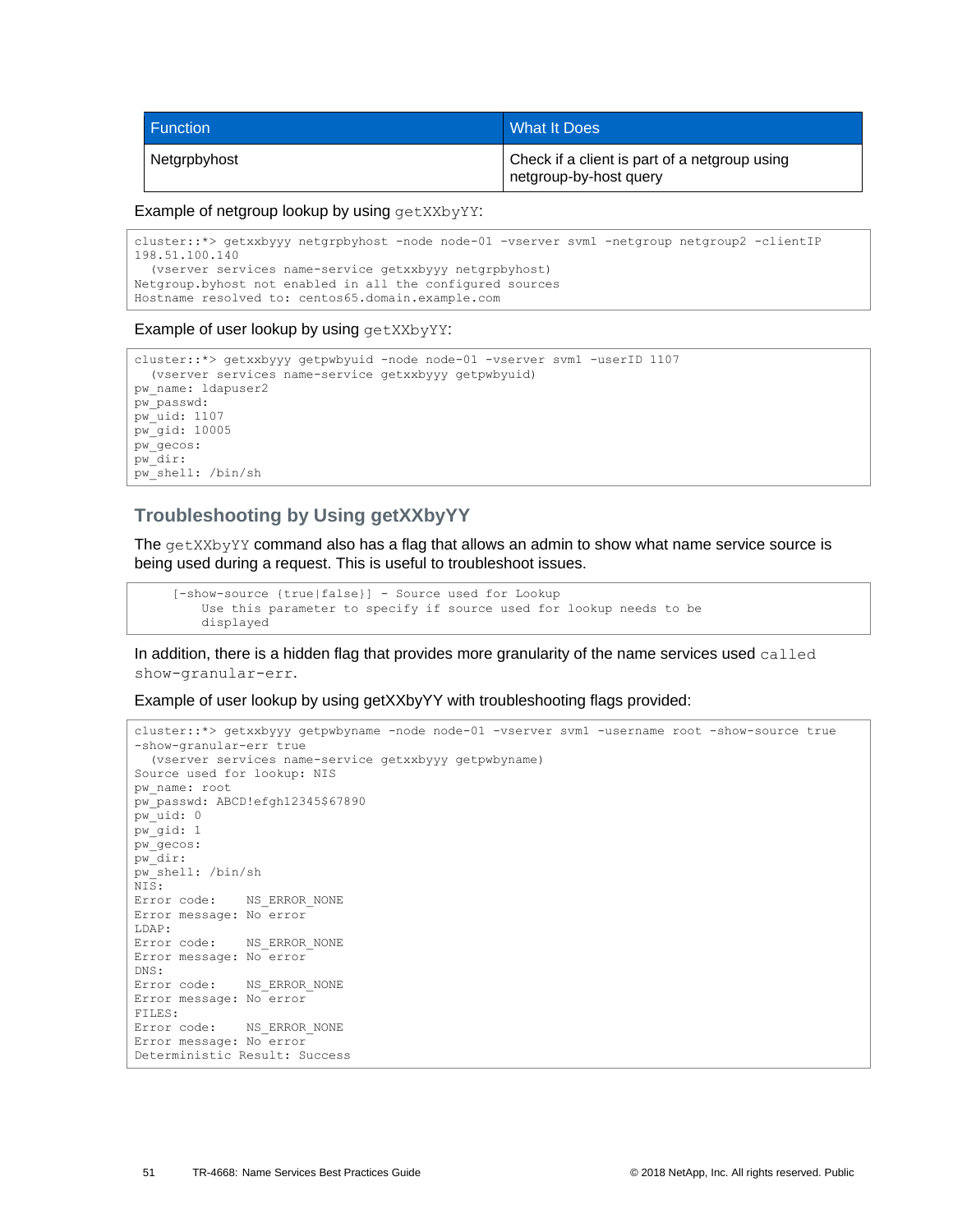In the following examples, we can easily see what name service sources failed during a lookup.

Example of failed user and group lookup using getXXbyYY with troubleshooting flags provided:

```
cluster::*> getxxbyyy getgrbyname -node node-01 -vserver svm1 -groupname group1 -show-source true 
-show-granular-err true
   (vserver services name-service getxxbyyy getgrbyname)
NIS:
Error code: NS_ERROR_NONE
Error message: No error
LDAP:
Error code: NS_ERROR_CONN_ERR
Error message: Connection error
DNS:
Error code: NS_ERROR_NONE
Error message: No error
FILES:
Error code: NS_ERROR_NOT_FOUND
Error message: Entry not found
Deterministic Result: Transient Error
```

```
cluster::*> getxxbyyy getpwbyname -node node-01 -vserver svm1 -username ldapuser -show-source 
true 
-show-granular-err true
   (vserver services name-service getxxbyyy getpwbyname)
NIS:
Error code: NS_ERROR_CONN_ERR
Error message: Connection error
LDAP:
Error code: NS_ERROR_NONE
Error message: No error
DNS:
Error code: NS_ERROR_NONE
Error message: No error
FILES:
Error code: NS_ERROR_NOT_FOUND
Error message: Entry not found
Deterministic Result: Transient Error
```
#### **Best Practice 22) Number of Name Service Servers**

It is a best practice to have multiple name service servers that are on fast Ethernet connections for all name service servers (such as LDAP, DNS, NIS, Active Directory, and so on). Multiple servers provide redundancy and load balancing and eliminate single points of failure in NAS environments.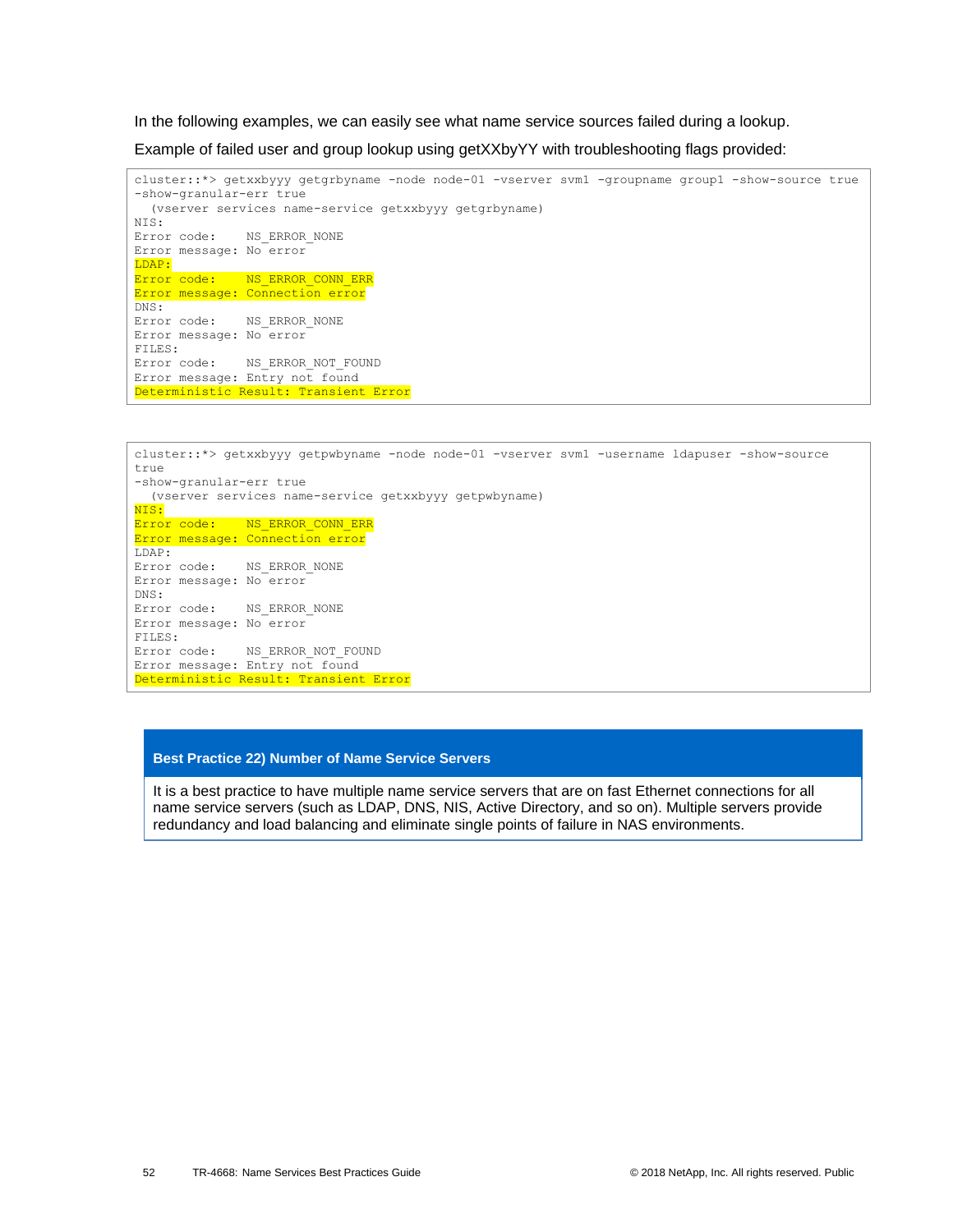## **Name Server Timeout Values**

The following table shows the various timeouts for name services in the ONTAP operating system:

<span id="page-52-2"></span>

|  |  | <b>Table 11) Name Server Timeouts</b> |
|--|--|---------------------------------------|
|  |  |                                       |

| Name Service Timeout Type | <b>Timeout Value</b>                      |
|---------------------------|-------------------------------------------|
| LDAP server bind          | 5 seconds (nonconfigurable)               |
| LDAP queries              | 3 seconds (default); 10 seconds (maximum) |
| SecD RPC call             | 23 seconds (nonconfigurable)              |
| DNS query                 | 2 seconds (default); 5 seconds (maximum)  |
| SecD server connection    | 2 second ping response (nonconfigurable)  |
| "Bad" DNS server cache    | 10 minutes (nonconfigurable)              |

# <span id="page-52-0"></span>**Appendix**

The following section covers topics that are not included in the main sections of this technical report. This includes troubleshooting, useful commands, and other topics. This section is subject to change over the lifespan of this document and does not cover all use cases

## <span id="page-52-1"></span>**DNS Terminology**

The following table is intended to define commonly used DNS terminology.

| A           | Resource record for IPv4 addresses performing host<br>name-to-IP resolution                                     |
|-------------|-----------------------------------------------------------------------------------------------------------------|
| <b>AAAA</b> | Resource record for IPv6 addresses performing host<br>name-to-IP resolution                                     |
| <b>DAD</b>  | Duplicate address detection                                                                                     |
| <b>DDNS</b> | Dynamic DNS: dynamic updates of DNS records                                                                     |
| <b>DNS</b>  | Domain Name System: maps host names to IP<br>addresses and vice versa                                           |
| <b>FODN</b> | Fully qualified domain name: host name appended<br>with DNS suffix; for example, host.example.com is<br>an FQDN |
| <b>PTR</b>  | Pointer record for IP-to-host name resolution                                                                   |
| <b>RR</b>   | DNS resource record                                                                                             |
| <b>SOA</b>  | Start of authority record: designates which DNS<br>server is the authoritative source for records               |
| TTL         | Time to live: how long a DNS record remains in the<br>cache before being updated                                |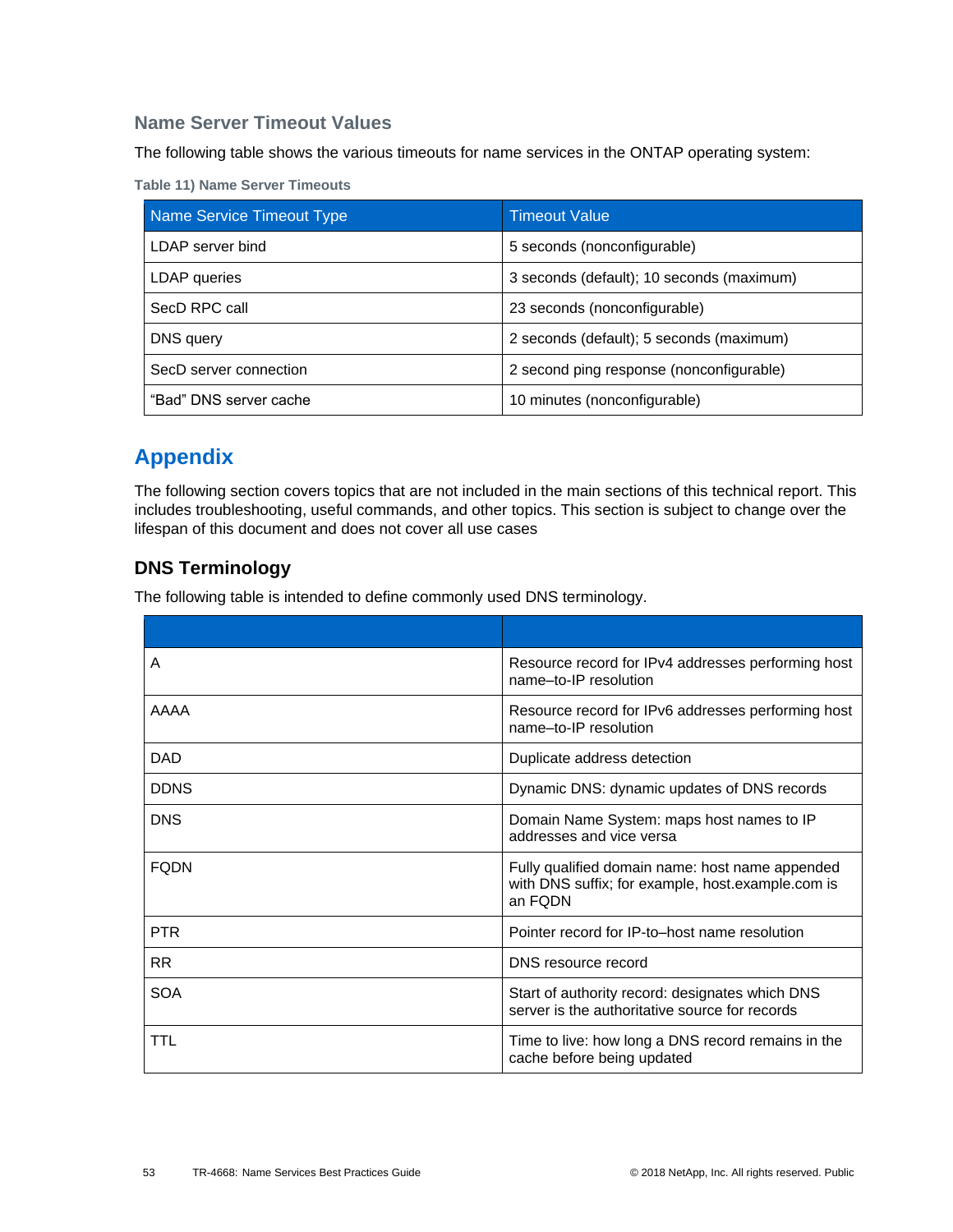### <span id="page-53-0"></span>**Querying Host Names from Clients to Test DNS Entries**

As per [best practices for host names in netgroups,](#page-39-1) any host name should be able to resolve to DNS with forward and reverse lookups. To test this functionality from a client, two main tools can be used: dig (domain information groper) and nslookup (name service lookup):

- [Dig](https://linux.die.net/man/1/dig) man pages
- [Nslookup](https://linux.die.net/man/1/nslookup) man pages
- Windows [nslookup](https://docs.microsoft.com/en-us/previous-versions/windows/it-pro/windows-xp/bb490950(v=technet.10)) reference

You can find a list of DNS error types in [RFC-2929](http://www.ietf.org/rfc/rfc2929.txt)

## **Dig Examples**

Dig example: forward lookup of host name:

```
# dig centos64.example.com -t any
; <<>> DiG 9.8.2rc1-RedHat-9.8.2-0.30.rc1.el6_6.1 <<>> centos64.example.com -t any
;; global options: +cmd
;; Got answer:
;; ->>HEADER<<- opcode: QUERY, status: NOERROR, id: 15976
;; flags: qr aa rd ra; QUERY: 1, ANSWER: 1, AUTHORITY: 0, ADDITIONAL: 0
;; QUESTION SECTION:
;centos64.example.com. IN ANY
;; ANSWER SECTION:
centos64.example.com. 3600 IN A 198.51.100.140
;; Query time: 0 msec
;; SERVER: 198.51.100.120#53(198.51.100.120)
;; WHEN: Mon Apr 13 16:06:33 2015
;; MSG SIZE rcvd: 67
```
Dig example: reverse lookup:

```
# dig -x 198.51.100.140
; <<>> DiG 9.8.2rc1-RedHat-9.8.2-0.30.rc1.el6_6.1 <<>> -x 198.51.100.140
;; global options: +cmd
;; Got answer:
;; ->>HEADER<<- opcode: QUERY, status: NOERROR, id: 14692
;; flags: qr aa rd ra; QUERY: 1, ANSWER: 1, AUTHORITY: 0, ADDITIONAL: 0
;; QUESTION SECTION:
;140.100.51.198.in-addr.arpa. IN PTR
;; ANSWER SECTION:
140.100.51.198.in-addr.arpa. 3600 IN PTR centos64.example.com.
;; Query time: 0 msec
;; SERVER: 198.51.100.120#53(198.51.100.120)
;; WHEN: Mon Apr 13 16:08:19 2015
;; MSG SIZE rcvd: 92
```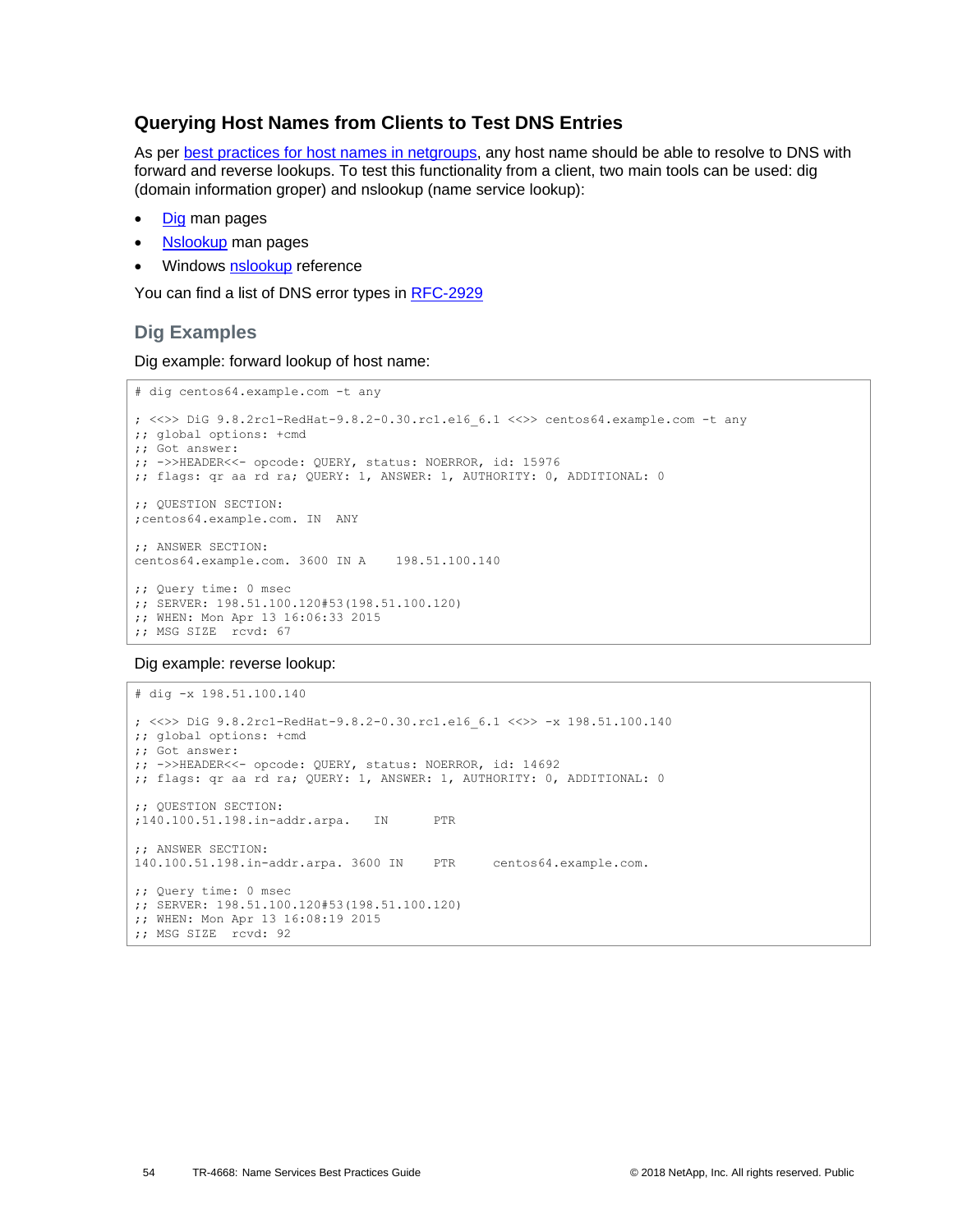Dig example: SRV record:

```
# dig _ldap._tcp.example.com -t srv
; <<>> DiG 9.8.2rc1-RedHat-9.8.2-0.30.rc1.el6_6.1 <<>> _ldap._tcp.example.com -t srv
;; global options: +cmd
;; Got answer:
;; ->>HEADER<<- opcode: QUERY, status: NOERROR, id: 41418
;; flags: qr aa rd ra; QUERY: 1, ANSWER: 1, AUTHORITY: 0, ADDITIONAL: 2
;; QUESTION SECTION:
; ldap. tcp.example.com. IN SRV
;; ANSWER SECTION:
_ldap._tcp.example.com. 600 IN SRV 0 100 389 2k8-dc-1.example.com.
;; ADDITIONAL SECTION:
2k8-dc-1.example.com. 3600 IN A 198.51.100.120
2k8-dc-1.example.com. 3600 IN AAAA fd20:8b1e:b255:8599:5457:61d9:fc87:423f
;; Query time: 1 msec
;; SERVER: 198.51.100.120#53(198.51.100.120)
;; WHEN: Mon Apr 13 16:01:34 2015
;; MSG SIZE rcvd: 150
```
Dig example: nonexistent record:

```
# dig fail.example.com
; <<>> DiG 9.8.2rc1-RedHat-9.8.2-0.30.rc1.el6_6.1 <<>> fail.example.com
;; global options: +cmd
;; Got answer:
;; ->>HEADER<<- opcode: QUERY, status: NXDOMAIN, id: 64486
;; flags: qr rd ra; QUERY: 1, ANSWER: 0, AUTHORITY: 1, ADDITIONAL: 0
;; QUESTION SECTION:
;fail.example.com. IN A
;; AUTHORITY SECTION:
example.com. 60 IN SOA ns1.example.com. ops.support.example.com. 
1272525332 14400 20000 3600000 60
;; Query time: 132 msec
;; SERVER: 198.51.100.120#53(198.51.100.120)
;; WHEN: Mon Apr 13 16:02:21 2015
;; MSG SIZE rcvd: 85
```
### **Nslookup Examples**

Nslookup example: forward lookup:

```
# nslookup -type=any centos64.example.com.
           Server: 198.51.100.120
Address: 198.51.100.120#53
Name: centos64.example.com
Address: 198.51.100.140
Nslookup example: reverse lookup:
# nslookup -type=ptr 198.51.100.140
Server: 198.51.100.120
Address: 198.51.100.120#53
140.100.51.198.in-addr.arpa name = centos64.example.com.
```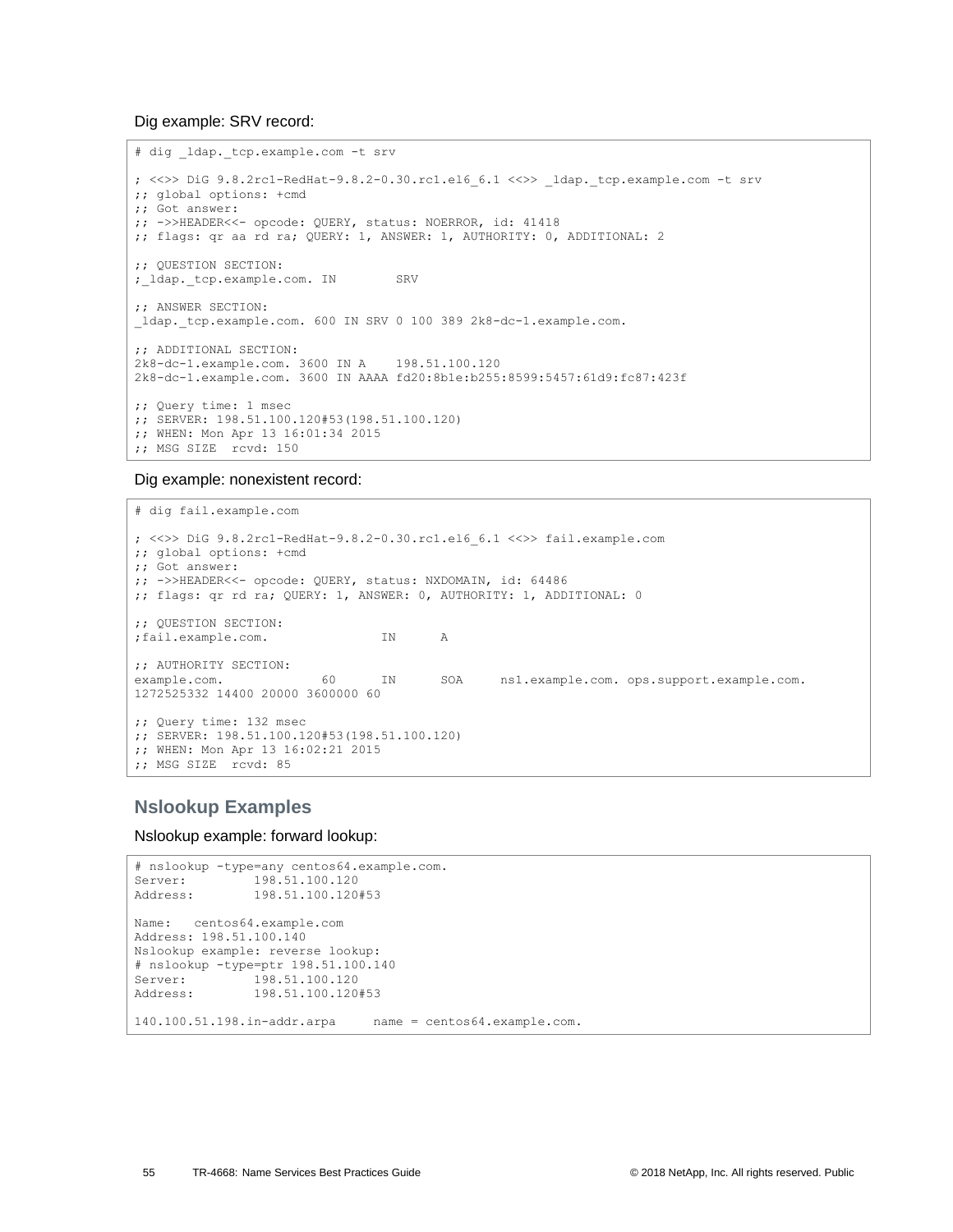Nslookup example: SRV record:

```
# nslookup -type=srv _ldap._tcp.example.com
Server: 198.51.100.120
Address: 198.51.100.120#53
ldap. tcp. example.com service = 0 100 389 2k8-dc-1.example.com.
```
Nslookup example: nonexistent record:

```
# nslookup -type=any fail.example.com
Server: 198.51.100.120
Address: 198.51.100.120#53
** server can't find fail.example.com: NXDOMAIN
```
## <span id="page-55-0"></span>**References**

[TR-4073: Secure Unified Authentication](http://www.netapp.com/us/media/tr-4073.pdf)

[TR-4182: Ethernet Storage Best Practices for ONTAP Configurations](http://www.netapp.com/us/media/tr-4182.pdf)

[TR-4191: Best Practices Guide for ONTAP 8.2.x and 8.3 Windows File Services](http://www.netapp.com/us/media/tr-4191.pdf)

[TR-4523: DNS Load Balancing in ONTAP](http://www.netapp.com/us/media/tr-4523.pdf)

[TR-4557: NetApp FlexGroup Technical Overview](http://www.netapp.com/us/media/tr-4557.pdf)